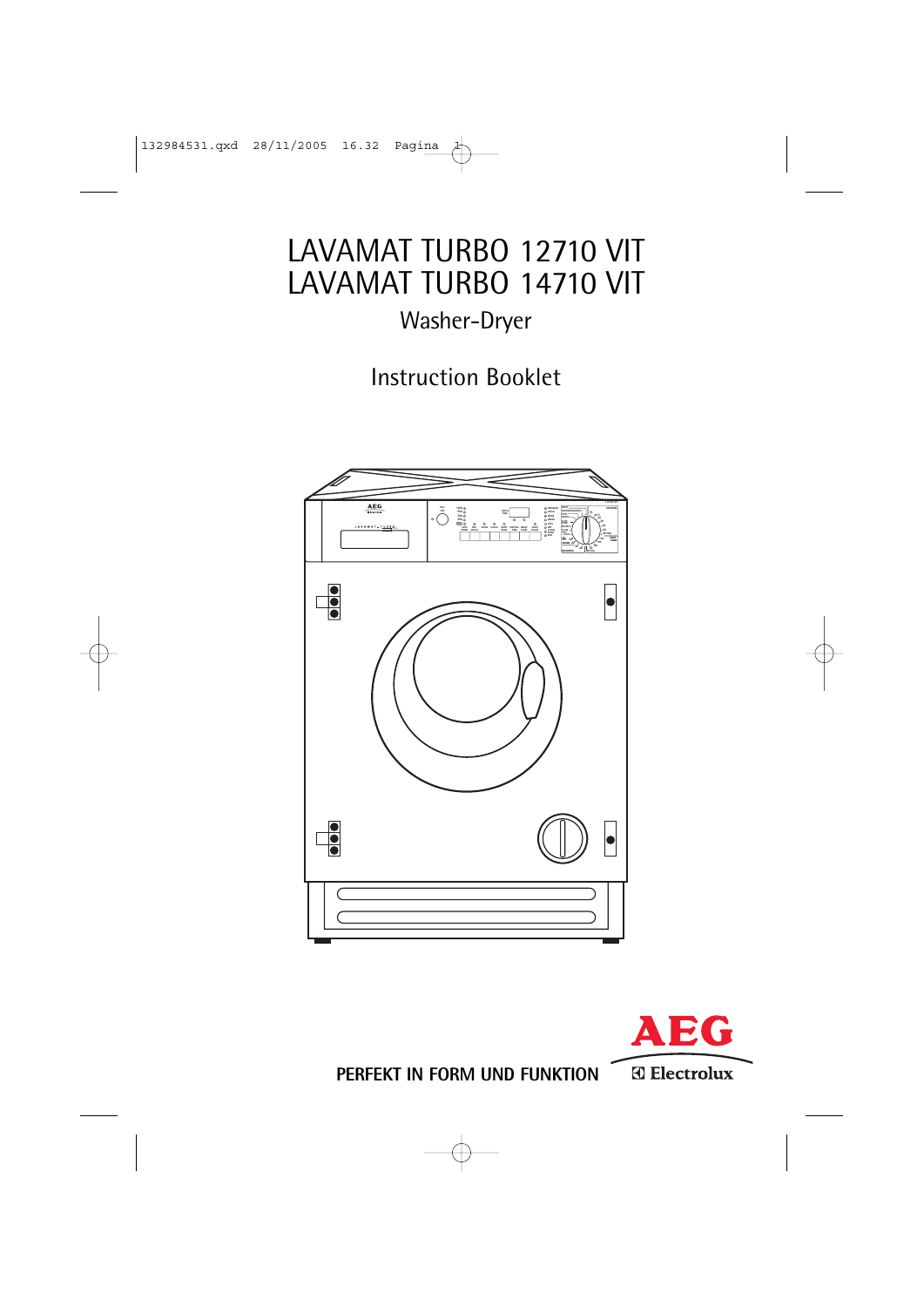### **Dear customer,**

Please read these operating instructions carefully and pay particular attention to the safety notes indicated in the first pages. We recommend that you keep this instruction booklet for future reference and pass it on to any future owners.

 $\bigwedge$ The warning triangle and/or the key words (Warning!, Caution!) emphasize information that is particularly important for your safety or correct functioning of the appliance.

**KA** This symbol guides you, step by step, in the operation of the appliance.

- $\lceil \mathbf{i} \rceil$ The information marked with this symbol provides additional instructions and practical tips on the use of the appliance.
- $\boxed{8}$ Tips and information about economical and ecological use of the machine are marked with the clover symbol.

If you require assistance or advice on your appliance, please contact our customer care department by letter or telephone:

> Customer Care Department AEG/ELECTROLUX Major Appliances Addington Way Luton Bedfordshire LU4 9QQ Tel: 08705 350 350\* \* calls to this number may be recorded for training purposes.

### **Important**

Your machine is fitted with a balance control device, which ensures the ma-chine is stable during the spin.

If the wash load appears not to have been spun sufficiently at the end of the wash cycle, because it is not evenly distributed in the drum, the balance control device may have operated. It will therefore be necessary to redistribute the wash load manually and select a spin programme. For more detailed information see the section headed "Something Not Working".

> Printed on recycled paper. People who think ecologically, act accordingly....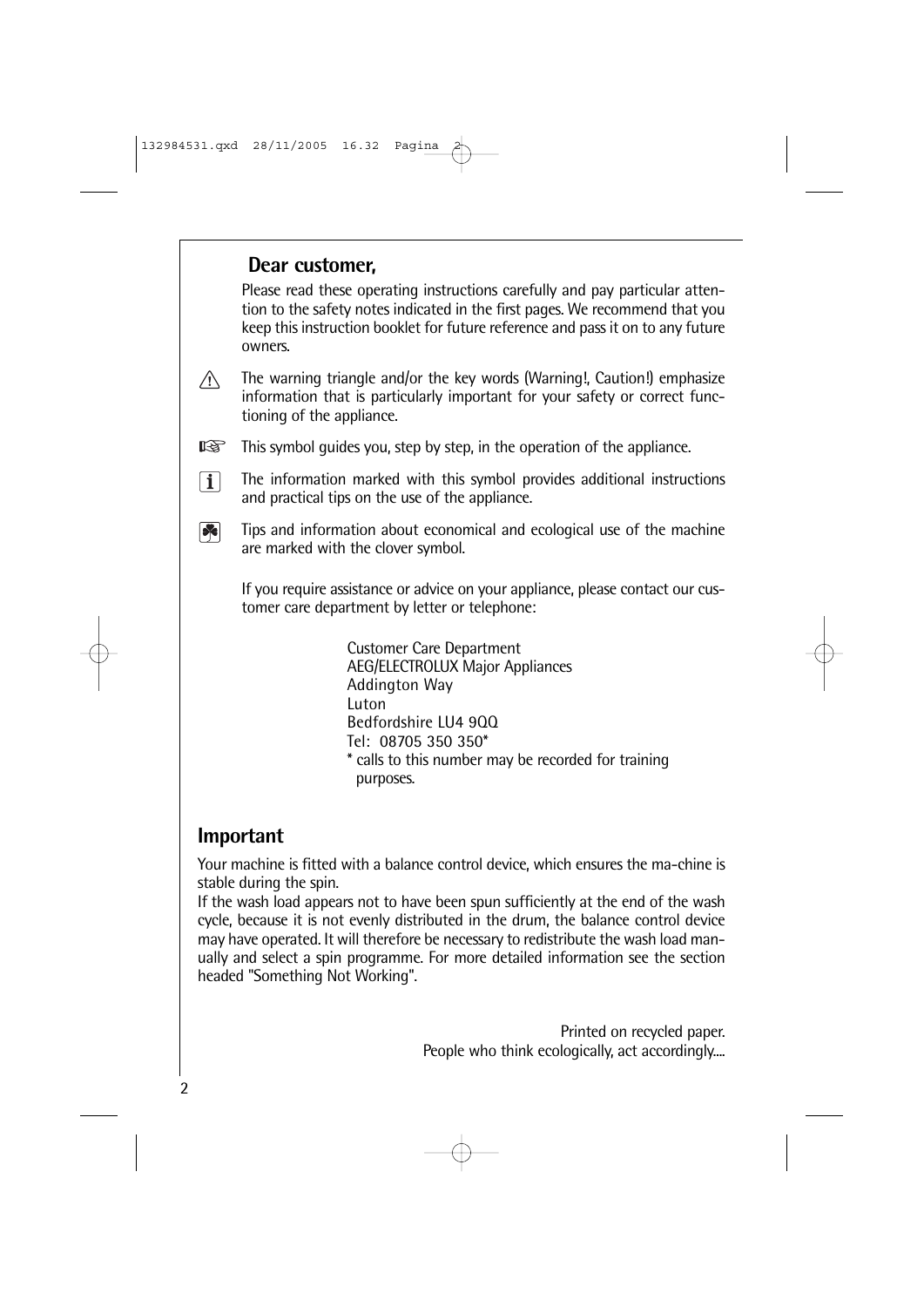# **Contents**

| Opening the door after the programme has started 17 |  |
|-----------------------------------------------------|--|
|                                                     |  |
|                                                     |  |
|                                                     |  |
|                                                     |  |
|                                                     |  |
|                                                     |  |
|                                                     |  |
|                                                     |  |
|                                                     |  |
|                                                     |  |
|                                                     |  |
|                                                     |  |
|                                                     |  |
|                                                     |  |
|                                                     |  |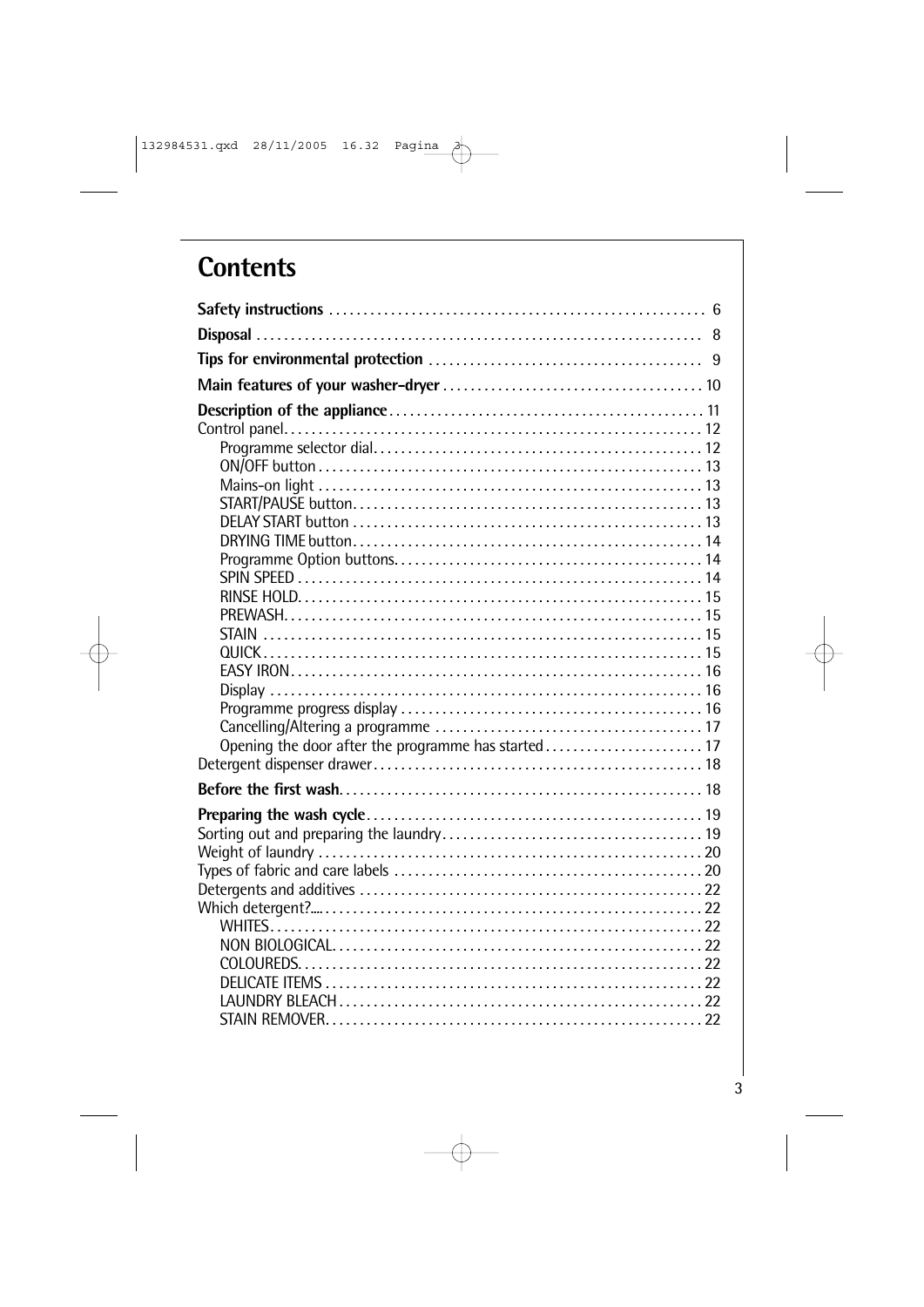Contents

| Selection of the SPIN SPEED or RINSE HOLD option 28<br>Selection of the STAIN, PREWASH or QUICK WASH option 28 |  |
|----------------------------------------------------------------------------------------------------------------|--|
|                                                                                                                |  |
|                                                                                                                |  |
|                                                                                                                |  |
|                                                                                                                |  |
|                                                                                                                |  |
|                                                                                                                |  |
| Automatic washing and drying (NON-STOP programme)31                                                            |  |
|                                                                                                                |  |
|                                                                                                                |  |
|                                                                                                                |  |
|                                                                                                                |  |
|                                                                                                                |  |
|                                                                                                                |  |
|                                                                                                                |  |
|                                                                                                                |  |
|                                                                                                                |  |
|                                                                                                                |  |
|                                                                                                                |  |
|                                                                                                                |  |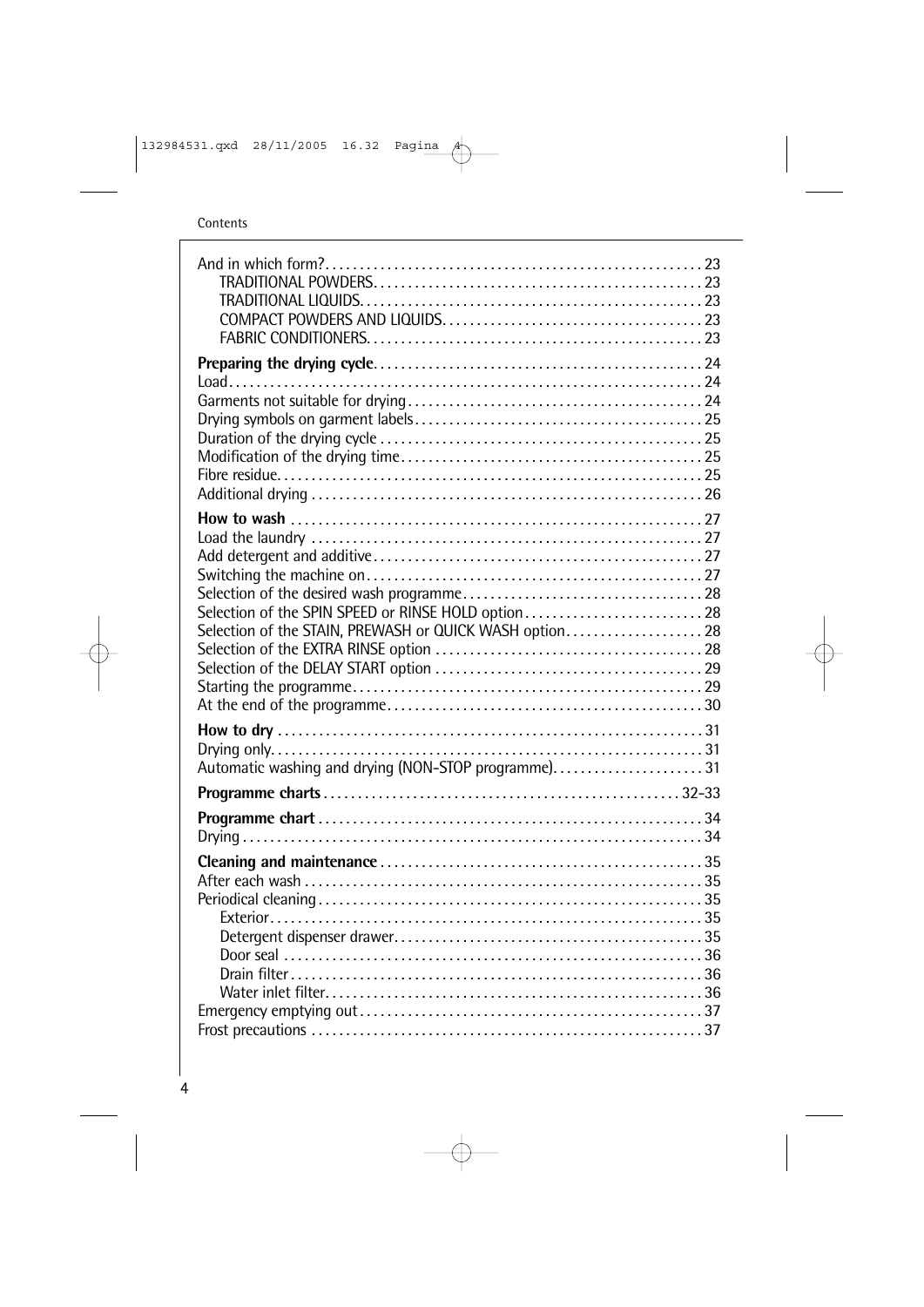| Instructions for installation and electrical connection  48 |  |
|-------------------------------------------------------------|--|
|                                                             |  |
|                                                             |  |
|                                                             |  |
|                                                             |  |
|                                                             |  |
|                                                             |  |
|                                                             |  |
|                                                             |  |
|                                                             |  |
|                                                             |  |
|                                                             |  |
|                                                             |  |
|                                                             |  |
|                                                             |  |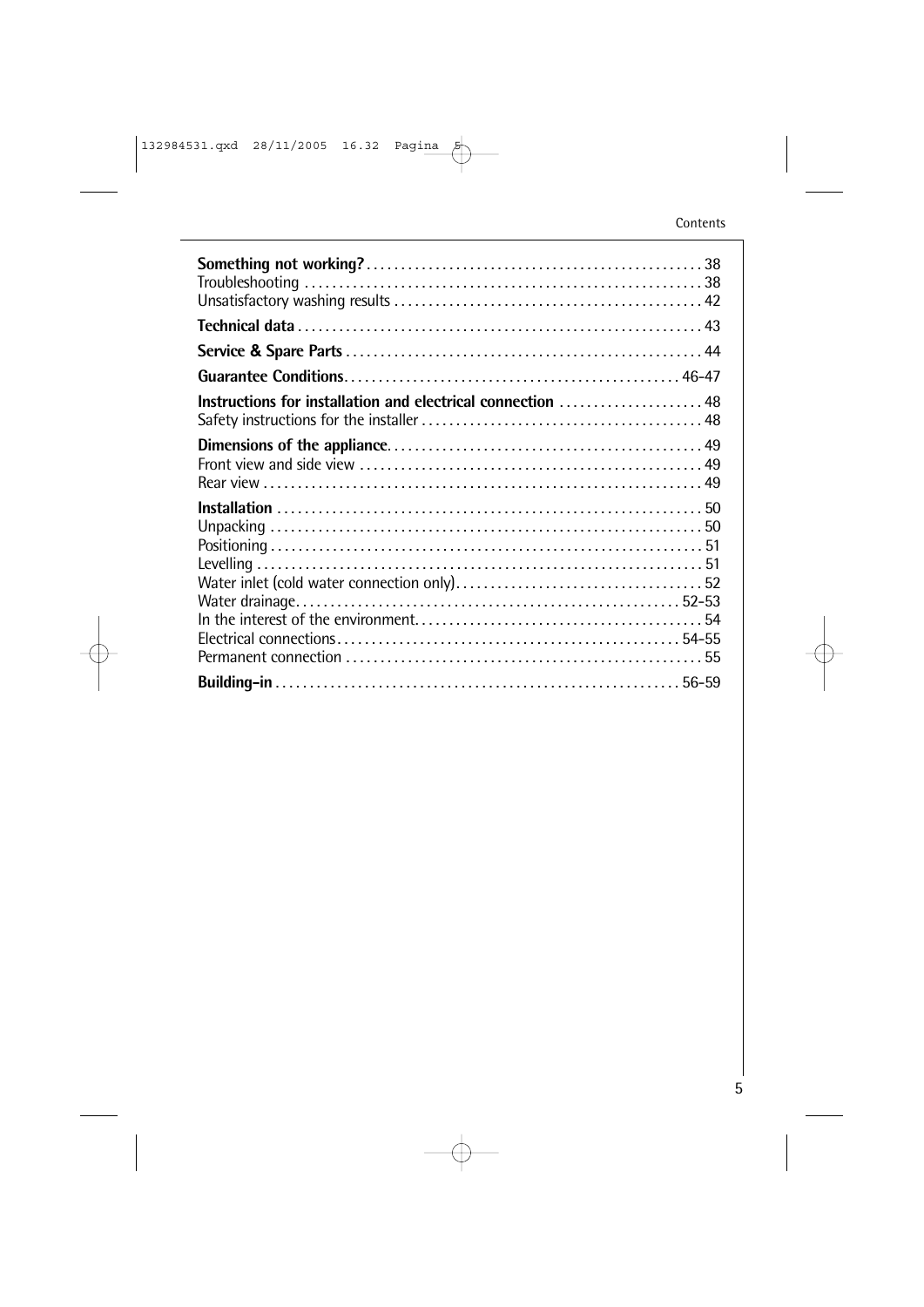# **Safety instructions**

Your safety is of paramount importance, please ensure you read this instruction book before installing or using this appliance.

# **General safety**

- Repairs to the machine must be carried out only by qualified personnel. Repairs carried out by inexperienced persons could cause injury or serious malfunctioning. Contact your local AEG/ELECTROLUX Service Force Centre.
- Never start the machine if the mains cable is damaged or the control panel or worktop are damaged allowing inner components to be accessible.
- Unplug the appliance before carrying out any cleaning or maintenance operations.
- Never pull the mains cable to remove the plug from the socket; always take hold of the plug itself.
- During high temperature wash programmes and during the drying cycle, the door glass may get hot.
- Let the water cool down before carrying out emergency emptying or before opening the door in an emergency.

# **Installation**

- Follow the installation instructions **carefully**.
- Carry out a first wash without laundry (COTTONS 95, with half the amount of detergent) in order to remove any manufacturing residue from the tub and the drum.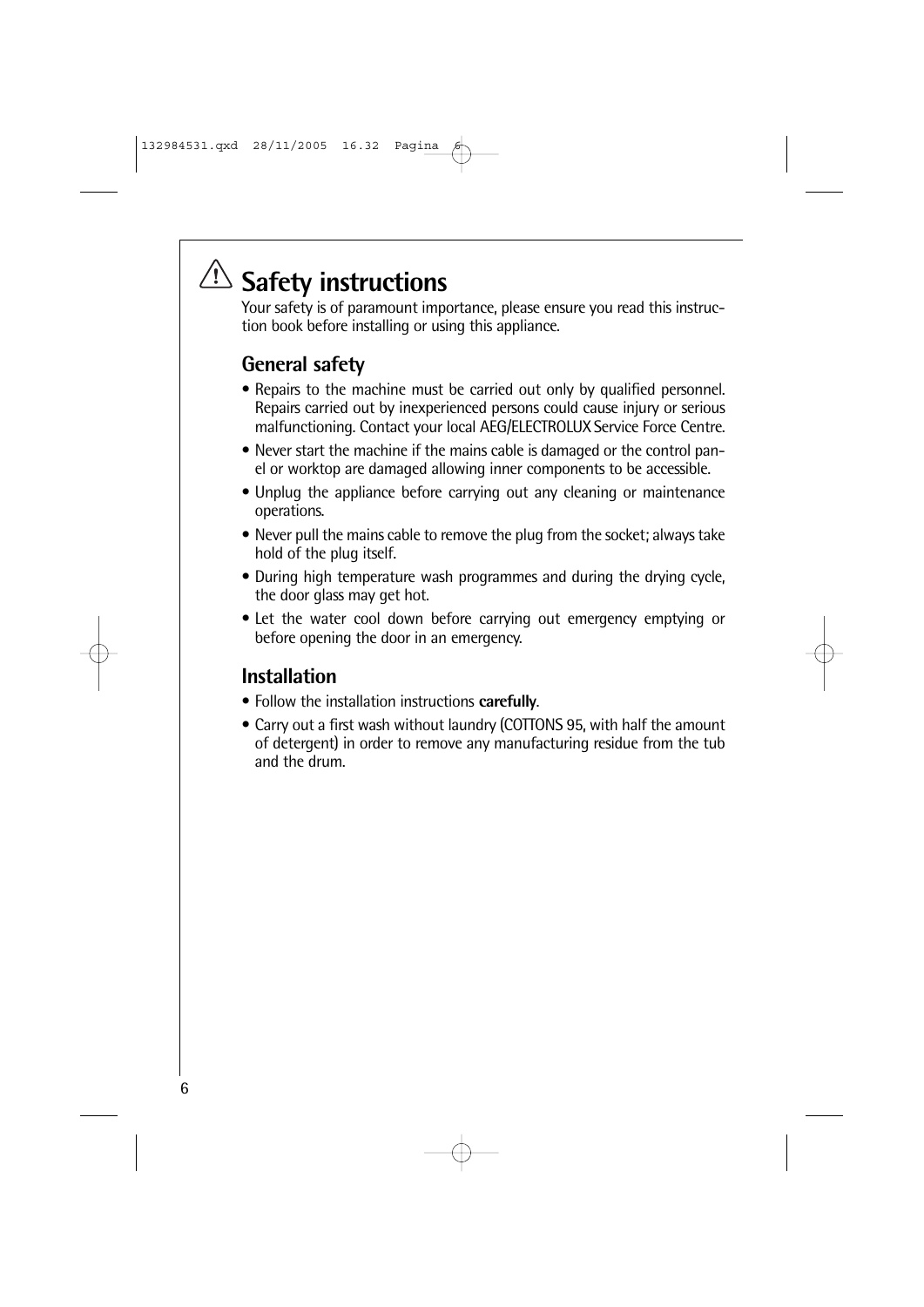### **Child safety**

- This appliance is designed to be operated by adults. Children should not be allowed to tamper with the controls or play with the appliance.
- Pets and children have been known to climb into washing machines. Please check the drum before use.
- Keep all packaging well away from children.
- Keep all detergents in a safe place out of children's reach.
- When disposing of the appliance, cut off the mains cable, and destroy the plug. Disable the door catch to prevent young children being trapped inside.

### **During use**

- Always unplug the appliance and turn off the water tap after use.
- This appliance is designed for domestic use only. If the machine is used for any other purposes or is not used correctly, the manufacturer accepts no responsibility for any possible damage that might occur.
- For safety reasons, the appliance must not be modified.
- Use only detergents suitable for washing machines and follow the manufacturer's instructions.
- Garments which have been in contact with flammable solvents should not be machine washed.
- Dyes and bleaching agents may only be used if specifically permitted by the manufacturer of these products. We cannot be held liable for any damage.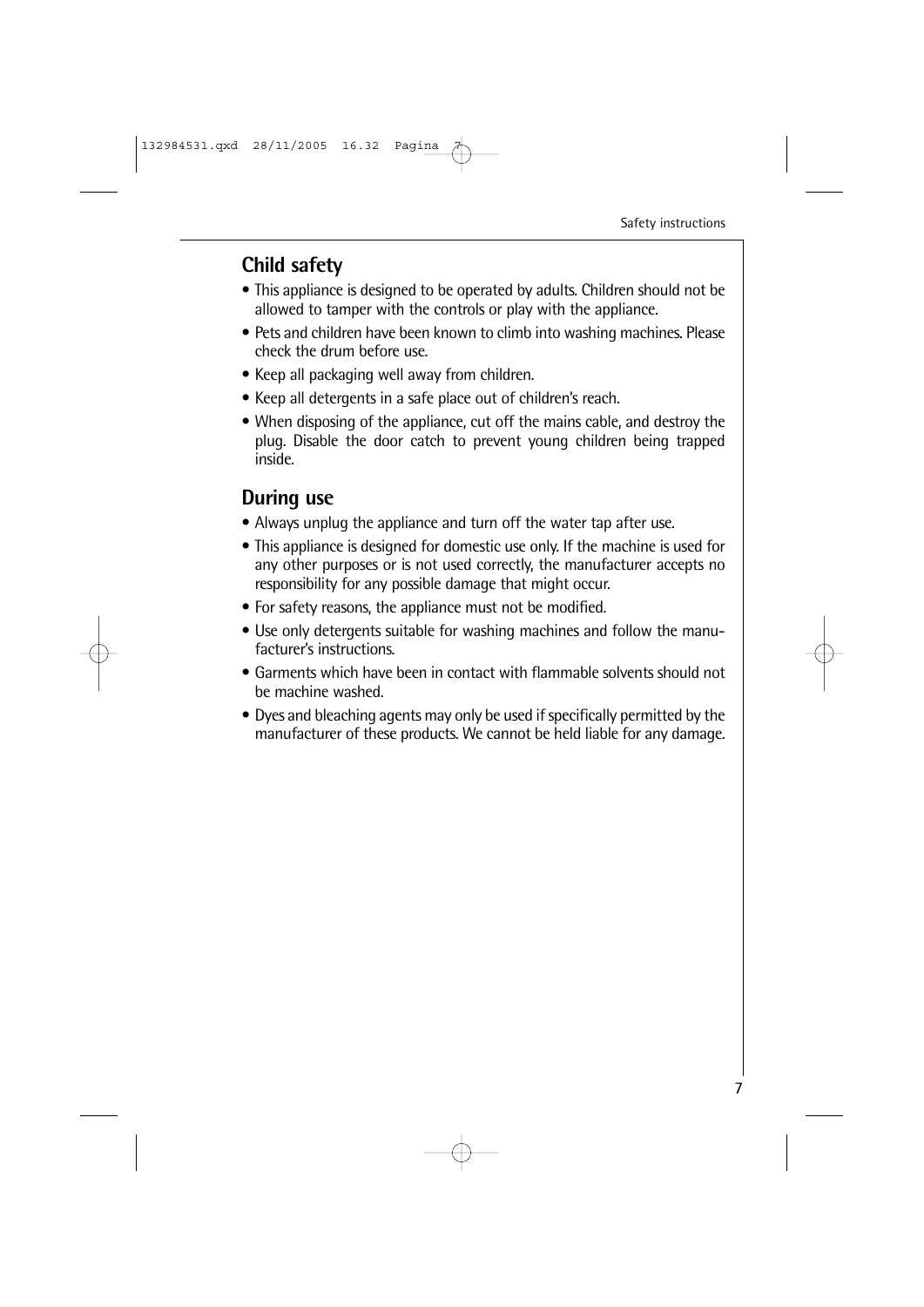# $\left| \cdot \right|$

# **Disposal**

#### **Packaging materials**

The materials marked with the symbol  $\hat{\omega}$  are recyclable.

**>PE<**=polyethylene

**>PS<**=polystyrene

**>PP<**=polypropylene

This means that they can be recycled by disposing of them properly in appropriate collection containers.

#### **Machine**

Use authorised disposal sites for your old appliance. Help to keep your country tidy!

The symbol  $\overline{\mathbb{X}}$  on the product or on its packaging indicates that this product may not be treated as household waste. Instead it shall be handed over to the applicable collection point for the recycling of electrical and electronic equipment. By ensuring this product is disposed of correctly, you will help prevent potential negative consequences for the environment and human health, which could otherwise be caused by inappropriate waste handling of this product. For more detailed information about recycling of this product, please contact your local city office, your household waste disposal service or the shop where you purchased the product.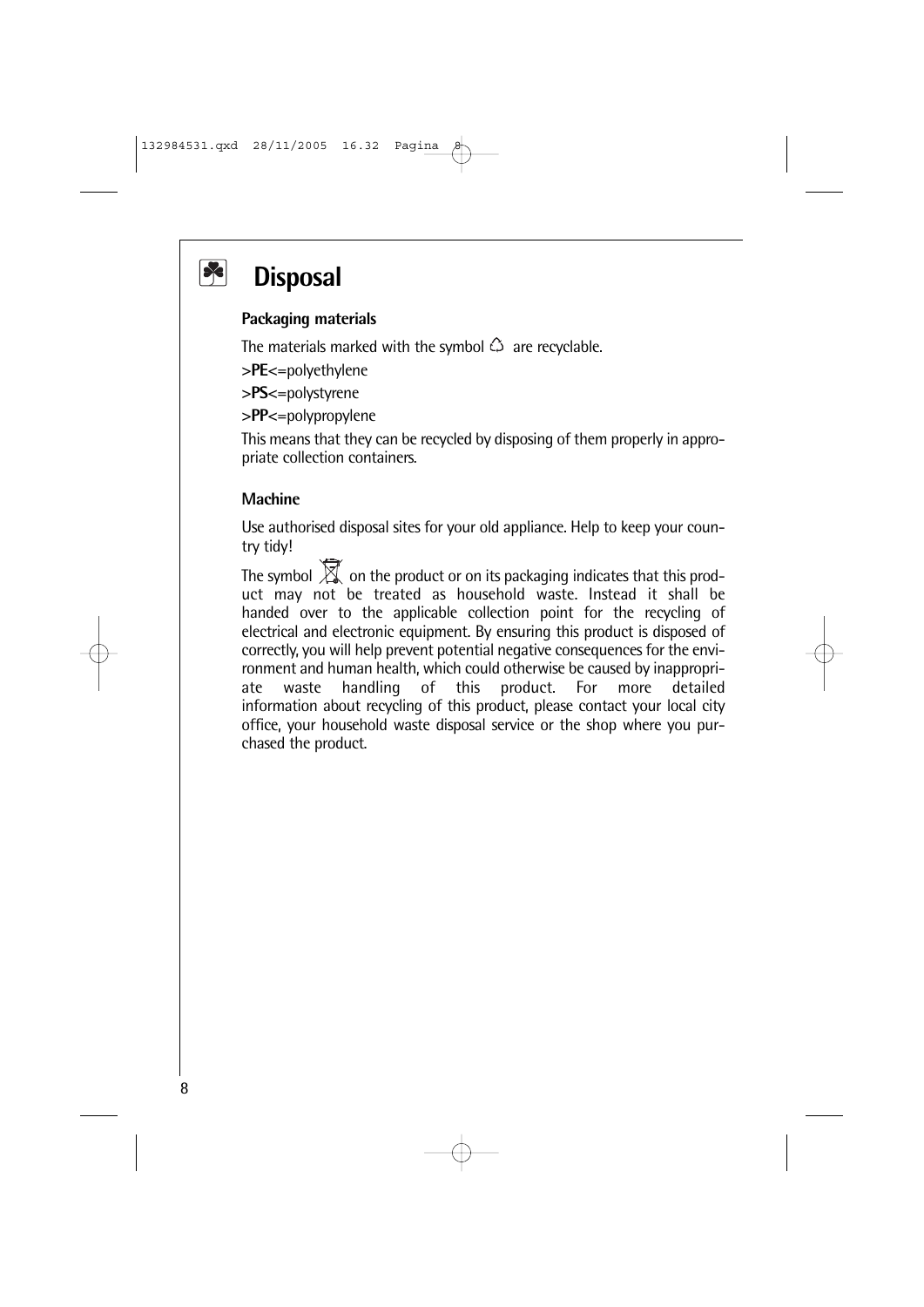#### $|\mathcal{R}|$ **Tips for environmental protection**

To save water, energy and to help protect the environment, we recommend that you follow these tips:

- Normally soiled laundry may be washed without prewashing in order to save detergent, water and time (the environment is protected too!).
- Use the energy saving programme when washing normally soiled garments.
- The machine works more economically if it is fully loaded (for both washing and drying cycles).
- When small loads are washed, use only half to two thirds of the recommended amount of detergent.
- The machine will consume less energy if the laundry is **adequately spun** before being dried.
- With adequate pre-treatment, stains and limited soiling can be removed; the laundry can then be washed at a lower temperature.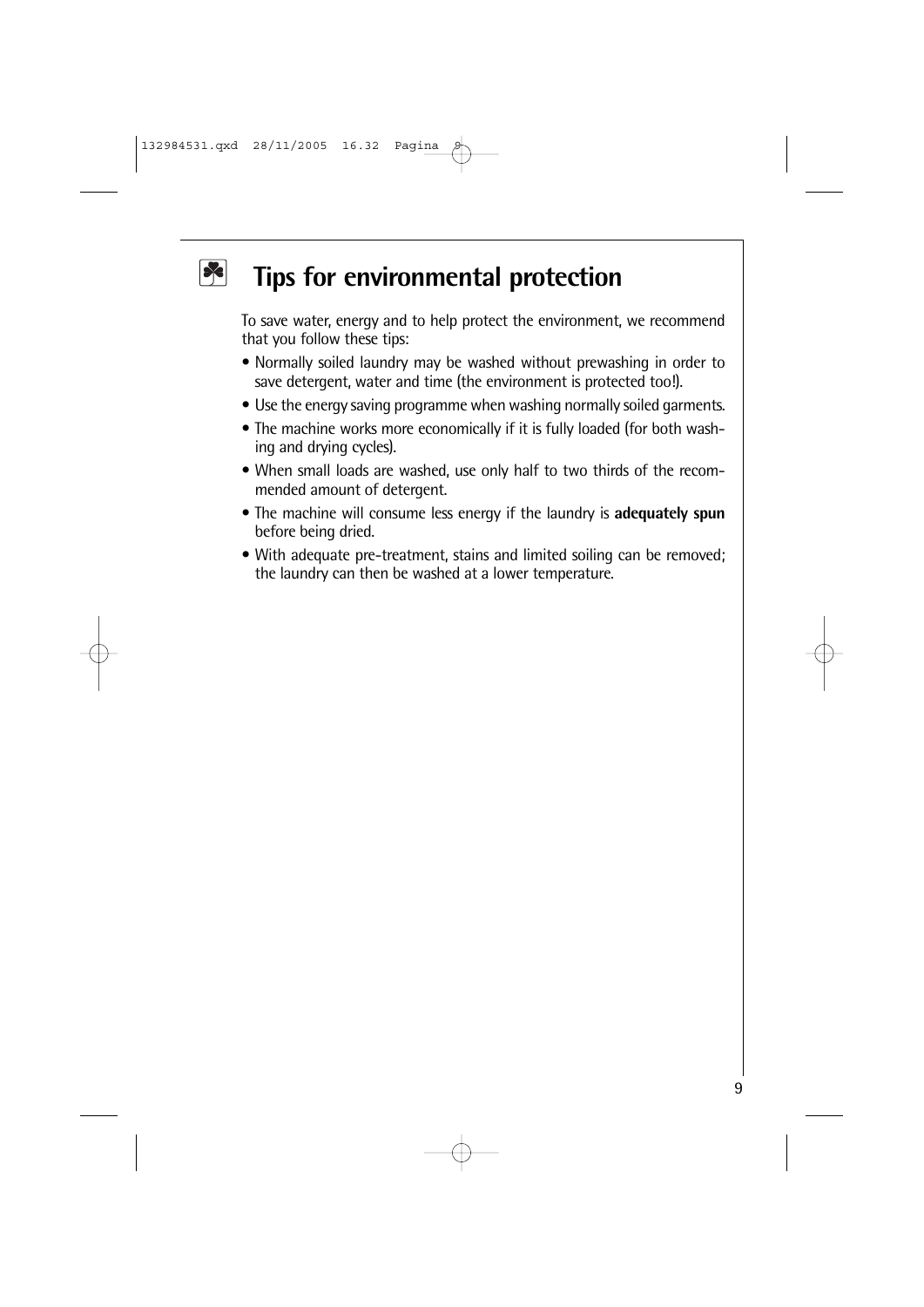# **Main features of your washer-dryer**

- Programme and temperature setting using the programme selector.
- **Stain option** for effectively treating stained washing.
- **Energy saving programme** for normally soiled cotton items.
- **SOAK programme** for heavy soiled items. The machine performs a soak at 30°C. By pressing the DELAY START button the soak time can be prolonged up to 10 hours max. This programme **cannot** be used with WOOL programme. The Soak programme ends with water in the tub. Before selecting the desired washing programme, drain the water setting the drain programme.
- **Speed for the final spin** can be reduced to 900, 700 or 500 rpm.
- **RINSE HOLD**: the laundry is left immersed in the final rinse water to prevent creasing.
- **DELAY START** (**delayed start)**: programme start can be delayed by 30 minutes to 23 hours (e.g. to times with a more economical power rate).
- **Programme progress display** showing the programme steps selected and the programme phase which is running.
- Because of its gentle washing action, the **special wool cycle** washes your garments with extreme care.
- **The drying programmes** will enable you to have dry and soft laundry in a short time.
- **3-compartment drawer** for detergent and fabric softener.
- **Unbalance detection device:** to prevent vibration during spinning.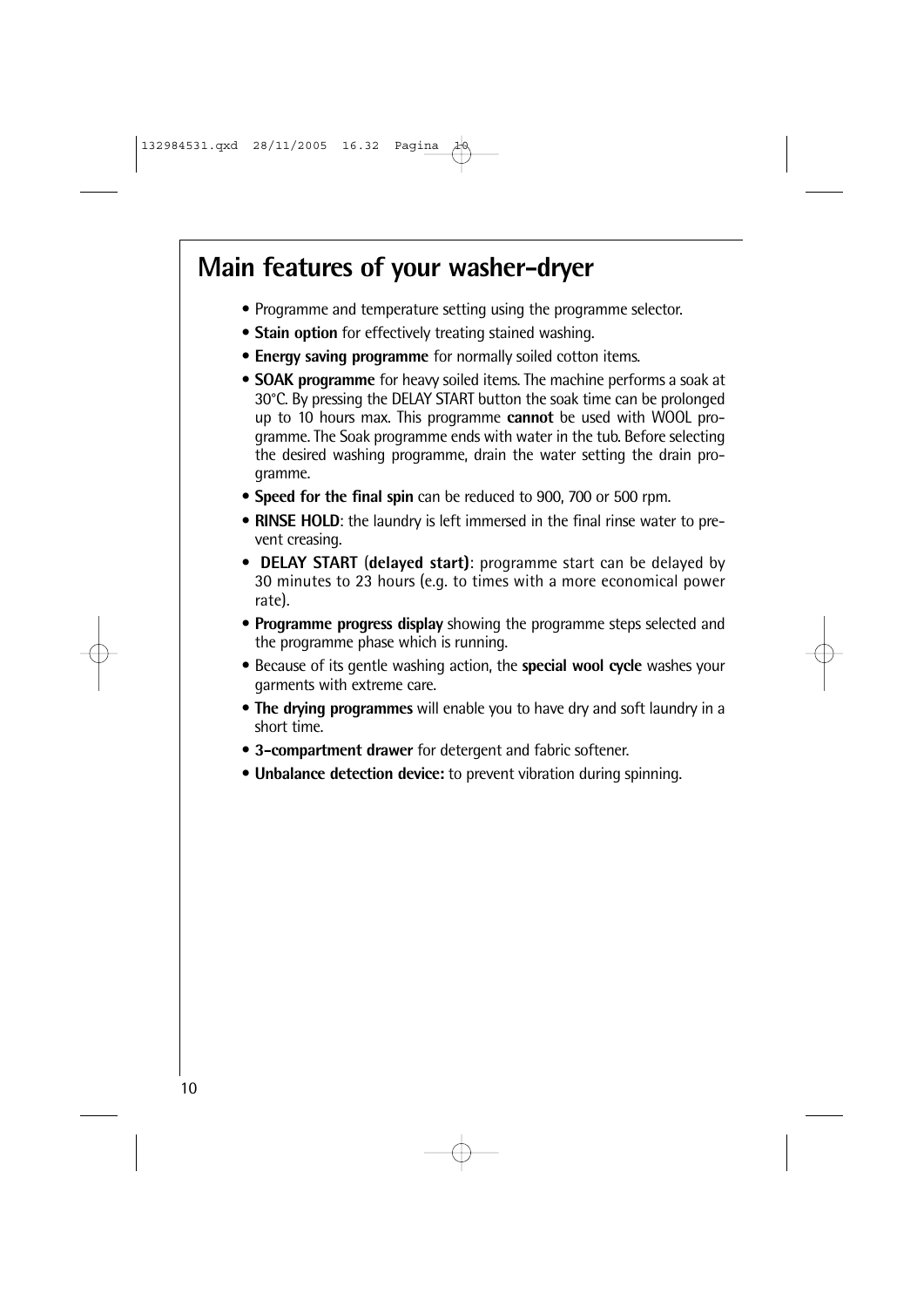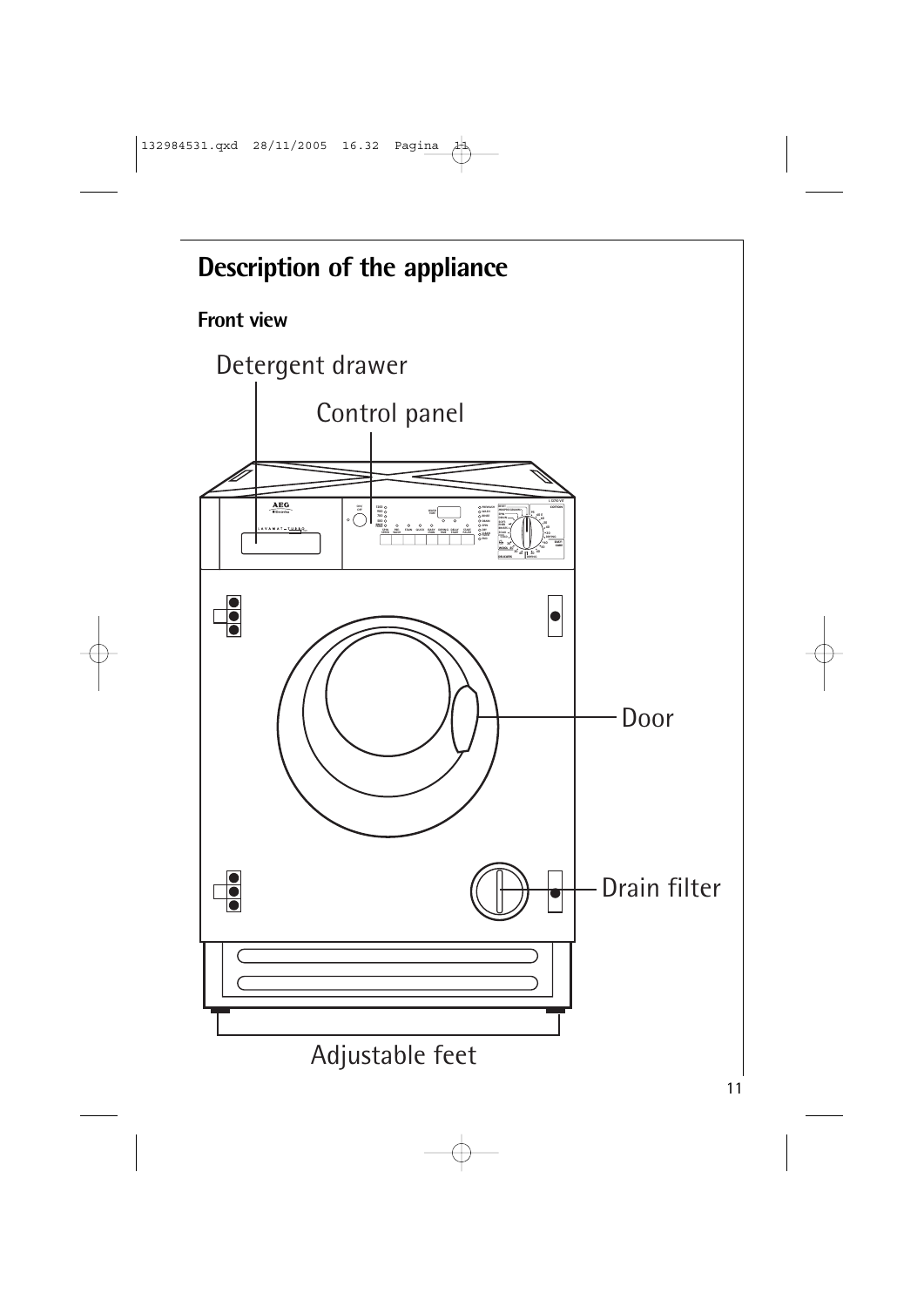# **Control panel**



- $A =$  Mains-on light
- $B = ON/OFF$  button
- $C =$  Option buttons
- $D =$  Drying time button
- $E =$  Delay start button
- $F = Display$
- G = START/PAUSE button
- $H =$  Programme progress display
- J = Programme selector dial

# **Programme selector dial**

The programme selector determines the type of washing cycle (e.g. water level, drum movement, number of rinses, spin speed), the washing temperature and enables the required drying programme to be selected according to the type of laundry.

The selector is divided into 5 sections:

- Cotton
- Easy-cares (Synthetics)
- Delicates
- Woollens  $\mathcal{L}$  (hand washing)
- Special programmes

The selector dial can be turned either clockwise or anticlockwise.

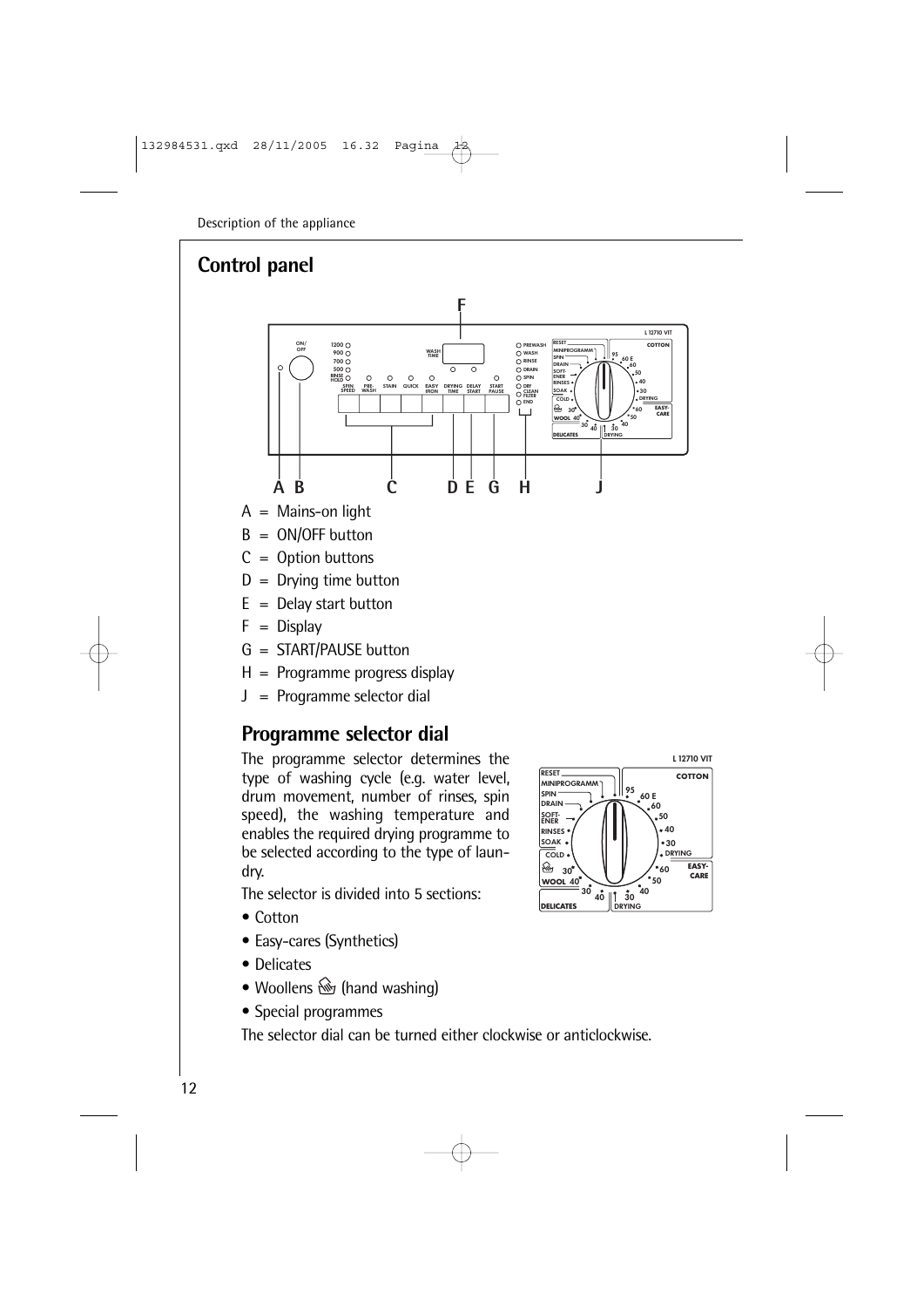Position **60E** corresponds to the ENERGY SAVING programme for nor- $\boxed{8}$ mally soiled laundry, extended washing time. The washing temperature will decrease (cannot be combined with QUICK).

**Position DRYING** = drying phase;

**Position COLD** = cold wash.

### **ON/OFF button**

Press this button to switch the machine on. Press it again to switch the machine off.

### **Mains-on light**

This light comes on when the ON/OFF button is pressed, and goes out when it is pressed again.

# **START/PAUSE button**

This button has two functions:

#### a) **Start**

After having selected the required programme, press this button to start the machine. The relevant pilot light stops flashing and remains static. If you have selected the DELAY START option, the machine starts its hourly countdown.

#### b) **Pause**

To interrupt a programme which is running, press the START/PAUSE button: the information on the display remains lit and the START/PAUSE pilot light starts to flash.

To restart the programme from the point at which it was interrupted, press the START/PAUSE button again.

# **DELAY START button**

The wash programme can be delayed from 30, 60, 90 minutes and then 1 hour by 1 hour up to a maximum of 23 hours.

#### **The button must be pressed after selecting the programme and before pressing the START/PAUSE button.**

The figures indicating the delay appear for about 3 seconds in the display. The duration of the selected wash programme is then displayed. After depressing the START/PAUSE button, the machine starts its hourly countdown.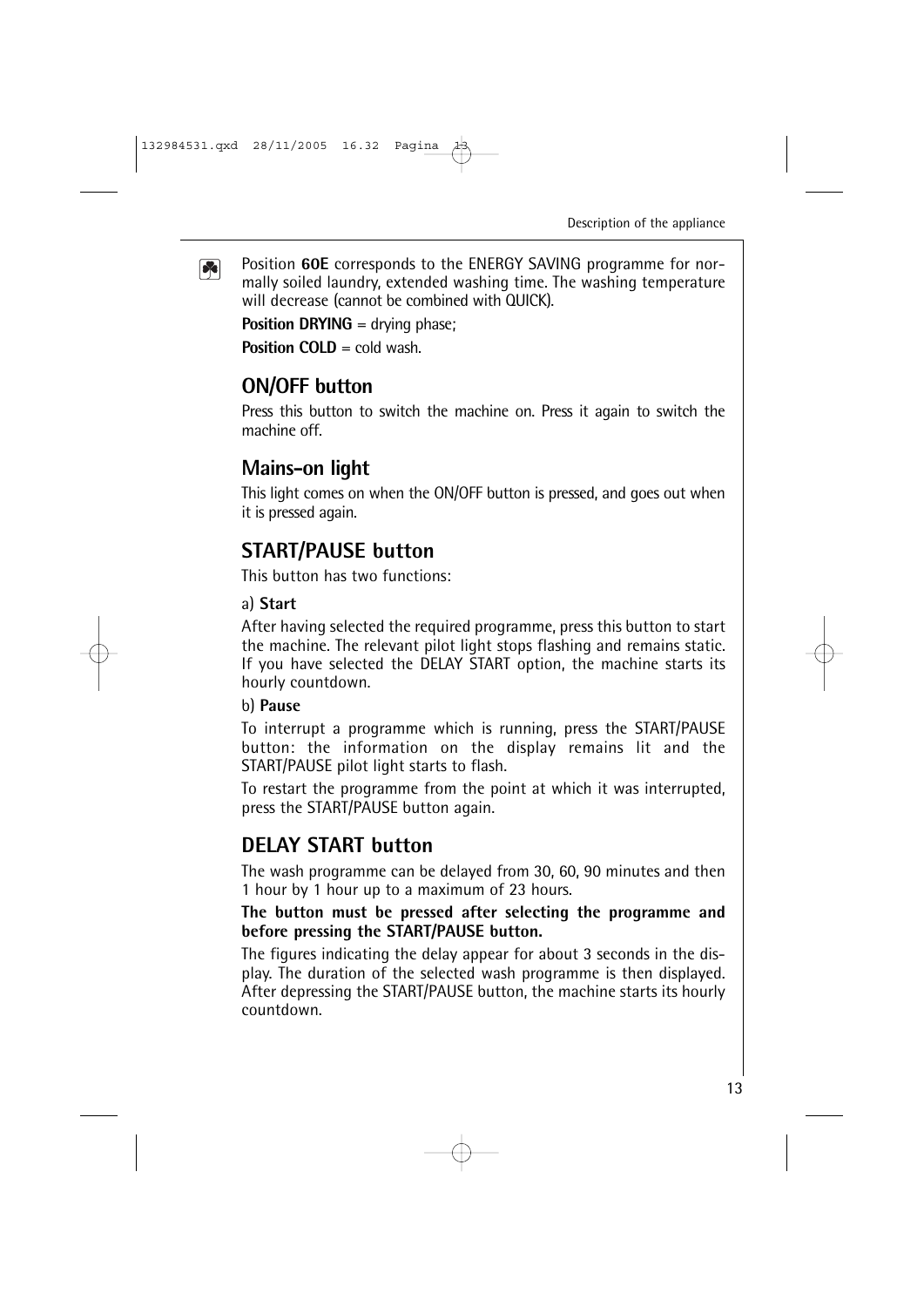To annul the preset delay, press the START/PAUSE button, then press the DELAY START button until the symbol  $\theta$  is displayed.

Then press the START/PAUSE button again to restart the programme.

# **DRYING TIME button**

If you wish to carry out a timed drying programme push the button until the drying time you want appears in the display according to the fabrics (cotton or easy cares) you have to dry.

For **COTTON** and **EASY CARES** you can select a drying time from 10 minutes to 130 minutes.

In automatic washing and drying programme the drying time is displayed for 3 seconds, then the duration of the programme will appear.

# **Programme Option buttons**

Depending on the programme, different functions can be combined. These must be selected after choosing the desired programme and before depressing the START/PAUSE button.

When these buttons are pressed, the corresponding pilot lights come on. When they are pressed again, the pilot lights go out.

When an incorrect option is selected, the button light flashes for 2 seconds and in the display the **Err** message appears.

# **SPIN SPEED**

Press this button to reduce the maximum speed of the final speed proposed by the machine for the selected programme or to select RINSE HOLD option. The maximum spin speed for cotton is 1400 rpm (for L14710VIT), 1200 rpm (for L12710VIT), for easy cares, wool 900 rpm and for delicates and Miniprogramm 700 rpm.

# **RINSE HOLD**

By selecting this option, the last rinse water is not emptied out, to prevent the fabrics from creasing. When the programme has finished, the pilot light END on the programme progress display illuminates and the Door will be locked to indicate that the water must be emptied out.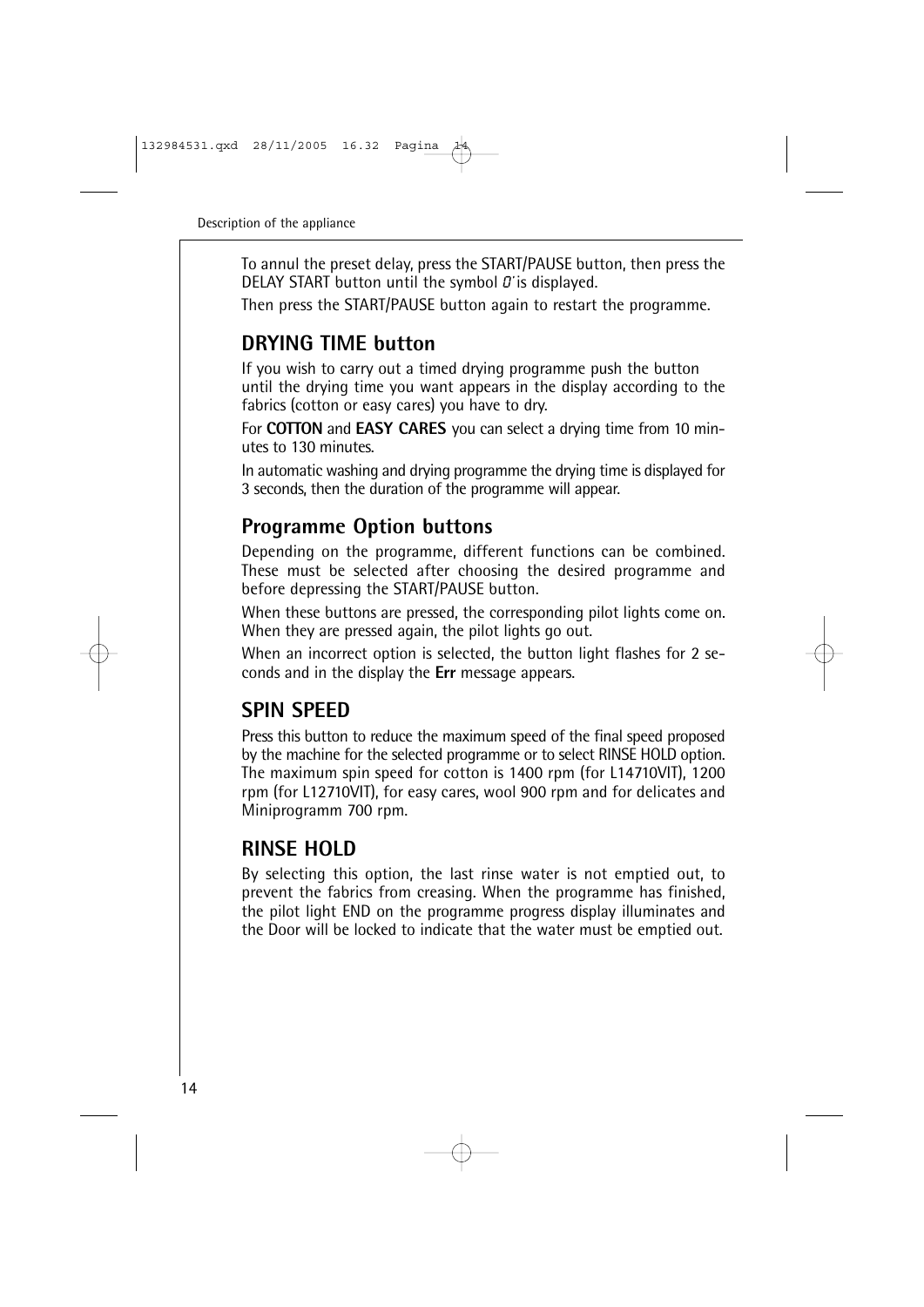To empty out water:

- select the DRAIN programme to empty out the water without spinning.
- select the SPIN programme for draining and spinning.
- select the SPIN SPEED and depress the START/PAUSE button;

**Warning!** The programme selector dial must be turned first to **RESET** and then to the DRAIN or SPIN programmes.

The RINSE HOLD option **cannot** be selected for the automatic WASHING & DRYING programme.

# **PREWASH**

The machine performs a prewash cycle at 30°C max. The prewash cycle ends with a short spin in programmes for Cotton and Easy-cares, and with emptying of the water only for Delicates.

This option is **not** available with the wool programme and **cannot** be used with STAIN.

For use when washing heavily soiled laundry.

# **STAIN**

To treat heavily soiled washing or stained washing with stain remover (extended main wash with time optimised stain action phase, **not** selectable for wool/handwash or programmes with temperatures lower than 40°C). This function **cannot** be used with PREWASH.

# **QUICK**

By pressing this button the washing time is reduced. For use when washing lightly soiled laundry.

This option is **not available** with the wool/handwash and Economy programme.

# **EASY IRON**

Selecting this button the laundry is gently washed and spun to avoid any creasing. In this way ironing is easier. Furthermore the machine will perform 6 rinses instead of 3 for cotton and 4 rinses instead of 3 for synthetics. This function can be used only for cotton and Easy-Cares (synthetic) fabrics.

If this option is selected for cotton programmes, the spin speed automaticaly will reduce to 900 rpm.

If this option is selected for synthetic programmes with a temperature of 60°C, the machine will perform a washing cycle at max 40°C.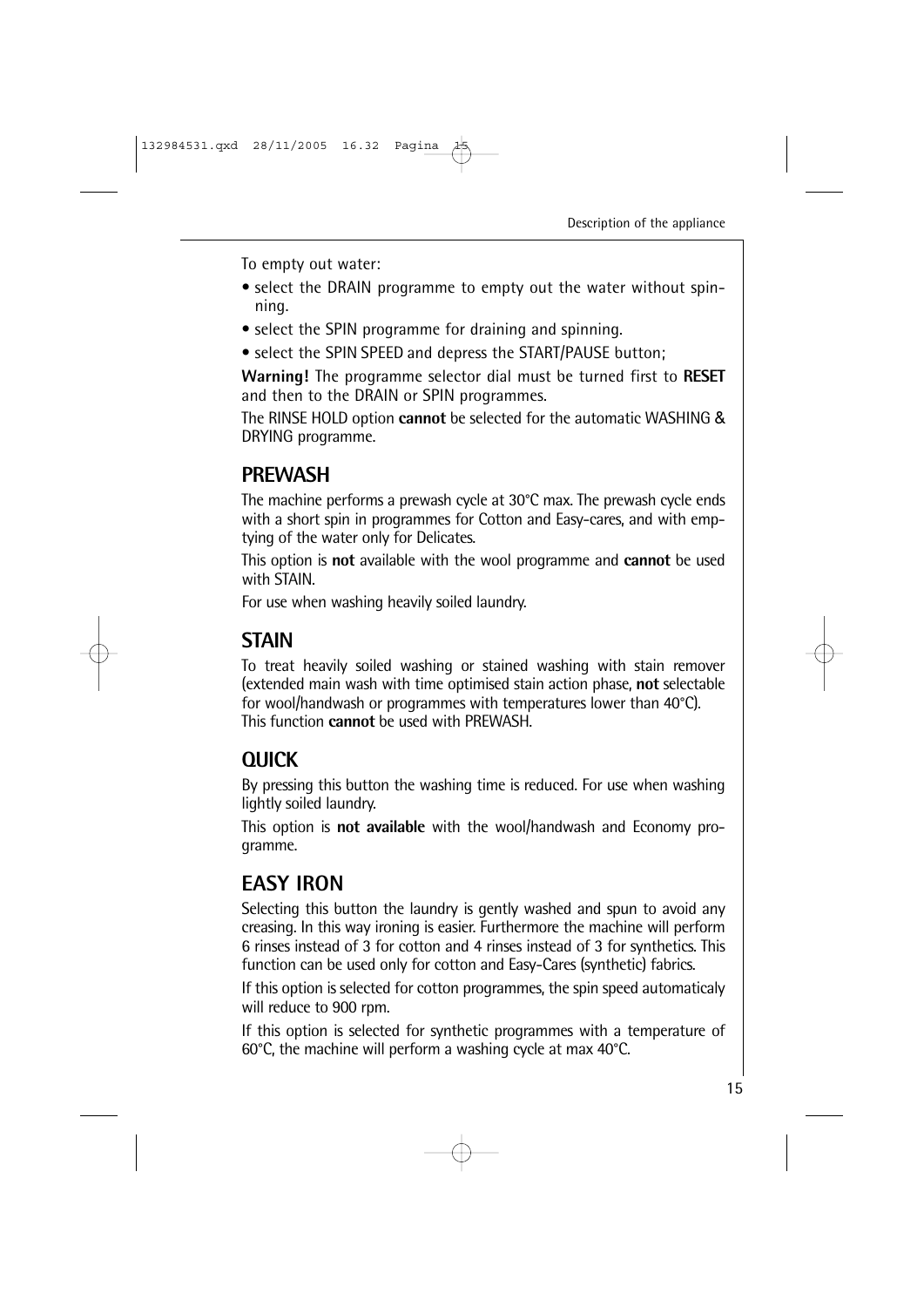# **Display**

The display shows the following information:

- **Duration of the selected programme (in hours and minutes)**, calculated automatically on the basis of the maximum recommended load for each type of fabric.
- **Selected drying time** (max. 130 minutes for cotton and easy cares). After the programme has started, the time remaining is updated every minute.
- When the programme has finished, **a blinking lit zero** is displayed.
- **Delayed start,** (23 hours max.) programmed using the special button. The countdown is updated every hour and by 30 minutes the last 2 hours.
- **Alarm code** indicating a fault in the machine operation (see page 38).

# **Programme progress display**

By selecting the wash programme, the pilot lights corresponding to the various phases making up the programme come on.

After the machine has started, only the running phase pilot light stays on. When the programme has finished, the END pilot light comes on.

| O PREWASH |
|-----------|
|           |

- $\bigcap$  WASH
- $\bigcap$  RINSE
- **DRAIN**
- $\bigcap$  SPIN
	- **DRY**
	- **CLEAN FILTER**
	- $\bigcirc$  end

# **Cancelling a programme**

To cancel a programme which is running, turn the programme selector dial to the **RESET** position.

**Warning!** After a programme which ends with water in the drum (RINSE HOLD option), turn the selector dial first to **RESET** and then to the DRAIN or SPIN programme.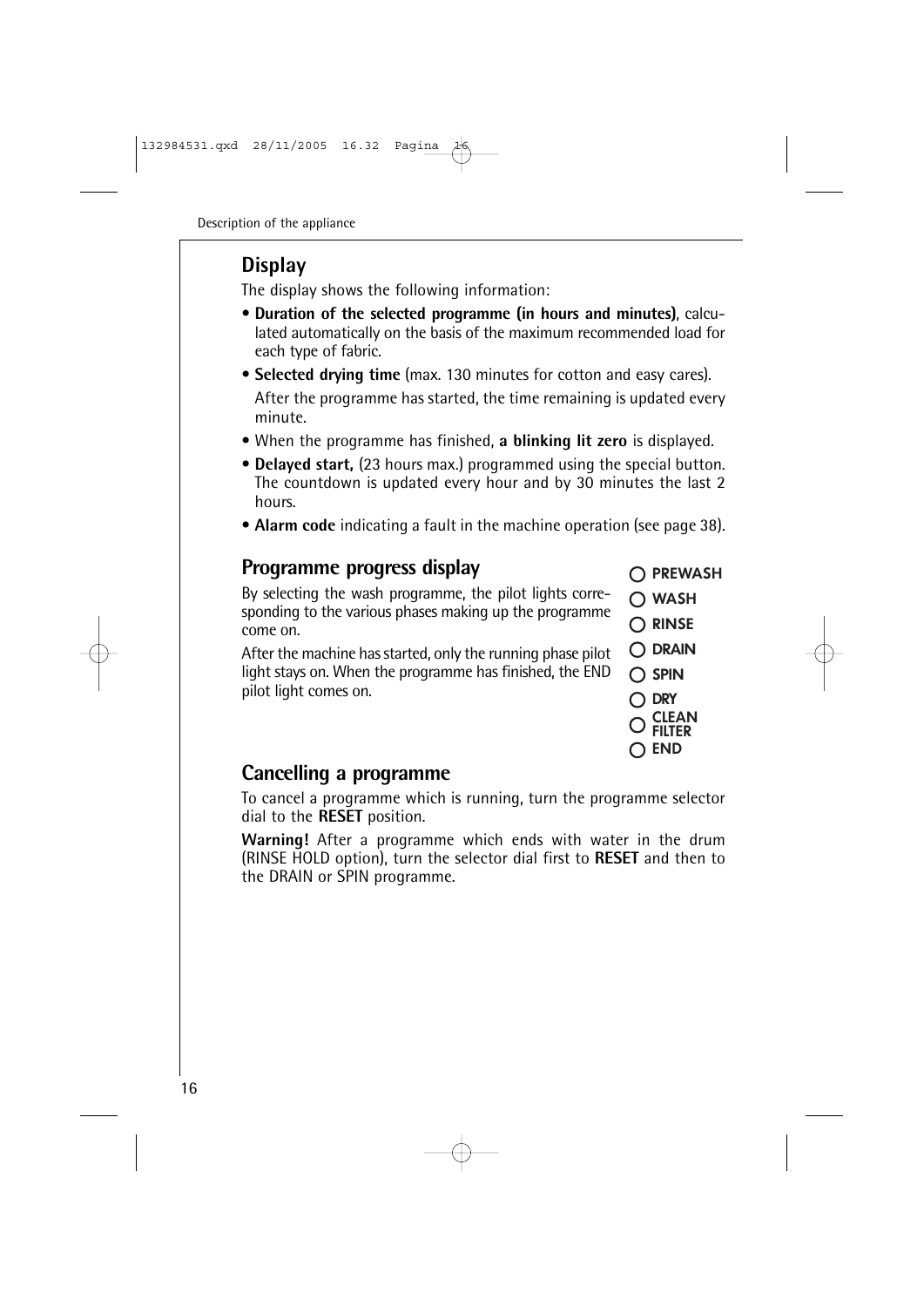### **Altering an option/programme which is running**

To alter an option, first set the machine to PAUSE by pressing the START/PAUSE button.

Any option can be modified before the machine starts it. After selecting the new option press the START/PAUSE button again to re-start the selected programme.

To modify the selected programme turn the programme selector dial to **RESET** and then choose a new programme.

After pressing the START/PAUSE button again, the machine restarts with the newly selected programme and the water **is not** emptied out.

### **Opening the door after the programme has started**

You can open the door, after having set the machine to PAUSE, provided the following conditions exist:

- the machine is not in the heating or drying phase beyond 55°C;
- the level of the water is not high;
- the drum is not turning.

If these requirements are met, when you pause the machine the door can be opened.

Should it not be possible to open the door, and should it be absolutely necessary to do so, switch the machine off by pressing the ON/OFF button.

After approximately 3 minutes, you can open the door.

**Pay attention to the level and temperature of the water in the machine!** When you close the door and press the ON/OFF and START/PAUSE buttons again, the washing machine will resume the programme from the point where it had been interrupted.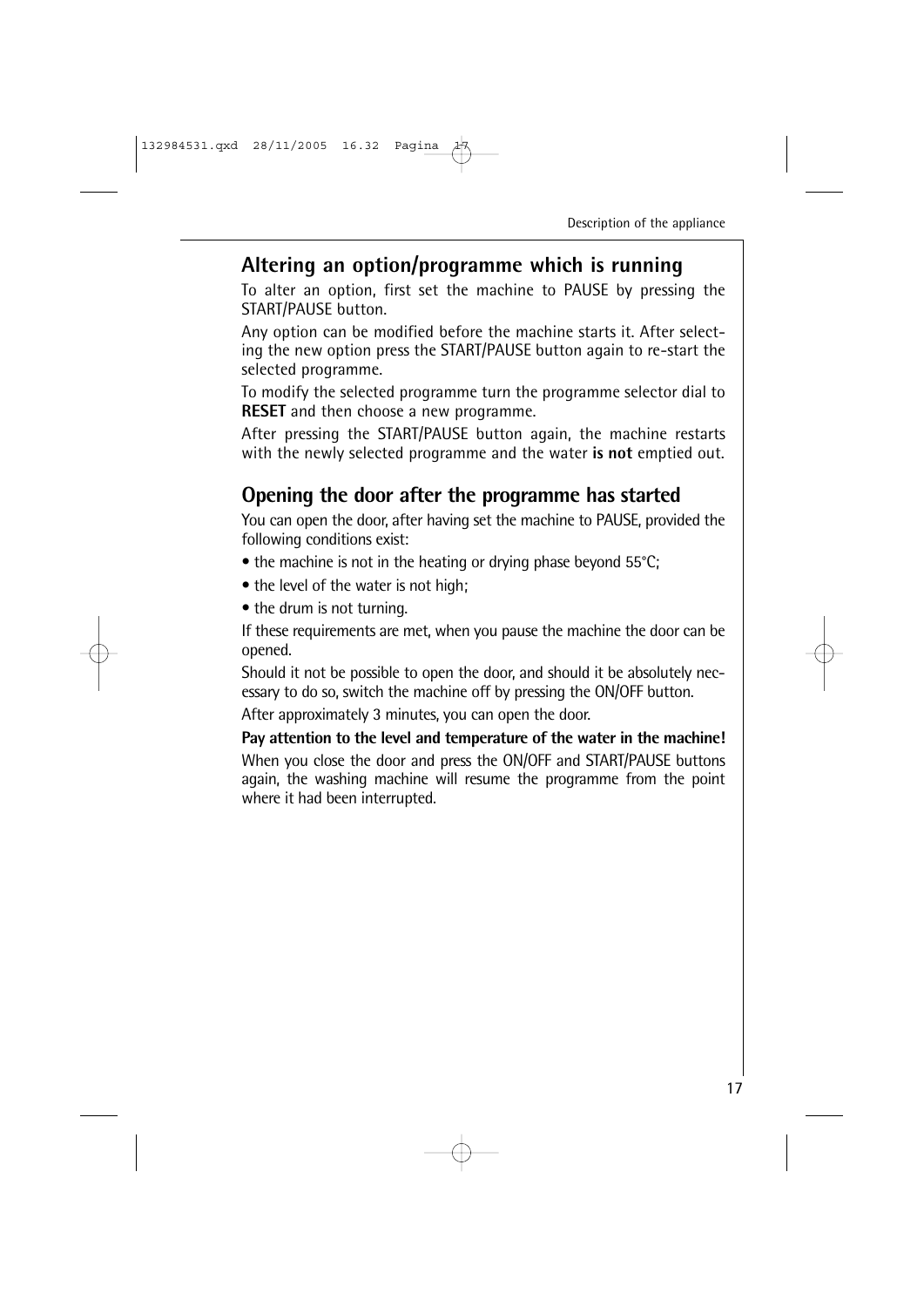# **Detergent dispenser drawer**



- Compartment for prewash or soak detergent and stain remover. The prewash  $\mathbf{1}$ or soak detergent is added at the beginning of the wash programme. The stain remover is added during the STAIN-Action phase in the main wash.
- Compartment for powder or liquid detergent used for main wash.  $\mathbf{H}$ It is emptied at the beginning of the wash cycle.
- Compartment for liquid additives (fabric softener, starch). \®າ It is emptied at the last rinse.

**The quantity of additives must not exceed the "MAX" mark in the drawer.**

# **Before the first wash**

Before your first wash, we recommend that you run a cotton cycle at 95°C, **without any laundry in the machine**, to remove any manufacturing residue from the drum and tub.

Pour 1/2 a measure of detergent into the dispenser drawer and start the machine.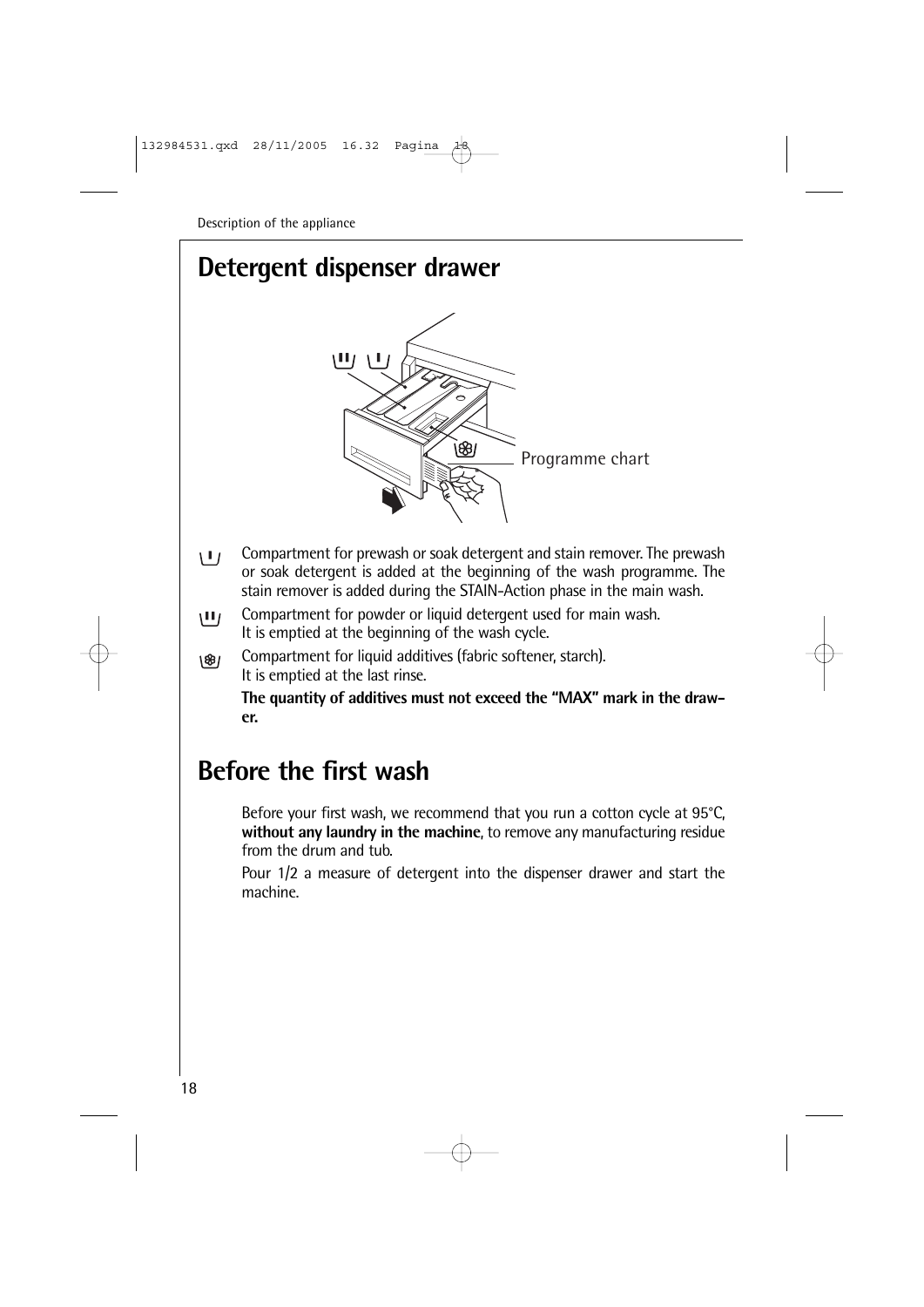# **Preparing the wash cycle**

# **Sorting out and preparing the laundry**

- Sort out the laundry according to type of fabrics and care labels (see "Types of fabric and care labels").
- Empty pockets.
- Remove any metal parts (safety pins, clips, etc.).
- To prevent the laundry from getting damaged and forming bundles, it is advisable to close zips, button up pillowcases and quilt covers and tie up loose straps such as those of aprons.
- Turn double faced items inside out (sleeping bags, anoraks, etc.)
- Turn coloured knitted fabrics, woollens and fabrics with trim inside out.
- Wash small and delicate items (baby socks, tights) inside a laundry net or in a pillow case closed with a zip, or in larger socks.
- Treat curtains with special care. Remove all metal or plastic hooks or put them in a net or a bag. We decline any responsibility in case of damage.
- Whites and coloureds must be washed separately: white items can loose their whiteness.
- New coloured fabrics often have excess dyes; it is advisable to wash them separately for the first time.
- Wash small and large items together; this improves the washing result and the laundry is better distributed during spinning.
- Shake out garments before putting them into the machine.
- Insert each garment separately.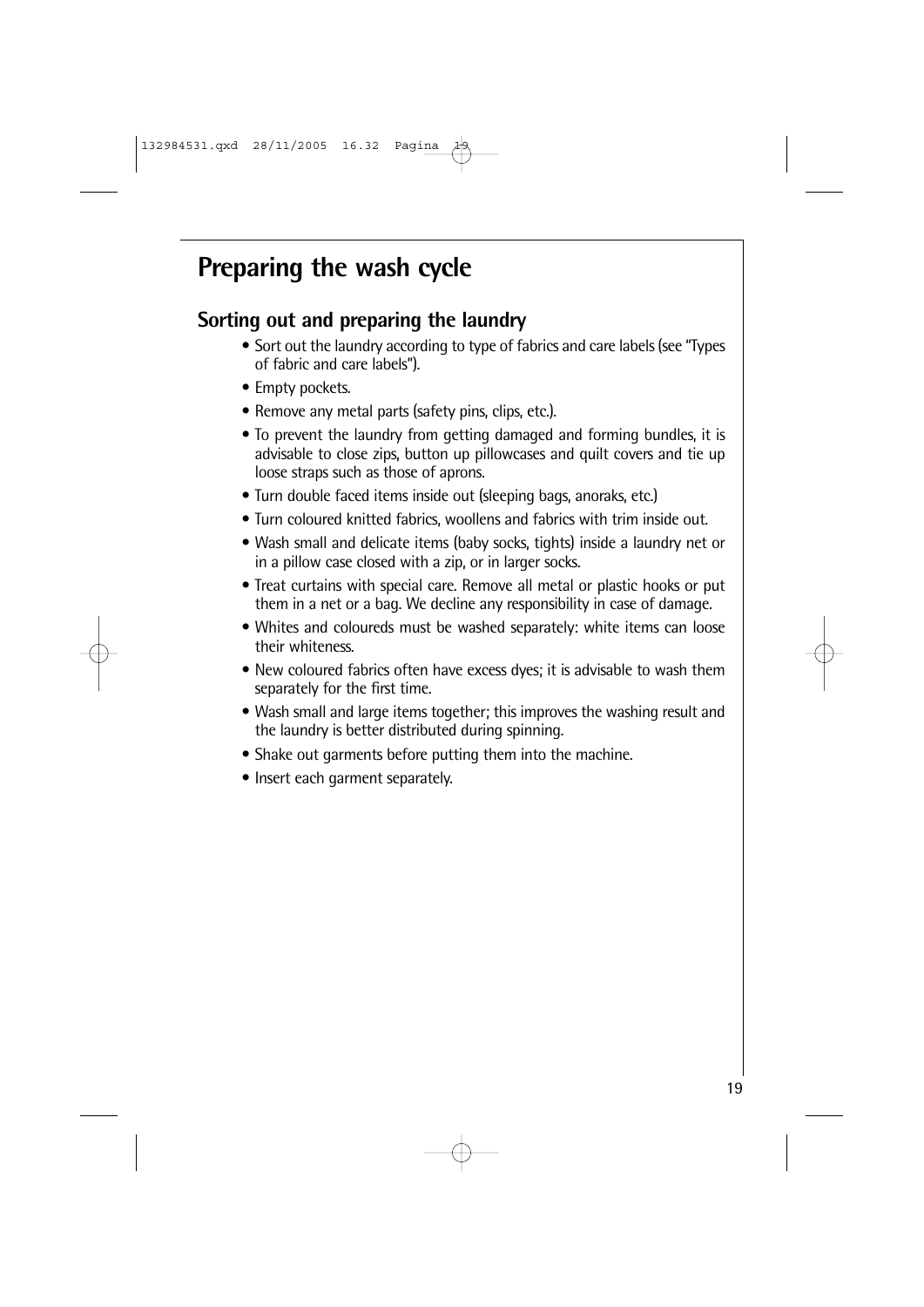### **Weight of laundry**

| Sort of laundry     | Approximate<br>dry weights |
|---------------------|----------------------------|
| <b>Bathrobes</b>    | 1200 g                     |
| Work shirts         | $300 - 600$ q              |
| Quilt covers        | 700q                       |
| <b>Sheets</b>       | 500q                       |
| <b>Blouses</b>      | 100q                       |
| Hand towels         | 200q                       |
| Tea towels          | 100q                       |
| <b>Shirts</b>       | 200q                       |
| Pillowcases         | 200q                       |
| Night-gowns/Pyjamas | 200-250 $q$                |
| <b>Tablecloths</b>  | $200 - 300$ q              |
| Underwear           | 250q                       |

## **Types of fabric and care labels**

The labels on garments help you to select the most suitable wash programme. The laundry should be sorted out according to the type of fabric and the instructions indicated on care labels.

Temperatures indicated on labels are always maximum temperatures.

#### **Cotton**

Linen and cottons marked with this symbol can be washed at high temperatures.

#### **Cotton -**

Linen and cottons marked with this symbol are colourfast and can be washed at 60°C.

#### **Cotton**

Garments marked with these symbols have delicate colours, therefore the washing temperature must not exceed these values.

#### **Synthetics (Easy-cares) -**

Mixed and synthetic fabrics marked with these symbols require a gentle wash programme and they must therefore be washed using the specific programme.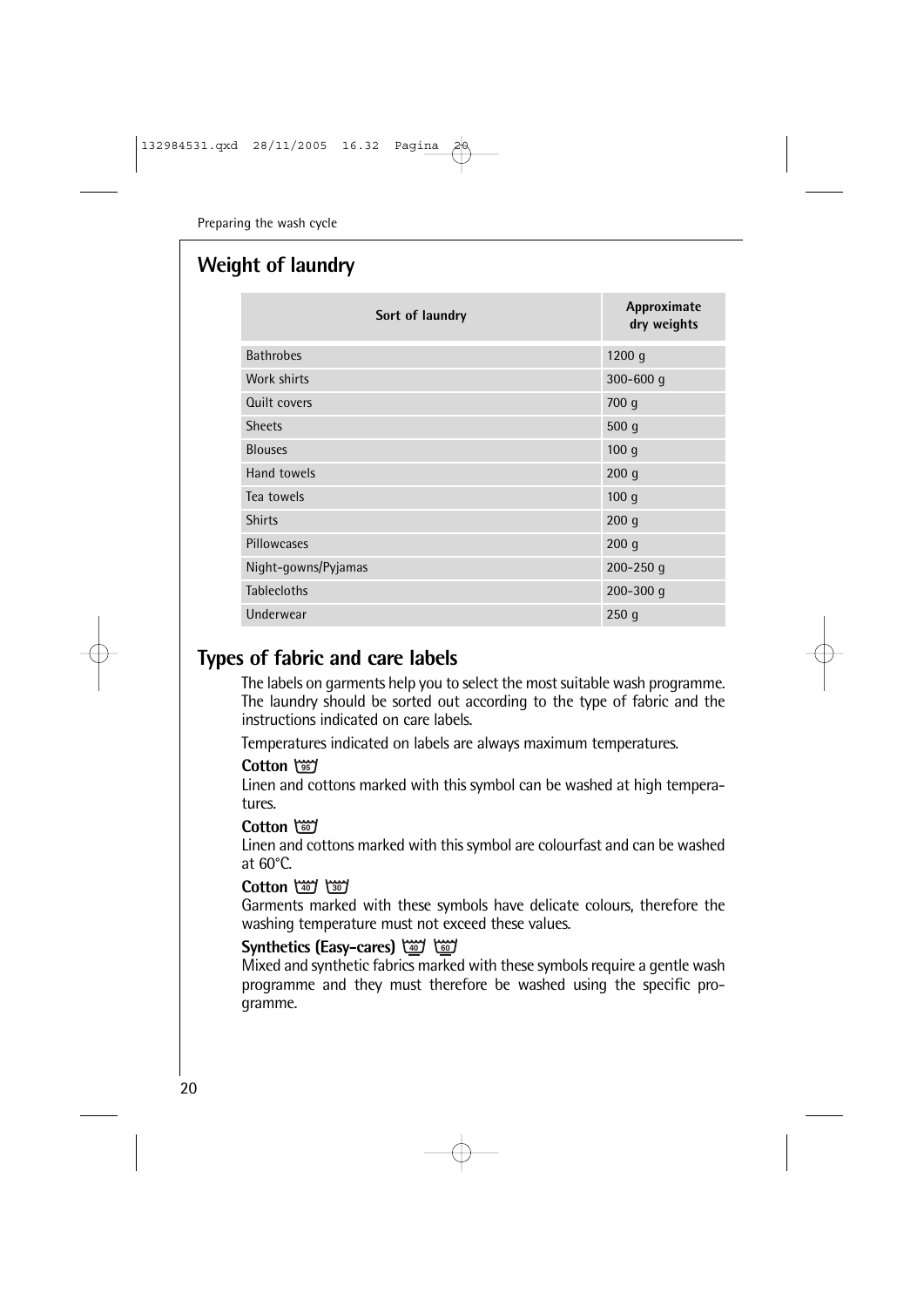#### **Delicates and by**

Microfibres, easy-cares or curtains marked with these symbols require a very gentle treatment.

The DELICATES programme is suitable for this type of fabric.

#### **Woollens and particularly delicate items**

Fabrics such as wool, wool mix or silk marked with this symbol are particularly sensitive to machine washing.

The WOOLLENS programme is suitable for this type of fabric.

Fabrics marked with the Seq symbol (wool) can be machine washed only if the label indicates "does not felt" or "machine washable".

If the label has the symbol  $\approx$  (do not wash), the garments must not be machine washed!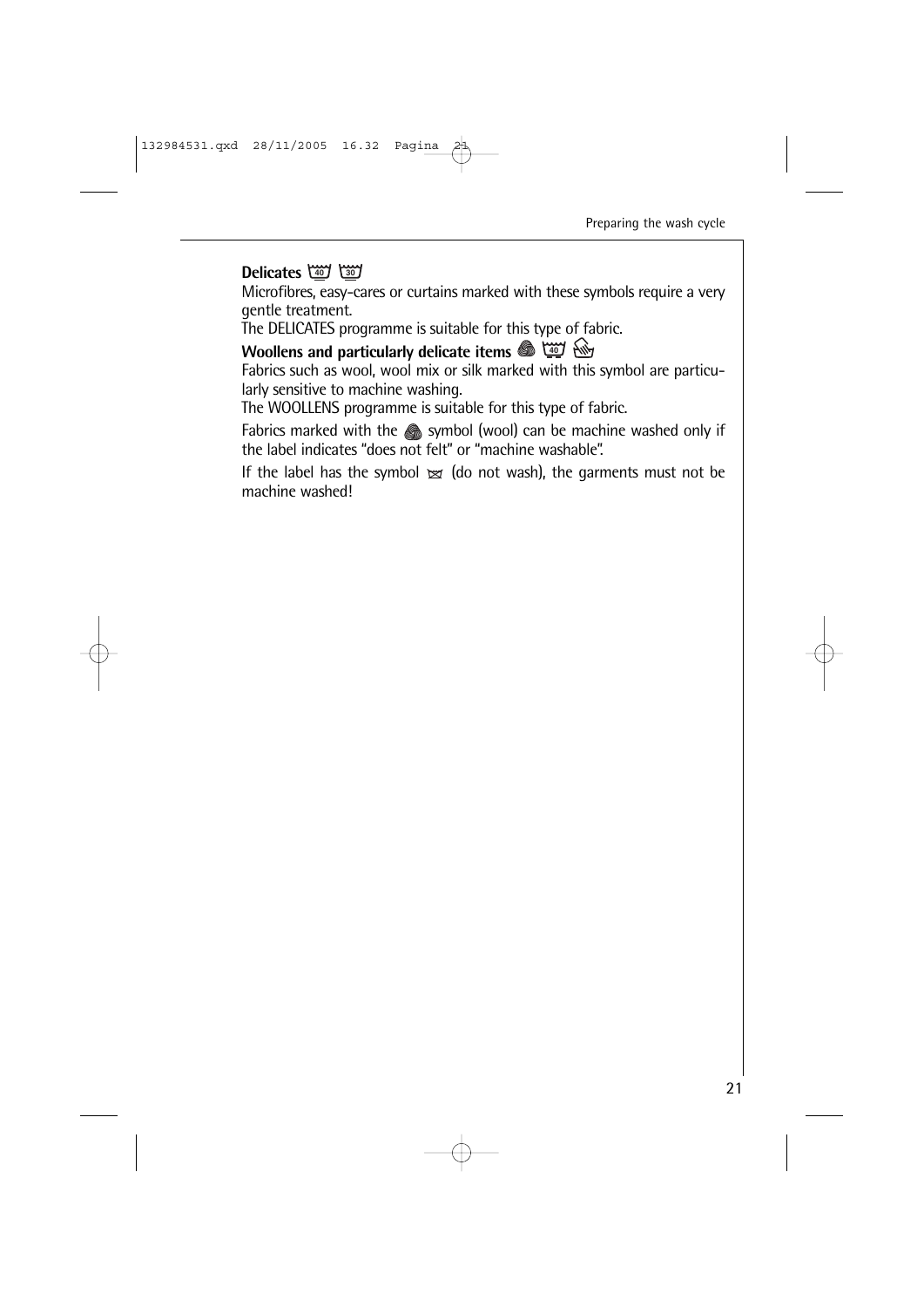# **Detergents and additives**

# **Which detergent?....**

To ensure you obtain the best wash results from your appliance, it is important to use the right detergent in your everyday wash, and only detergents recommended for use in automatic machines.

To maintain the appearance of your clothes and household textiles and to make them last longer you should use different types of detergent for different washes, whether for whites, colours or delicates.

# **WHITES**

We recommend the Ariel product range which is biological and designed to provide excellent cleaning and stain removal even at low temperatures.

# **NON BIOLOGICAL**

If you prefer to use a non biological detergent, which does not contain enzymes we recommend Fairy. Fairy provides good cleaning and stain removal.

# **COLOUREDS**

For coloured items you should use a detergent which is designed to clean while maintaining the original colour. Ariel Color does not contain bleach and therefore helps to preserve colours.

# **DELICATE ITEMS**

When washing delicates such as woollens, you should use a product which is specially designed to care for fine fabrics. Dreft Automatic is suitable for woollens and other delicates.

# **LAUNDRY BLEACH**

For additional stain removal you may wish to use a product such as Ace Gentle Bleach which is used in addition to your chosen detergent. Ace is suitable for all washable fabrics including silks, woollens and coloureds.

# **STAIN REMOVER**

For heavily soiled garments to be washed with STAIN-Action, you should use stain removers such as VANISH In-Wash, Ecover Stain Salt and GloWhite Booster.











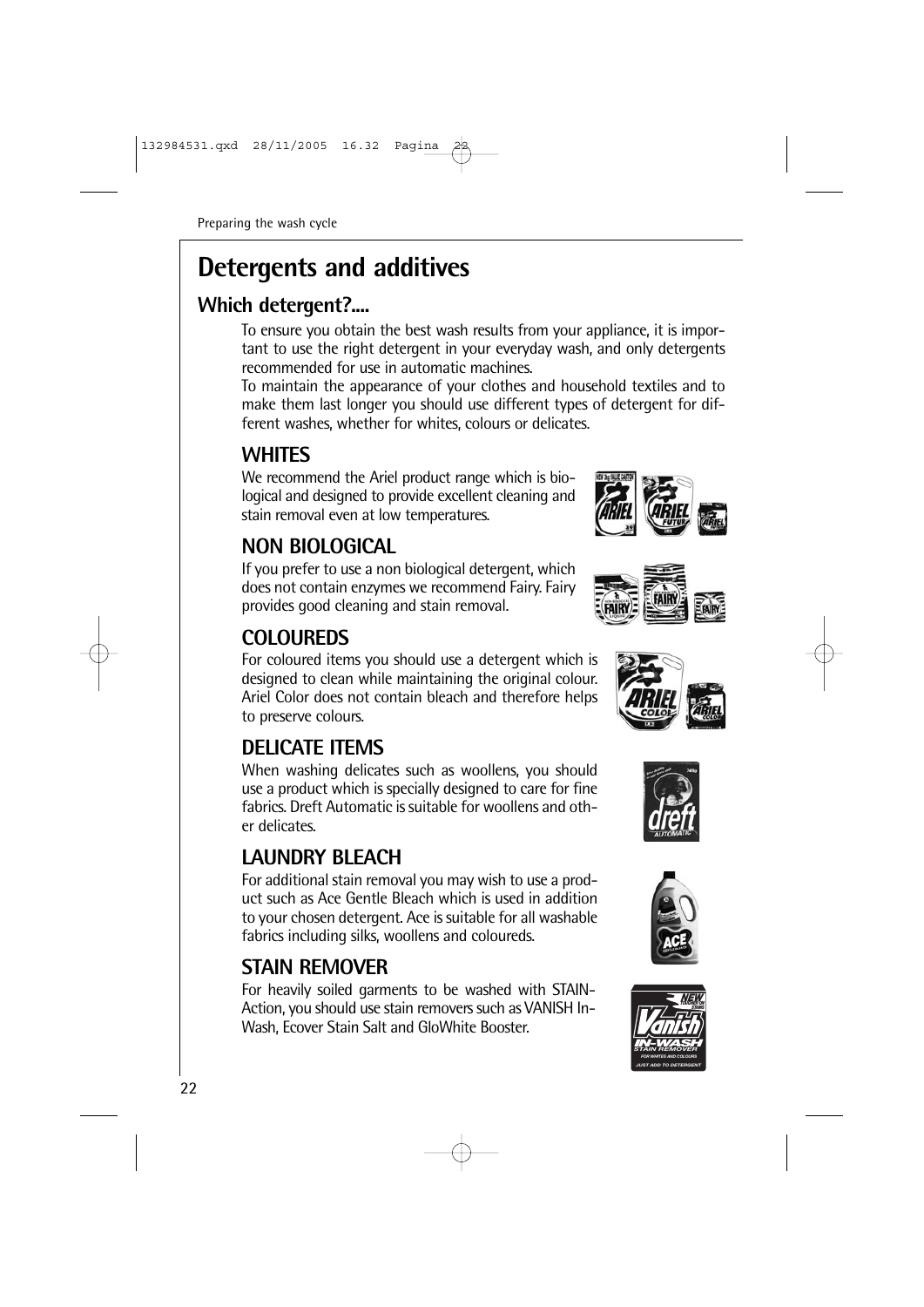### **And in which form?**

Not only are there different types of detergent, but they are also available in different forms. Whether you chose a powder or liquid in traditional or compact form is your own personal choice.

# **TRADITIONAL POWDERS**

Pour the powder directly into the dispenser drawer. Do not sprinkle powder onto clothes in the machine drum.

# **TRADITIONAL LIQUIDS**

Liquid can be placed in the main wash compartment of the detergent drawer marked with the symbol  $\lfloor \mathbb{I} \rfloor$ , start the machine immediately upon placing the detergent in the dispenser drawer.

Alternatively the detergent is measured into the specially designed dosing device\* which should be placed on top of the laundry, and at the back of the machine drum.

# **COMPACT POWDERS AND LIQUIDS**

Compact detergents (or concentrates as they are also known) are available in liquid or powder form, and generally require a smaller dosage. Follow the manufacturer's instructions to ensure the most economical usage. Pour the detergent directly into the dispenser drawer, or alternatively measure the detergent into the specially designed dosing device\* which should be placed on top of the laundry, and at the back of the machine drum.

**\* If you use a dosing device in a washer dryer, please ensure the dosing device/ball is removed before carrying out a drying programme.**

# **FABRIC CONDITIONERS**

These are ideal for improving "softness", and also reduce static cling on easycares and make ironing easier. They are available in two types:

- For example Lenor liquid fabric softener, for use in the **washing machine/washer dryer**. The liquid fabric softener should be poured into the compartment marked with the symbol  $\mathcal{R}$ . Follow the manufacturer's dosage instructions and never exceed the MAX level.
- Bounce conditioning sheets for use in a **tumble dryer**. We recommend the conditioning sheets are pinned (using a safety pin) to an article of laundry and placed in the tumble dryer.



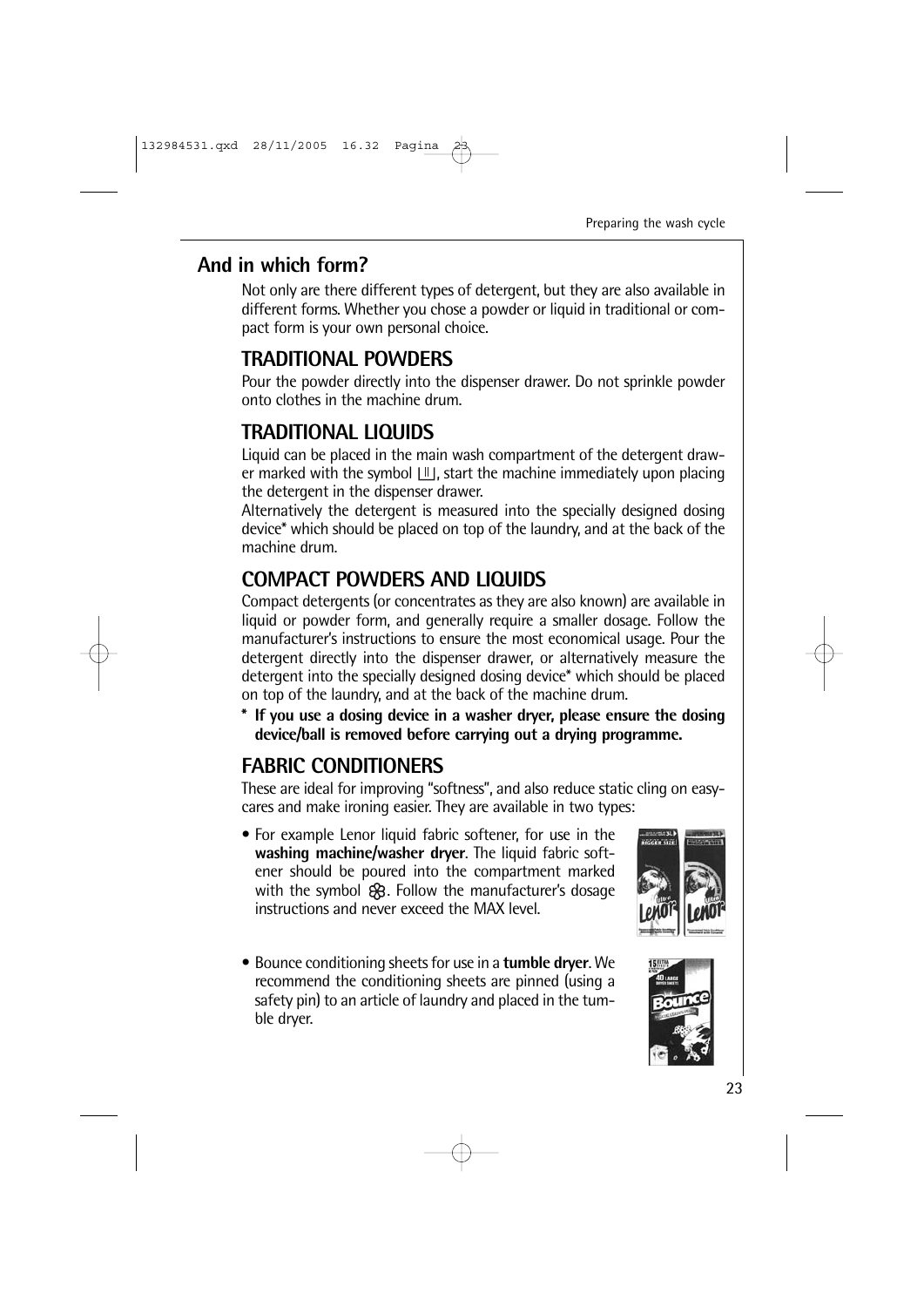# **Preparing the drying cycle**

As a dryer, the machine works on the condensation principle.

Therefore, **the water tap must be open and the drain hose must drain water into a sink or into the drain pipe, even during the drying cycle**.

### **Load**

| Sort of laundry   | max. load<br>(dry weight) |
|-------------------|---------------------------|
| Linen and cottons | $2.5$ kg                  |
| Easy-cares        | $1.5$ kg                  |

**Warning:**

**Loads of washed laundry exceeding these values must be divided before being dried, otherwise poor results will be obtained.**

# **Garments not suitable for drying**

- Particularly delicate items such as synthetic curtains, woollen and silk, garments with metal inserts, nylon stockings, bulky garments such as anoraks, bedcovers, quilts, sleeping bags and duvets must not be machine dried.
- Garments padded with foam-rubber or materials similar to foam-rubber must not be machine dried; they represent a fire hazard.
- Also, fabrics containing residues of setting lotions or hair sprays, nail solvents or similar solutions must not be machine dried in order to avoid the formation of harmful vapours.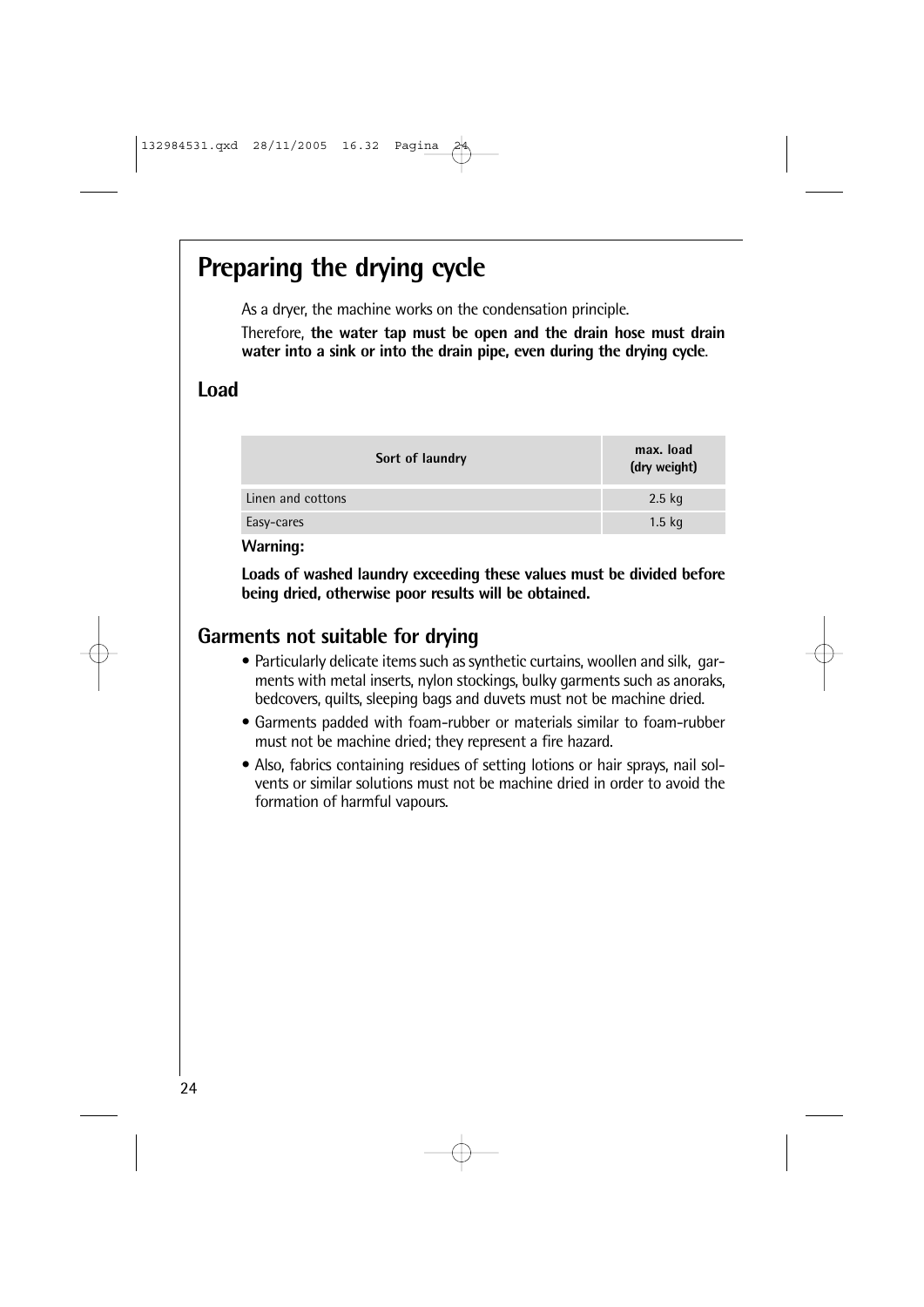### **Drying symbols on garment labels**

Always look at the garment label to check whether garments can be machine dried.

The following symbols refer to drying:

- Machine drying is usually possible
- $\Box$ ြ
- Normal drying (normal temperature)
- Gentle drying (reduced temperature)
- $\Omega$ ⊠
- Do not machine dry

# **Duration of the drying cycle**

The drying time can vary according to

- the final spin speed:
- the required degree of drying (extra dry, only for cottons, store dry or iron dry);
- the type of laundry:
- the size of load.

The usual drying times are indicated in the programme chart. As you become more familiar with the appliance, you will discover the drying times that best suit your needs according to the various type of fabric. It is a good idea to make a note of these times.

# **Modification of the drying time**

If you wish to modify the drying time when a drying programme is running, first depress START/PAUSE button to set the machine to PAUSE. After modifying the time, depress START/PAUSE again to continue the programme.

### **Fibre residue**

After drying fluffy fabrics, such as new towels, it is advisable to perform the rinse cycle to be sure that any residue that may remain in the tub is completely removed and does not stick to garments dried afterwards.

**After each drying cycle the filter should be checked and cleaned.**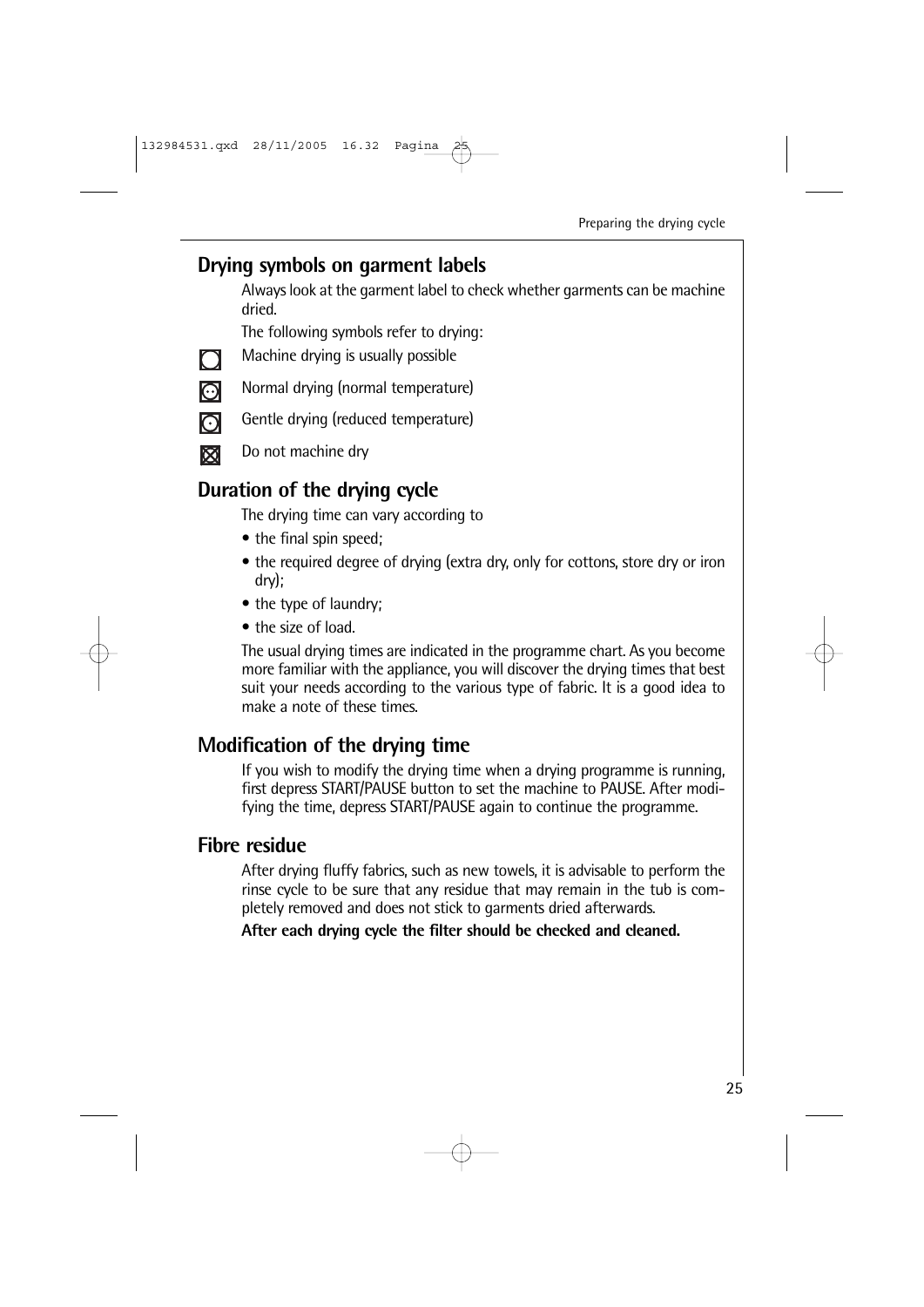# **Additional drying**

Should the laundry still be too wet at the end of the programme, set another short drying cycle.

**Warning! To prevent the formation of creases or shrinking of fabrics, avoid excessive drying.**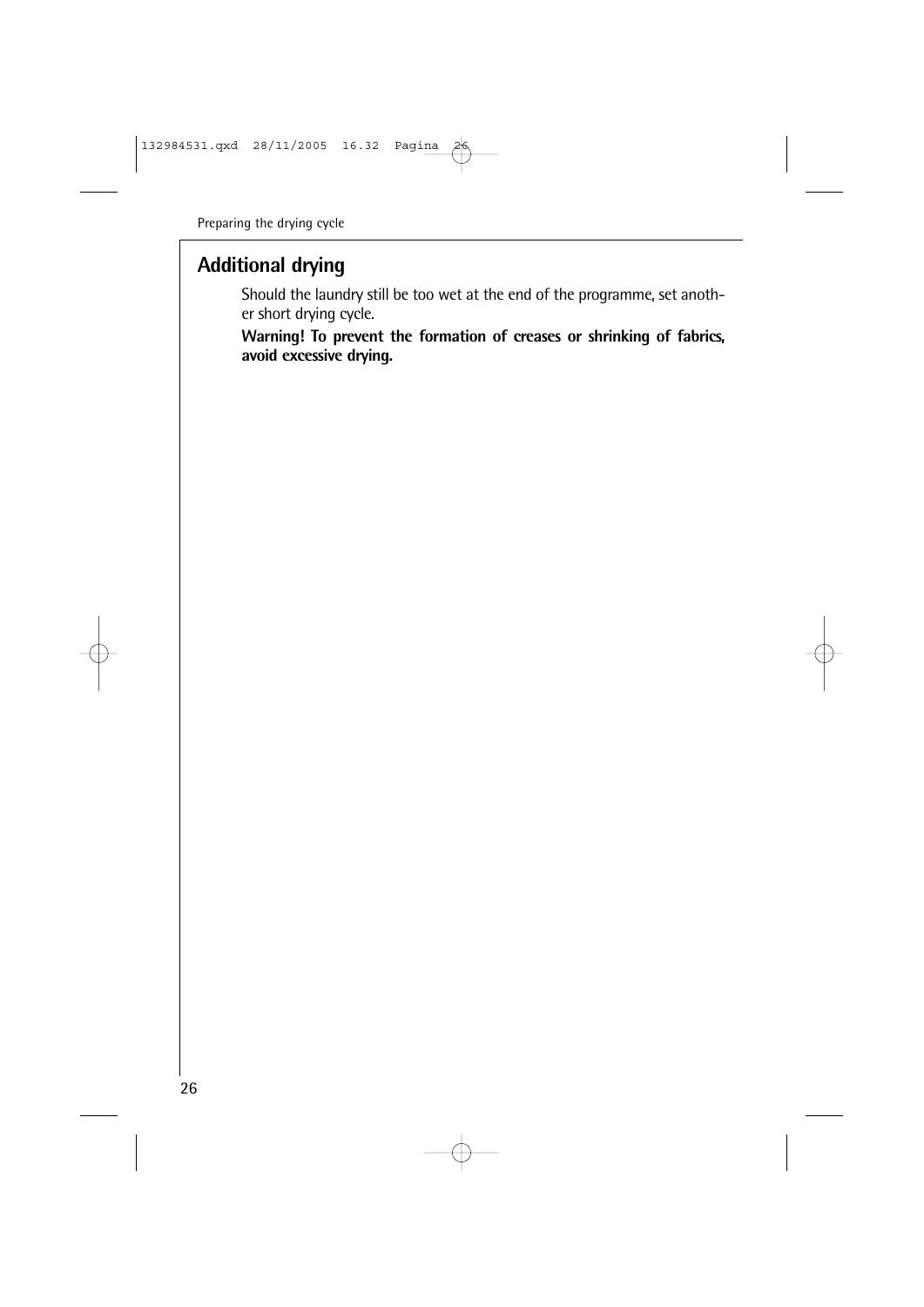# **How to wash**

# **Load the laundry**

- Open the door.  $\mathbb{R}$
- $\mathbb{R}$ Place the laundry in the drum, one item at a time. Distribute laundry as evenly as possible. Close the door.

# **Add detergent and additive**

- $\mathbb{R}$ Pull the drawer out till it stops.
- $\mathbb{R}$ Pour the main wash detergent into compartment  $\Pi$ .

If you wish to perform a Prewash, SOAK or a STAIN-



Action programme, pour detergent or stain remover into compartment  $U$ .

#### **Important!**

**Do not use normal detergent for the STAIN-Action programme, always use a STAIN remover such as VANISH.**

- $\mathbb{R}$ Pour the fabric softener into compartment  $\mathcal{B}_1$  without exceeding the "MAX" mark.
- $\mathbb{R}$ Close the drawer, pushing it fully in.

# **Switching the machine on**

 $\mathbb{R}$  To switch the machine on, press the ON/OFF button: if the programme selector dial is on the RESET position, three flashing dashes will be displayed. If the programme selector



dial is left on a wash programme position, at the end of the previous washing cycle, the display will show a flashing zero.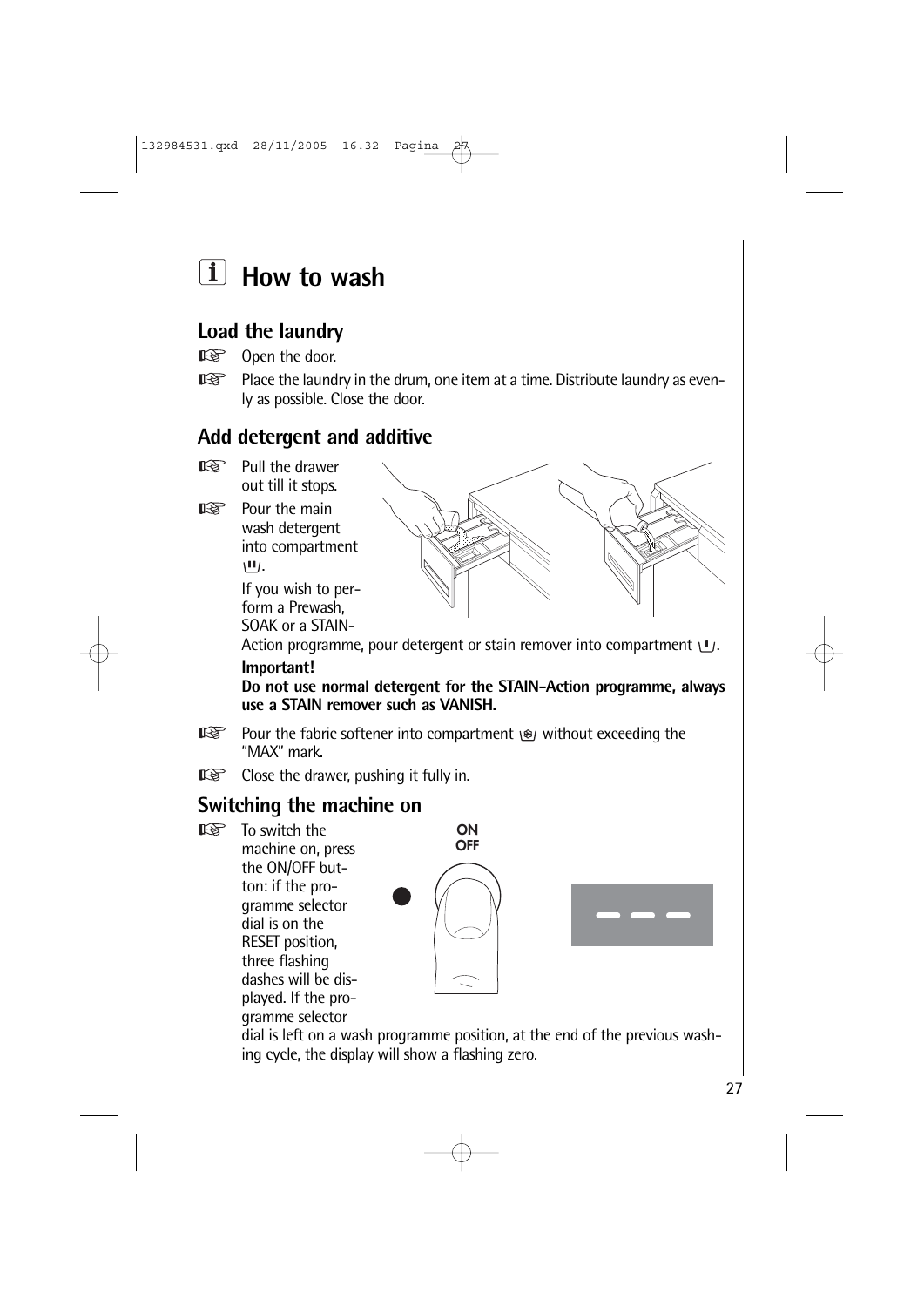# **Selection of the desired wash programme**

Turn the programme selector dial to the rð. desired position: the lights corresponding to the different phases making up the selected programme light up.



**RINSE**<br>HOLD

**SPIN SPFFD** 

1200 ∩  $900$   $\bigcirc$  $700 \cap$  $500$   $\bigcirc$ 

# **Selection of the spin speed or RINSE HOLD option**

隐 It is possible to select a lower spin speed by means of the relevant button; the light corresponding to the selected speed comes on.

> When selecting the RINSE HOLD option, the laundry is left immersed in the final rinse water.

 $\mathbf{i}$ 

If the spin speed is not reduced , the final spin speed will be as follows:

- cottons, linens 1400 r.p.m. (L14710VIT) - cottons, linens 1200 r.p.m. (L12710VIT) - easy cares 900 r.p.m.
- delicates or Miniprogramm 700 r.p.m.
- wool/silk  $\mathbb{N}$  (hand washing) 900 r.p.m.

# **Selection of the desired option**,

depending on the degree of soil of the laundry and

on the type of fabric.

The corresponding light comes on.



# **Selection of the DELAY START option**

 $\mathbb{R}$ To delay starting of a programme, press the DELAY START button **before starting the machine**. The figures corresponding to the selected delay will be displayed for about 3 seconds, after which the duration of the selected programme will appear on the display.

> When the START/PAUSE button is pressed, the selected delay will again appear on the display and the machine starts its countdown.



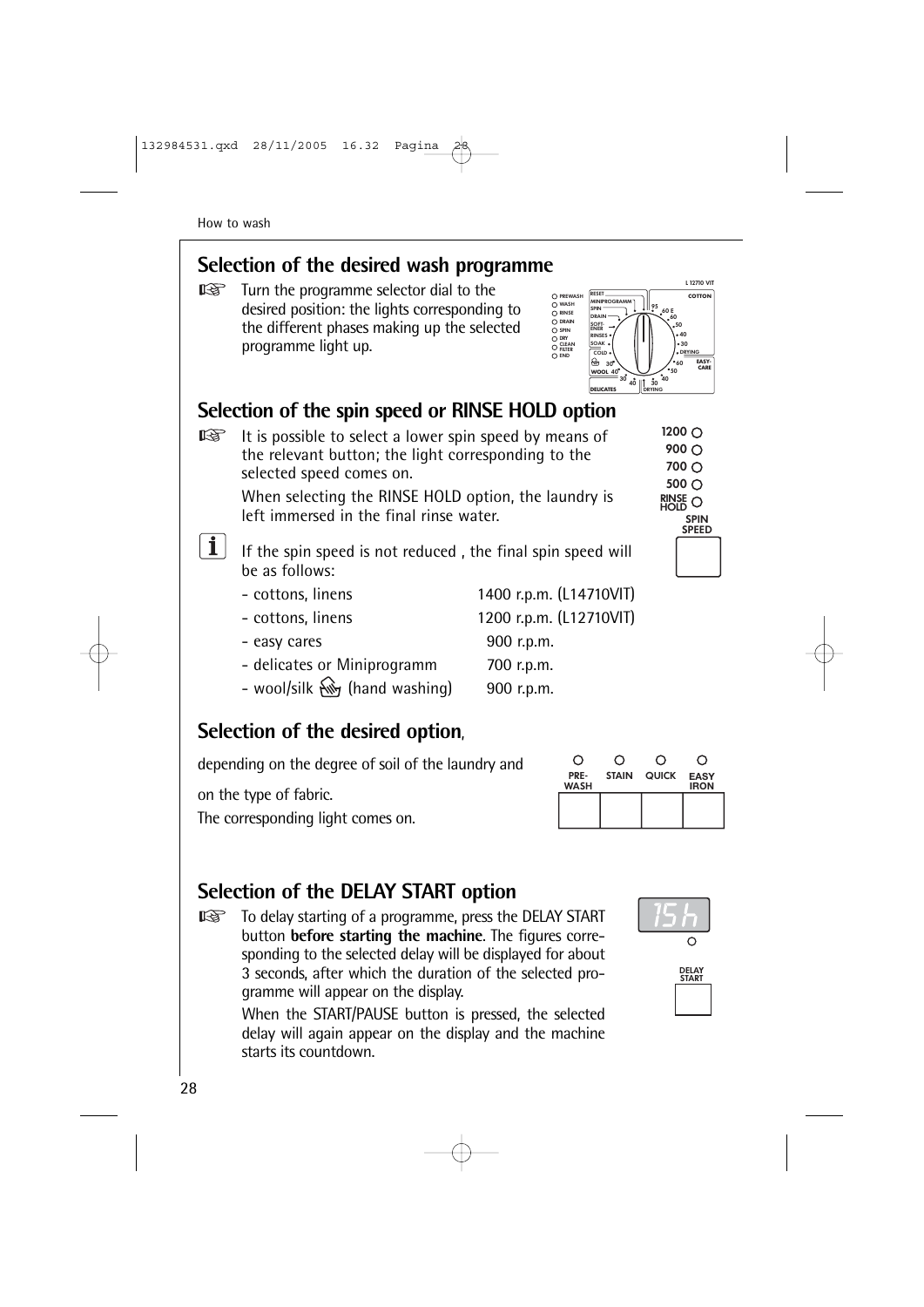### **Starting the programme**

1. Check that the water tap is open.

2. Press START/PAUSE to start the programme.

If the Delay Start option has been selected the programme will start at the end of the countdown.

At the start of the programme, if the "END" light blinks for few seconds and on the display appears E40, that indicates that the door is open. Close the door and press the START/PAUSE button again.

**If the delay start option has been selected**, the machine starts its countdown, in hours, which will appear on the display. During this period it is possible to load other laundry or cancel the delay time.

- **Load other laundry:** press the START/PAUSE button. Open the door. Load the laundry. Close the door and press the START/PAUSE button again.
- **Cancel the delay time:** press the START/PAUSE button. Press the DELAY START button until on the display appears  $\mathcal{D}'$ , if you wish to cancel it. Press the START/ PAUSE button again to let the programme restart.

# **Programme progress display**

By selecting the wash programme, the pilot lights corresponding to the various phases making up the programme come on. After the machine has started, only the running phase pilot light stays on.

- O PREWASH
- $\bigcap$  WASH
- $\bigcap$  RINSE
- **DRAIN**
- $\bigcap$  SPIN
- **DRY**
- $CL$ EAN **FILTER**
- $\cap$  end

# **Display**

The time to the end of the programme decreases minute by minute and appears on the display.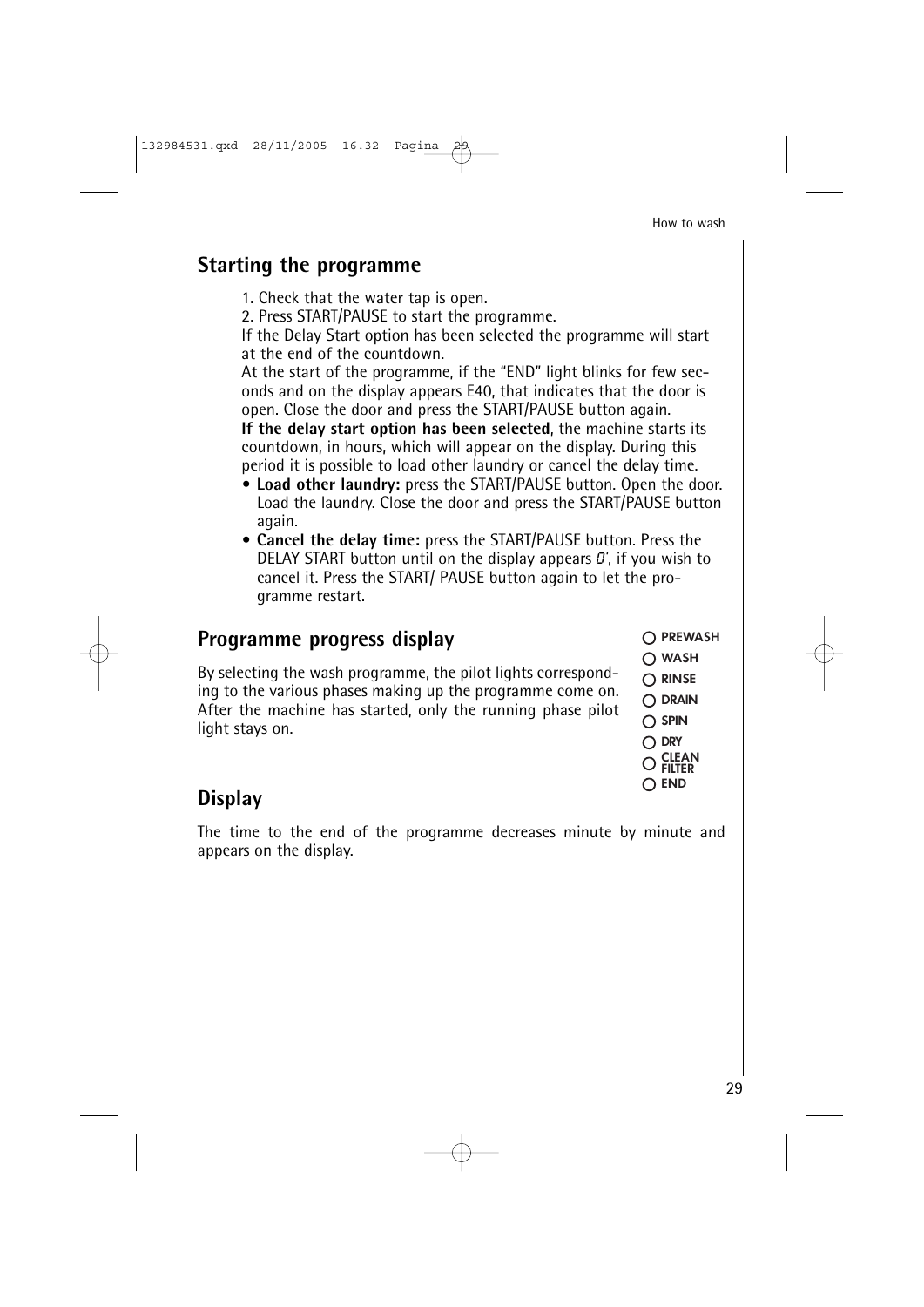### **At the end of the programme**

The machine stops automatically. A blinking zero appears on the display. The END light comes on in the programme progress display, the START/PAUSE light is off.

- **THE TURN THAT SERVE TO RESET.**
- $\mathbb{R}$ If the RINSE HOLD option has been selected the END and the RINSE HOLD lights remain lit, the door is blocked, to indicate that the water must be emptied out before opening the door either

To empty out water:

- select the DRAIN programme to empty out the water without spinning.
- select the SPIN programme for spinning.
- select the SPIN SPEED and depress the START/PAUSE button;

**Warning!** The programme selector dial must be turned first to **RESET** and then to the DRAIN or SPIN programmes.

At the end of the programme the selector dial must be turned to position **RESET** and the machine must be switched off by pressing the ON/OFF button.

- $\mathbb{R}$ Remove the laundry from the drum.
- $\mathbb{R}$ Check that the drum is empty so as to avoid any forgotten items being damaged in a subsequent wash (e.g. shrinking) or their colour running into a load of whites.
- rð. Close the water tap.
- $\mathbb{R}$ Leave the door open to prevent the formation of mildew and unpleasant smells.

# **How to dry**

# **Drying only**

**Warning!** Do not exceed the maximum laundry loads:

- 2.5 kg for linen and cottons
- 1.5 kg for easy-cares.

The water tap must be open and the drain hose must be positioned in the sink or connected to the drain pipe.

- 咚 Depress the ON/OFF button to switch the machine on.
- $\mathbb{R}$ Select the drying programme (for cotton or easy-cares).
- 隐 Depress the DRYING TIME button until the time you want appears in the display.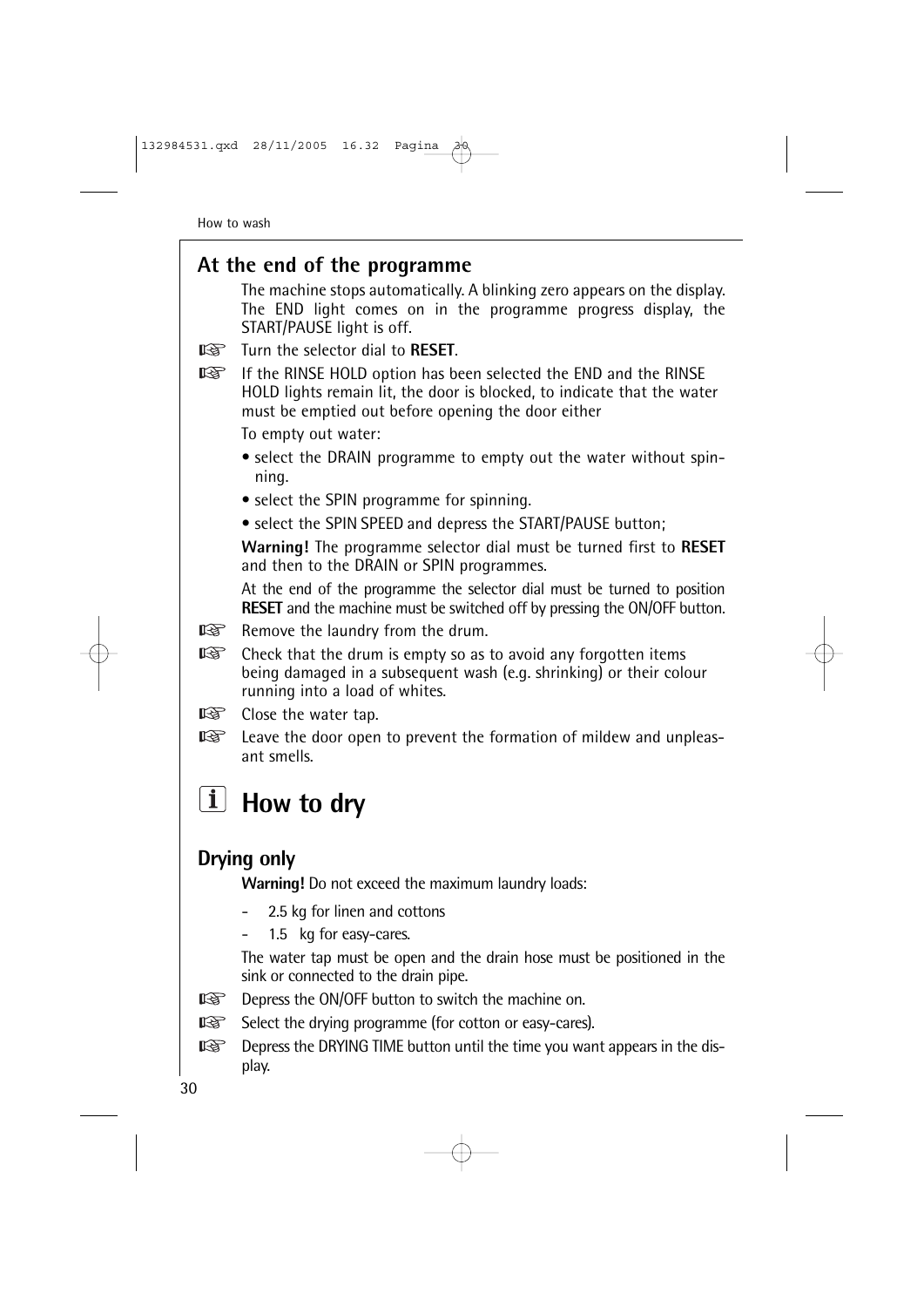- $\mathbb{R}$ Press the START/PAUSE button to start the programme.
- $\mathbb{R}$ At the end of the cycle, turn the programme selector dial to RESET and press the ON/OFF button again to switch the appliance off.
- $\mathbb{R}$ Remove the laundry.

# **Automatic washing and drying (NON-STOP programme)**

**Warning!** For NON-STOP programmes, it is also essential not to exceed the maximum load sizes of 2.5 kg for cotton and 1.5 kg for easy-cares.

- $\mathbb{R}$ Load the laundry.
- $\mathbb{R}$ Add detergent and additive. Do not use a liquid detergent in a dosing device/ball, because the plastic material of the device will not withstand the high temperature during drying. Pour the liquid detergent directly into the main wash compartment.
- $\mathbb{R}$ Switch the machine on by depressing the ON/OFF button.
- $\mathbb{R}$ Select the wash programme.

 $\mathbb{R}$ Select the required options by means of the relevant buttons. If possible, do not select a spin speed lower than that proposed by the appliance to avoid a too long drying time so saving energy. When automatically washing and drying it is not possible to select a spin speed lower than 900 r.p.m. for cottons and 700 r.p.m. for synthetics.

- Select the drying time.  $\mathbb{R}$
- $\mathbb{R}$ Start the programme by depressing the START/PAUSE button.
- At the end of the programme, turn the selector dial to RESET and press the KQ. ON/OFF button again to switch the machine off.
- r& Remove the laundry.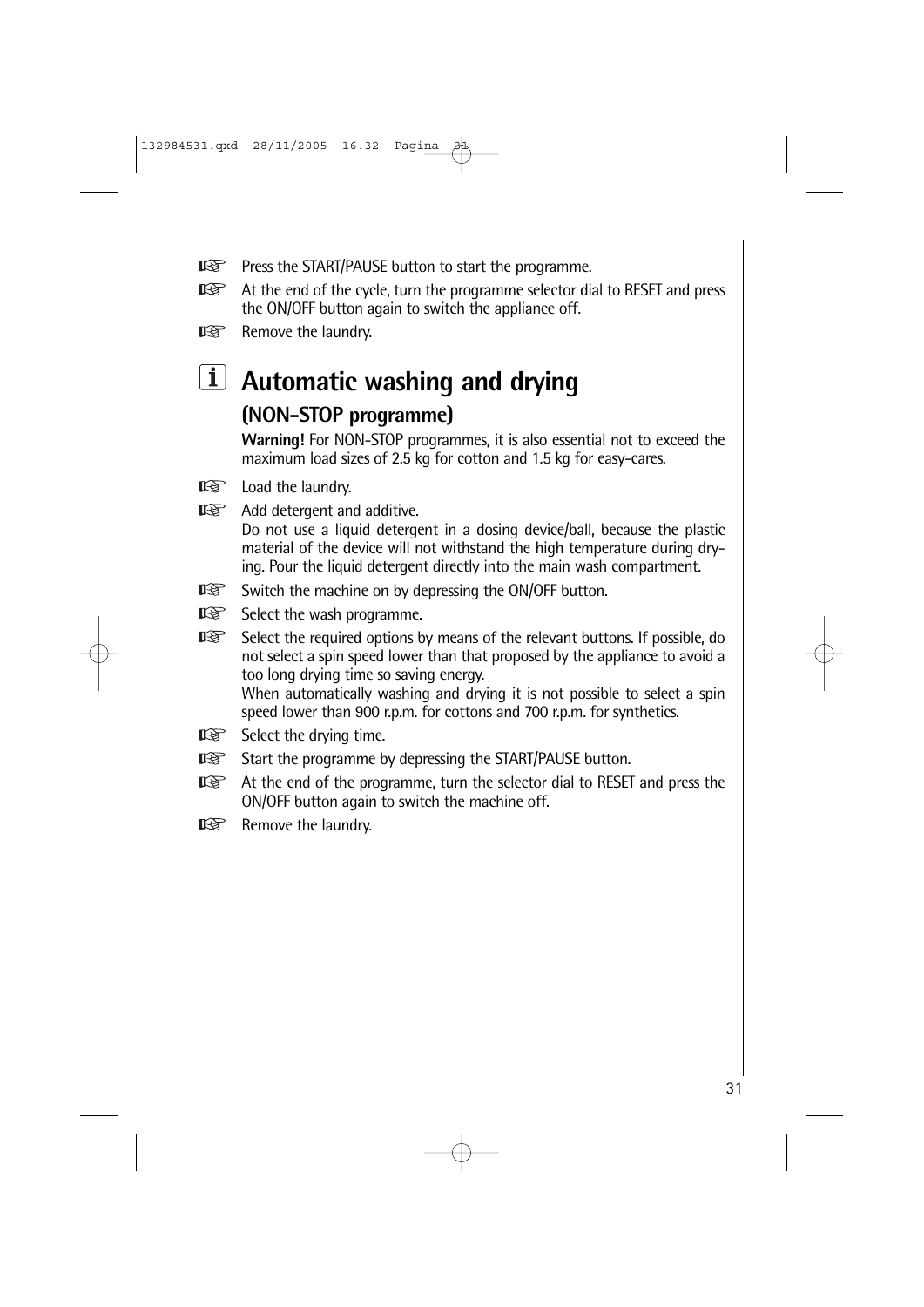# **Programme chart**

#### **Wash programmes**

| Wash                                        |                                                |                                                                                                                           | <b>Additional</b>                                                                                            | Max.   | Consumption* |     |                                      |
|---------------------------------------------|------------------------------------------------|---------------------------------------------------------------------------------------------------------------------------|--------------------------------------------------------------------------------------------------------------|--------|--------------|-----|--------------------------------------|
| programme                                   | Temp.                                          | <b>Fabrics</b>                                                                                                            | functions                                                                                                    | load   | kWh          | It. | <b>Energy Water Duration</b><br>min. |
| White<br>Cottons                            | 95                                             | Cotton and linen,<br>for example nor-<br>mally soiled work<br>garments, sheets,<br>household linen,<br>underwear, towels. | <b>SPIN SPEED</b><br><b>RINSE HOLD</b><br><b>PREWASH</b><br><b>STAIN</b><br><b>QUICK</b><br><b>EASY IRON</b> | 5 kg   | 1.90         | 52  | 142                                  |
| 60E<br>Cotton<br><b>ECONOMY</b><br>(Whites) | $60^\circ$                                     | Cotton and linen, for<br>example normally to<br>lightly soiled sheets<br>and household linen.                             | SPIN SPEED<br>RINSE HOLD<br><b>PREWASH</b><br><b>STAIN</b><br><b>EASY IRON</b>                               | 5 kg   | 0.85         | 49  | 136                                  |
| Coloured<br>cottons                         | $60^\circ - 50^\circ$<br>$40^\circ - 30^\circ$ | Coloured cotton or<br>linen fabric, shirts,<br>underwear, towels.                                                         | <b>SPIN SPEED</b><br>RINSE HOLD<br>PREWASH<br>STAIN**<br>QUICK<br><b>EASY IRON</b>                           | 5 kg   | 1.2          | 49  | 121                                  |
| Easy cares                                  | $60^\circ - 50^\circ$<br>$40^\circ - 30^\circ$ | Synthetic fabrics,<br>underwear,<br>coloured garments,<br>non-shrink shirts,<br>blouses.                                  | <b>SPIN SPEED</b><br>RINSE HOLD<br>PREWASH<br>STAIN**<br>QUICK<br><b>EASY IRON</b>                           | $2$ kg | 0.85         | 41  | 89                                   |
| Delicates 40°-30°                           |                                                | Delicate fabrics, for<br>example curtains.                                                                                | <b>SPIN SPEED</b><br><b>RINSE HOLD</b><br><b>PREWASH</b><br>STAIN**<br>QUICK                                 | $2$ kg | 0.55         | 58  | 58                                   |
| Wool/Hand<br>wash<br>wÄ                     | $40^{\circ} - 30$<br>COLD                      | Wool, wool mix-<br>tures, silk and<br>handwash.                                                                           | <b>SPIN SPEED</b><br><b>RINSE HOLD</b>                                                                       | $1$ kg | 0.4          | 58  | 57                                   |

In compliance with EC directive 92/75, the consumption figures indicated on the energy label refer to the "**60E**" wash programme for cotton.

**\*** The consumption data shown on this chart is to be used as a guide only, as it may vary depending on the quantity and type of laundry, on the inlet water temperature and on the ambient temperature. It refers to the highest temperature for each wash programme.

\*\* Not with the positions 30°.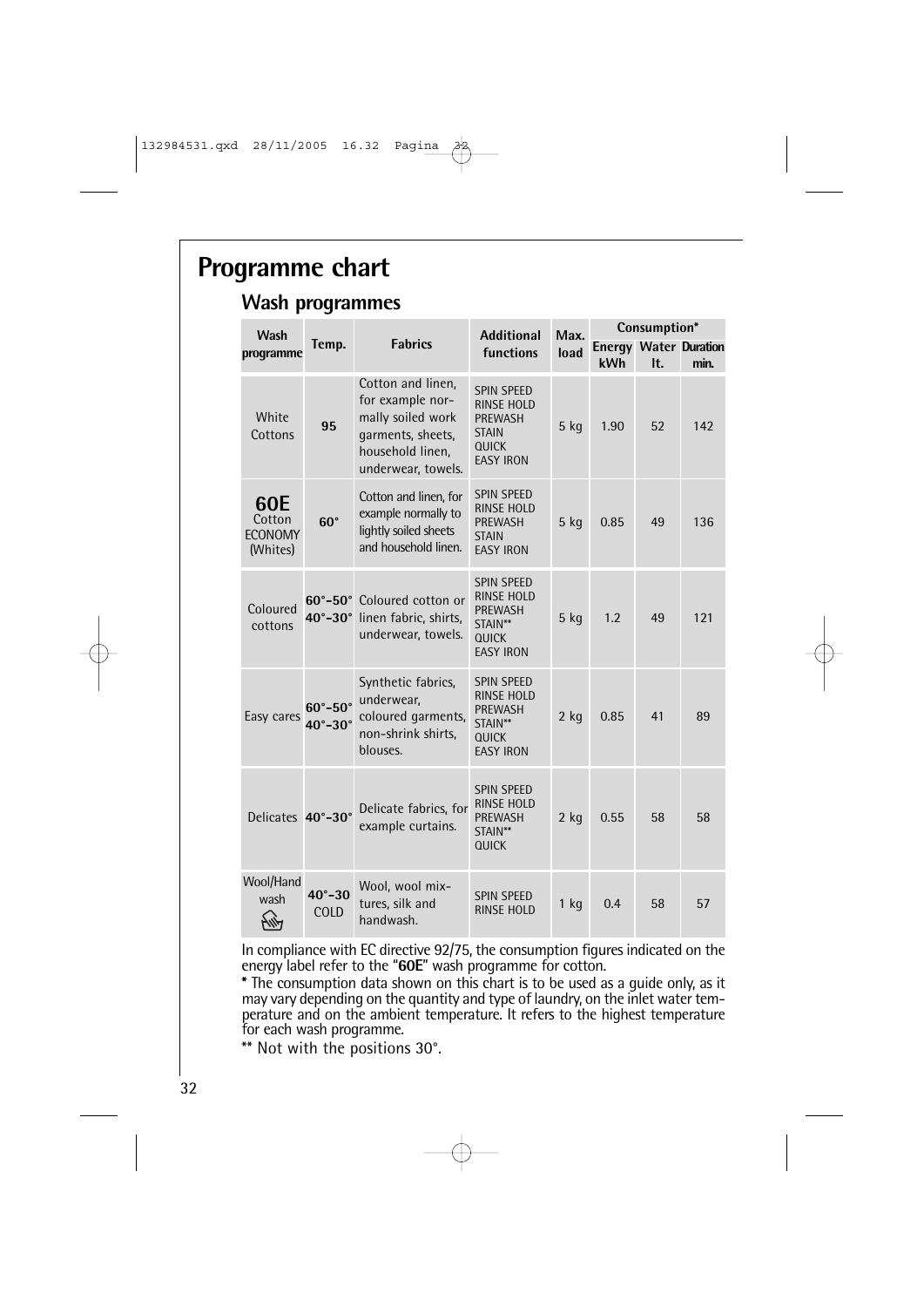# **Programme chart**

### **Special programmes**

|                   | <b>Additional Max.</b><br>Descrip-<br>Programme phases<br>functions<br>tion                                                                |                                                                                      |                                                     | Consumption*   |                |                                      |                |
|-------------------|--------------------------------------------------------------------------------------------------------------------------------------------|--------------------------------------------------------------------------------------|-----------------------------------------------------|----------------|----------------|--------------------------------------|----------------|
| Programme         |                                                                                                                                            |                                                                                      | load                                                | kWh            | It.            | <b>Energy Water Duration</b><br>min. |                |
| Soak              | Heavy soiled<br>fabrics<br>except wool.                                                                                                    | Soak at 30°C for about<br>20 minutes.<br>Stop with water in the<br>tub (Rinse Hold). |                                                     | $5$ kg         | 0.3            | 18                                   | 19             |
| <b>Rinses</b>     | This pro-<br>gramme can<br>be used for<br>rinsing hand<br>washed cot-<br>ton garments.                                                     | 3 rinses with liquid<br>additive.<br>Long spin.                                      | <b>SPIN SPEED</b><br>RINSE HOLD<br><b>EASY IRON</b> | $5$ kg         | 0.1            | 40                                   | 47             |
| <b>Softeners</b>  | Hand washed<br>garments to<br>be starched<br>or softened.                                                                                  | 1 rinse with liquid<br>additive.<br>Long spin.                                       | SPIN SPEED<br>RINSE HOLD<br><b>EASY IRON</b>        | $5$ kg         | $\prime$       | 16                                   | 23             |
| Drain             | For emptying out<br>the last rinse water<br>in programmes<br>with the Rinse<br>Hold option $\Box$ or<br>at the end of pro-<br>gramme Soak. | The water is emptied<br>out.                                                         |                                                     | $\overline{I}$ | $\overline{I}$ | $\overline{I}$                       | $\overline{2}$ |
| Spin              | Separate spin. Long Spin.                                                                                                                  |                                                                                      | <b>SPIN SPEED</b>                                   | $5$ kg         | $\overline{I}$ | $\prime$                             | 10             |
| Minipro-<br>qramm | Lightly soiled<br>fabrics<br>except wool                                                                                                   | Wash at 30°C<br>2 rinses<br>Short spin<br>(max. 700 rpm).                            | SPIN SPEED<br><b>RINSE HOLD</b>                     | $2.5$ kg       | 0.3            | 40                                   | 30             |
| Reset             |                                                                                                                                            | For cancelling the pro-<br>gramme which is run-<br>ning.                             |                                                     |                |                |                                      |                |

**\*** The consumption data shown on this chart is to be used as a guide only, as it may vary depending on the quantity and type of laundry, on the inlet water temperature and on the ambient temperature. It refers to the highest temperature for each wash programme.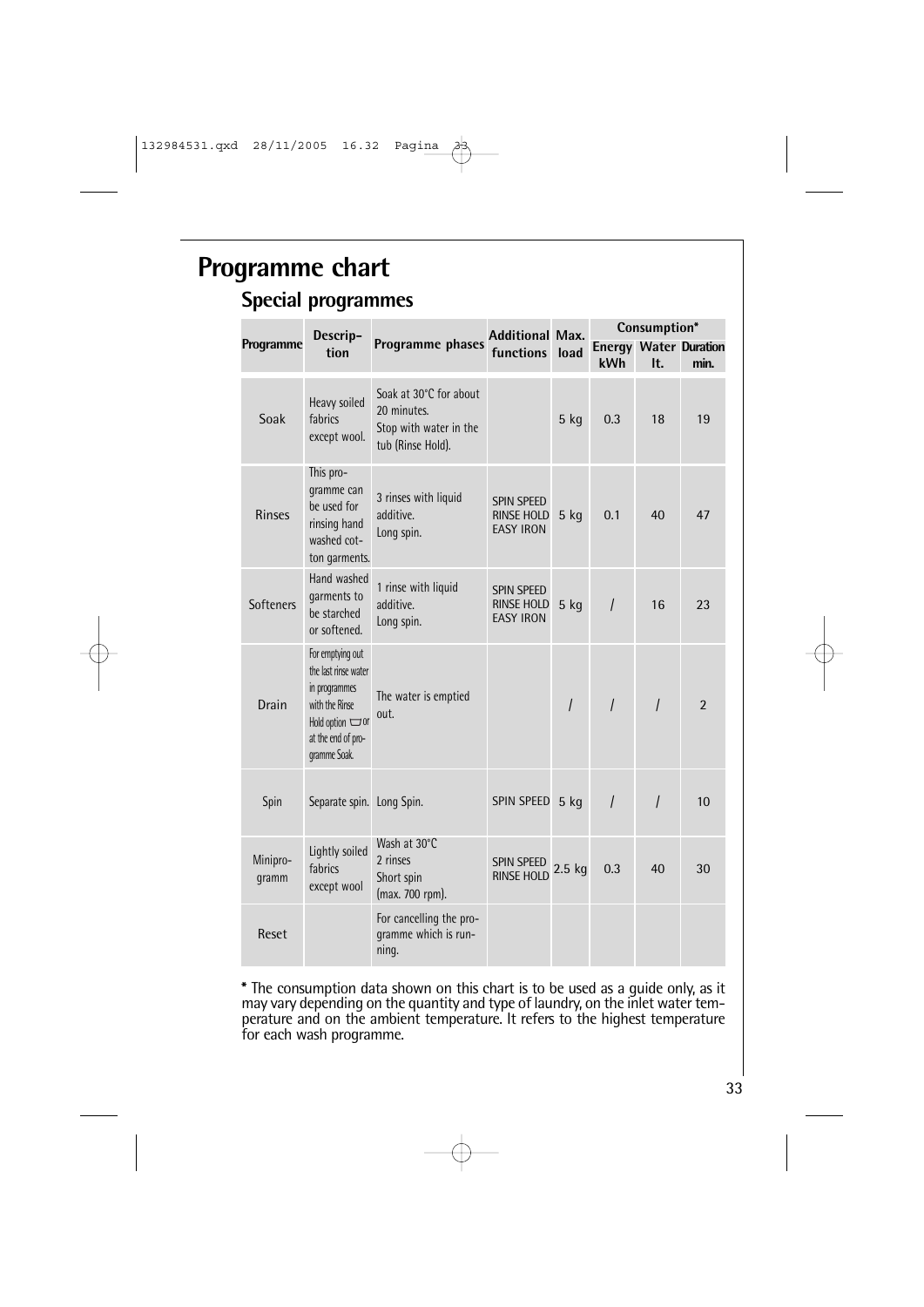# **Programme chart Drying**

| Degree of drying                                                      | Type of fabric                                                                               | Max. load | Spin speed | Drying time<br>mins |
|-----------------------------------------------------------------------|----------------------------------------------------------------------------------------------|-----------|------------|---------------------|
|                                                                       | Cotton and                                                                                   |           | 1400       | $105 - 115$         |
| Extra dry<br>Ideal for towelling                                      | linen<br>(bathrobes,                                                                         | 2.5 kg    | 1200       | $110 - 120$         |
| materials                                                             | bath towels,                                                                                 | $1$ kg    | 1400       | $50 - 60$           |
|                                                                       | etc.)                                                                                        |           | 1200       | $55 - 65$           |
|                                                                       | Cotton and                                                                                   | $2.5$ kg  | 1400       | $95 - 105$          |
|                                                                       | linen (towels,                                                                               |           | 1200       | 100-110             |
|                                                                       | T-shirts,                                                                                    | $1$ kg    | 1400       | $40 - 50$           |
| Store dry (*)<br>Suitable for items to<br>put away without<br>ironing | bathrobes)                                                                                   |           | 1200       | $45 - 55$           |
|                                                                       | Easy-cares and<br>mixed fabrics<br>(jumpers, blous-<br>es, underwear,<br>household<br>linen) | $1.5$ kg  | 900        | $100 - 110$         |
|                                                                       |                                                                                              | $1$ kg    | 900        | $55 - 65$           |
|                                                                       | Cotton and                                                                                   | $2.5$ kg  | 1400       | 65-75               |
|                                                                       | linen (sheets,<br>tablecloths,<br>shirts, etc.)                                              |           | 1200       | $70 - 80$           |
|                                                                       |                                                                                              | $1$ kg    | 1400       | $30 - 35$           |
| Iron dry                                                              |                                                                                              |           | 1200       | $35 - 40$           |
| Suitable for ironing                                                  | Easy-cares and<br>mixed fabrics                                                              | $1.5$ kg  | 900        | $70 - 80$           |
|                                                                       | (shirts, blouses,<br>household<br>linen)                                                     | 1 kg      | 900        | $40 - 45$           |

(\*) The STORE DRY drying programme for cotton is the reference programme for the Energy Label data, in compliance with standard EEC 92/75.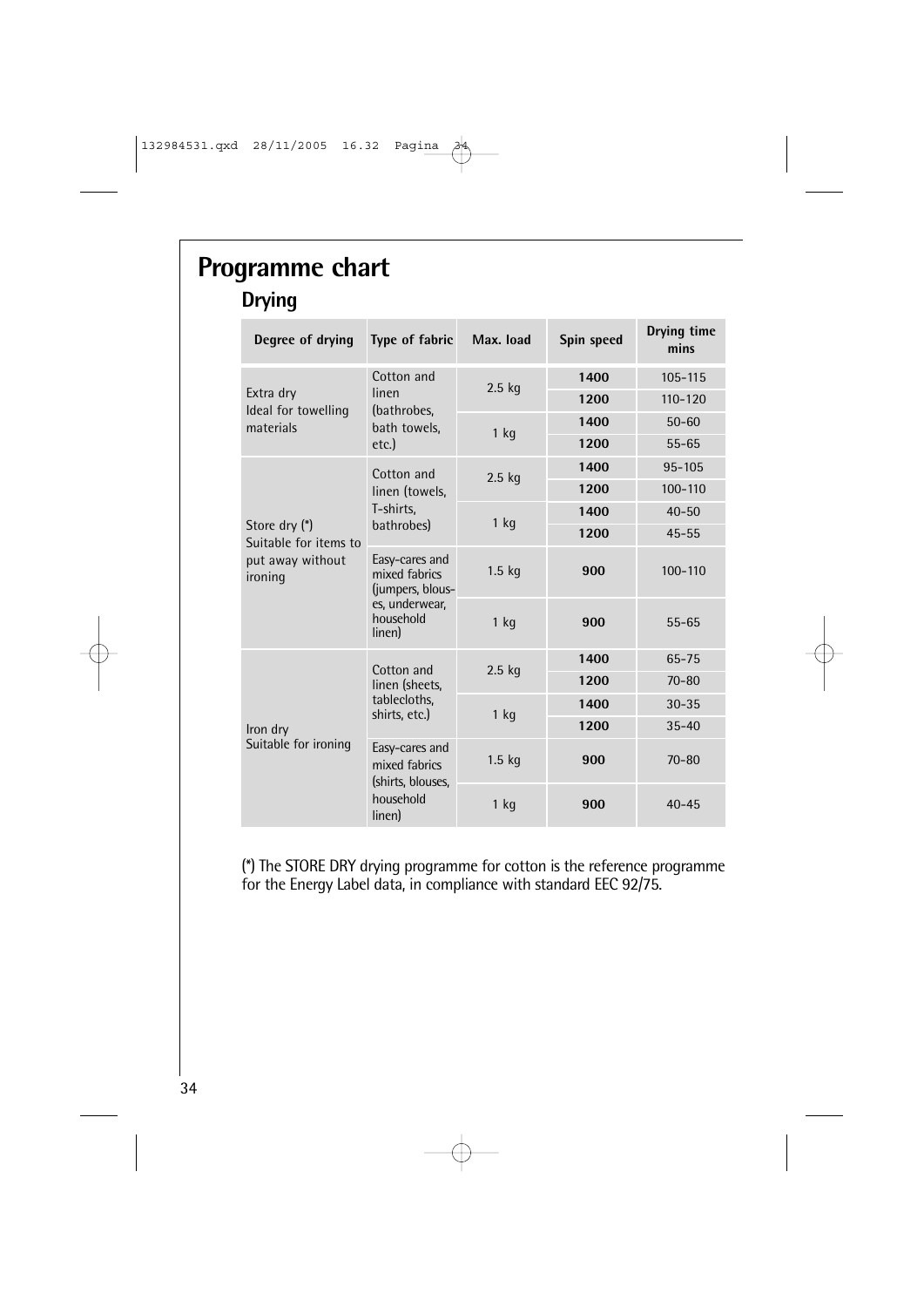# **Cleaning and maintenance**

# **After each wash**

- $\mathbb{R}$ At the end of the wash programme, pull the dispenser drawer out a little to let it dry.
- Leave the door ajar to allow air to circulate.  $\mathbb{R}$

**If the machine is not used for a prolonged period:**

 $\mathbb{R}$ **Close the water tap and unplug the appliance.**

# **Periodical cleaning**

#### **Maintenance Wash**

With the use of low temperature washes it is possible to get a build up of residues inside the drum.

We recommend that a maintenance wash be performed on a regular basis.

#### **To run a maintenance wash:**

- **THE drum should be empty of laundry.**
- 隐 Select the hottest cotton wash programme.
- $\mathbb{R}$ Use a normal measure of detergent, must be a powder (such as Ariel Futur).

# **Exterior**

 $\mathbb{R}$ Clean the outside of the cabinet with soap and water only. Rinse with clean water and dry.

**Important:** do not use methylated spirits, solvents or similar products to clean the cabinet.

# **Detergent dispenser drawer**

After a while, detergents and fabric softeners leave deposits in the drawer.

rs. Clean the drawer, from time to time, by rinsing it under a running tap.

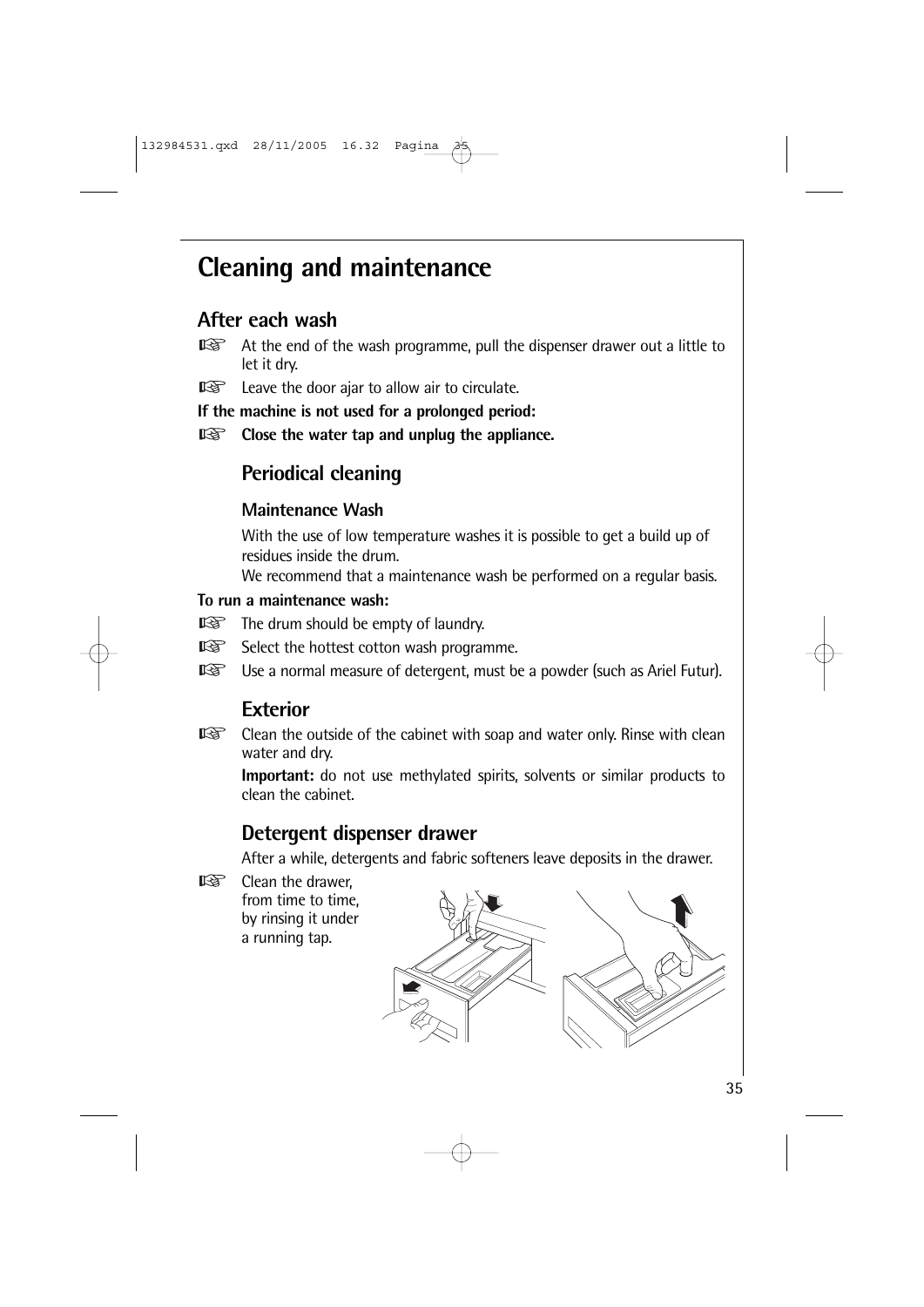To remove the drawer from the machine, press the button in the rear lefthand corner.

- rð. To facilitate cleaning, the top part of the additive compartment can be removed.
- $\mathbb{R}$ Detergent can also accumulate inside the drawer recess: clean it with an old toothbrush.
- Refit the drawer after cleaning.  $\mathbb{R}$

### **Door seal**

Regularly check to see, if there are deposits or foreign objects in the rubber seal behind the door and remove them.

# **Drain filter**

The drain filter collects threads and small

objects inadvertently left in the laundry. Check regularly that the filter is clean.

 $\mathbb{R}$ Place a container under the filter and unscrew it; some water will come out of the filter.





 $\mathbb{R}$ Clean the filter under a running tap, then refit it, screwing it fully in.





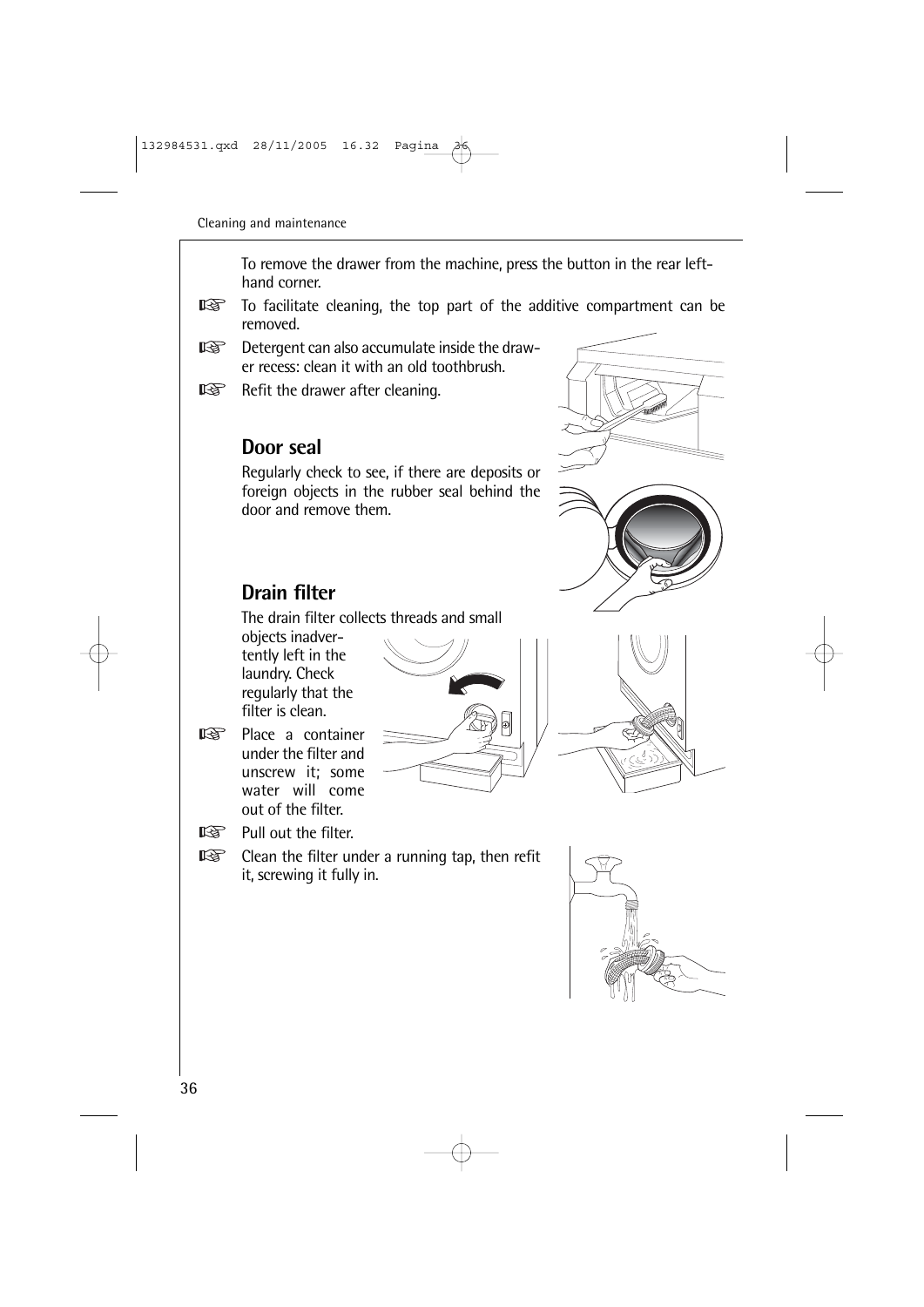### **Water inlet filter**

If you notice that the machine is taking longer to fill, check that the filter in the water inlet hose is not blocked.

- 咚 Turn off the water tap.
- $\mathbb{R}$ Unscrew the hose from the tap. To do this, depress the small yellow button on the hose.
- $\mathbb{R}$ Clean the filter with a stiff brush.
- $\mathbb{R}$ Screw the hose back onto the tap.

### **Emergency emptying out**

If the water is not discharged (pump is blocked, filter or drain hose are clogged), proceed as follows to empty out the machine:

- pull out the plug from the power socket;
- close the water tap;
- if necessary, wait until the water has cooled;
- place a bowl on the floor;
- put the drain hose end into the bowl and let the water out.

Should it not be possible to have access to the drain hose because, for example the appliance is built in the kitchen furniture, slightly loosen the drain filter after placing a bowl on the floor to let the water come out slowly. At the end screw the filter again.

# **Frost precautions**

If the machine is installed in a place where the temperature could drop below 0°C, proceed as follows:

- Close the water tap and unscrew the water inlet hose from the tap.
- Place the end of the drain hose and the inlet hose in a bowl placed on the floor.
- Select the "DRAIN" programme and run it until the machine stops.
- Turn the programme selector dial to RESET.
- Press the ON/OFF button to switch the machine off.
- Remove the plug from the power socket.
- Screw the water inlet hose back on and put the drain hose back in its place.

By doing this, any water remaining in the machine is removed, avoiding the formation of ice and, consequently, damage to the appliance.

When you use the machine again, make sure that the ambient temperature is above 0°C.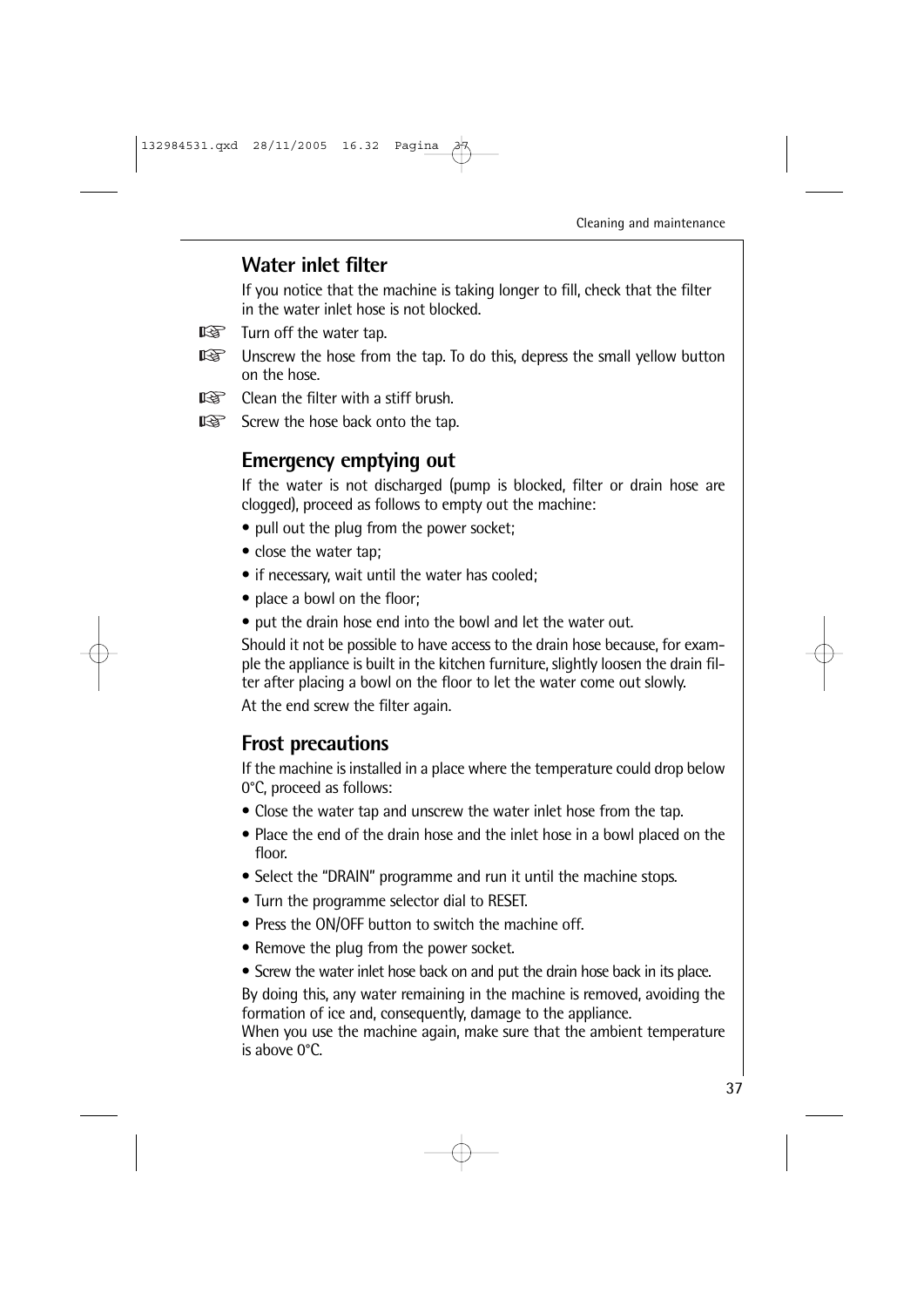# **Something not working?**



If, during the spin cycle, the machine makes an unusual whistling noise, different from the noise made by traditional washing machines, this is due to a new type of motor.



If water is not visible in the drum, this is due to the modern technology of new washing machines that use less water than traditional machines.



# **Troubleshooting**

If a problem arises, you can try to solve it yourself following the instructions below.

**If you call out an engineer when one of the following problems arises, or to repair a fault due to incorrect use, the call-out will be charged even if requested within the guarantee period.**

During machine operation the following alarm codes may be displayed:

- **E10:** problem with the water supply
- **E20:** problem with water draining
- **E40:** door open

At the same time the light END flashes.

Once the problem has been eliminated, press the START/PAUSE button to restart the programme. If after all checks, the problem persists, contact your local AEG/ELECTROLUX Service Force Centre.

| Problem                   | Possible cause                                      | <b>Solution</b>                                           |
|---------------------------|-----------------------------------------------------|-----------------------------------------------------------|
| The machine does not work | The ON/OFF button<br>has not been depressed.        | Depress the button.                                       |
|                           | The main electrical or the<br>plug fuse have blown. | Replace the fuse.                                         |
|                           | The door is not properly<br>closed $(E40)$ .        | Close the door; the click<br>of the lock should be heard. |
|                           | The plug is not connected.                          | Insert the plug.                                          |
|                           | The START button has not<br>been pressed.           | Press the button.                                         |
|                           | The DELAY START<br>option has been selected.        | Check the selected delay on<br>the display.               |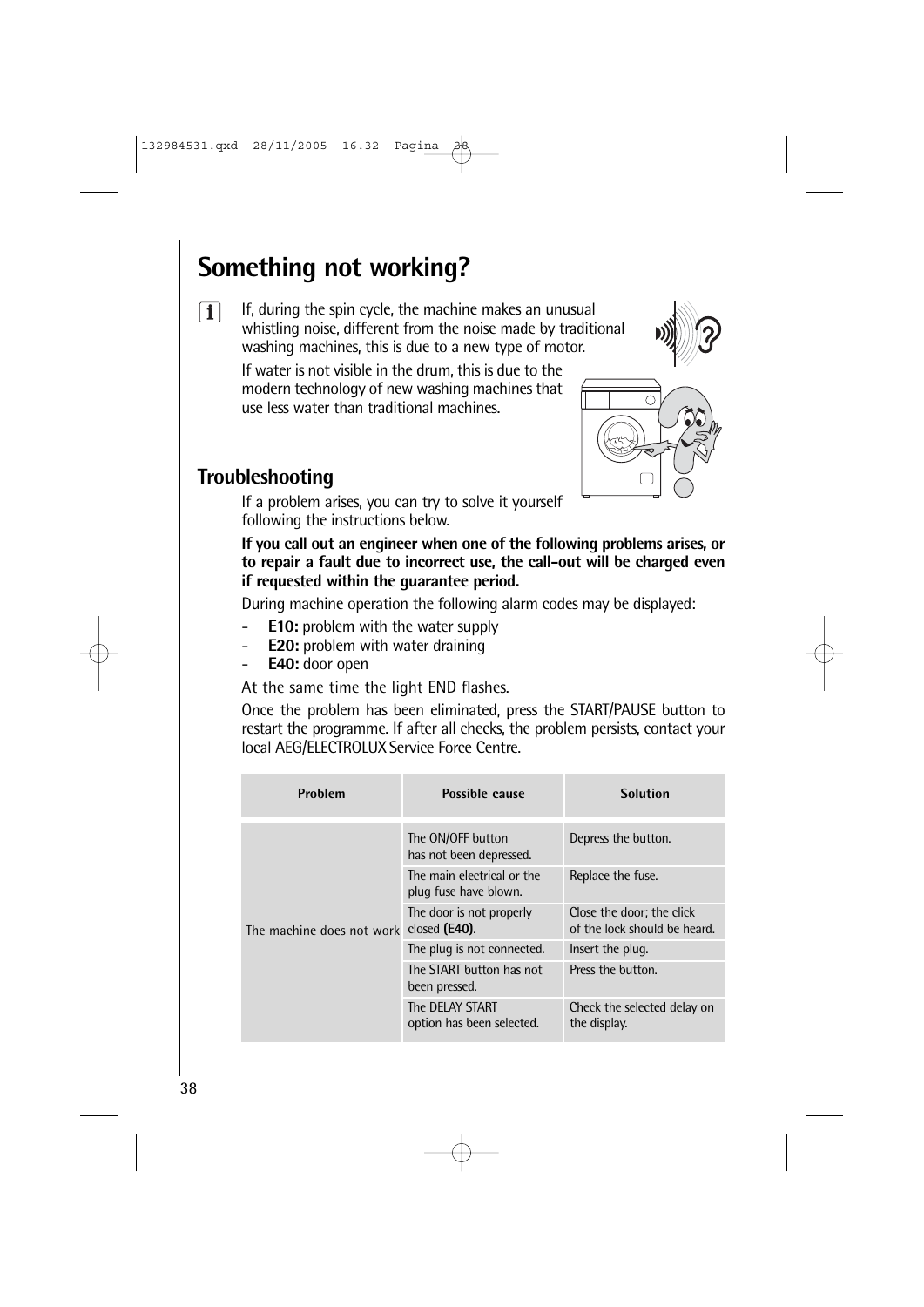| Problem                                       | Possible cause                                                           | <b>Solution</b>                                                       |
|-----------------------------------------------|--------------------------------------------------------------------------|-----------------------------------------------------------------------|
|                                               | The water tap is closed (E10).                                           | Open the water tap.                                                   |
|                                               | The water inlet hose is<br>squashed or kinked (E10).                     | Check the whole length of the<br>hose and remove the kink.            |
| The machine does not fill                     | The small filter of the water<br>inlet hose is clogged (E10).            | Clean the filter.                                                     |
|                                               | The door is not properly<br>closed (E40).                                | Close the door.                                                       |
| The machine fills then<br>empties immediately | The end of the drain hose<br>is too low.                                 | Place the hose at the right<br>height (see Installation<br>section).  |
|                                               | The drain hose is<br>squashed or kinked (E20).                           | Check the whole length of<br>the hose and remove the<br>kink.         |
| The machine does not                          | The drain filter (EFO) or the<br>drain hose are clogged (E20).           | Clean the filter or check<br>the hose.                                |
| empty and/or does not spin                    | The RINSE HOLD option<br>(stop with water in drum)<br>has been selected. | Empty out the water by<br>selecting the drain or spin<br>programme.   |
|                                               | The laundry is not evenly<br>distributed inside the drum.                | Redistribute the laundry<br>manually in the drum.                     |
|                                               | Too much detergent has<br>been used.                                     | Measure detergent<br>according to the<br>manufacturer's instructions. |
| There is water on the floor                   | An unsuitable detergent<br>has been used that<br>creates too much foam.  | Use a suitable washing<br>machine detergent.                          |
|                                               | One of the connectors on<br>the water inlet hose is<br>leaking.          | Check that the hose is<br>firmly screwed on at both<br>ends.          |
|                                               | The drain filter has not<br>been properly screwed on<br>after cleaning.  | Fully screw the filter into<br>place.                                 |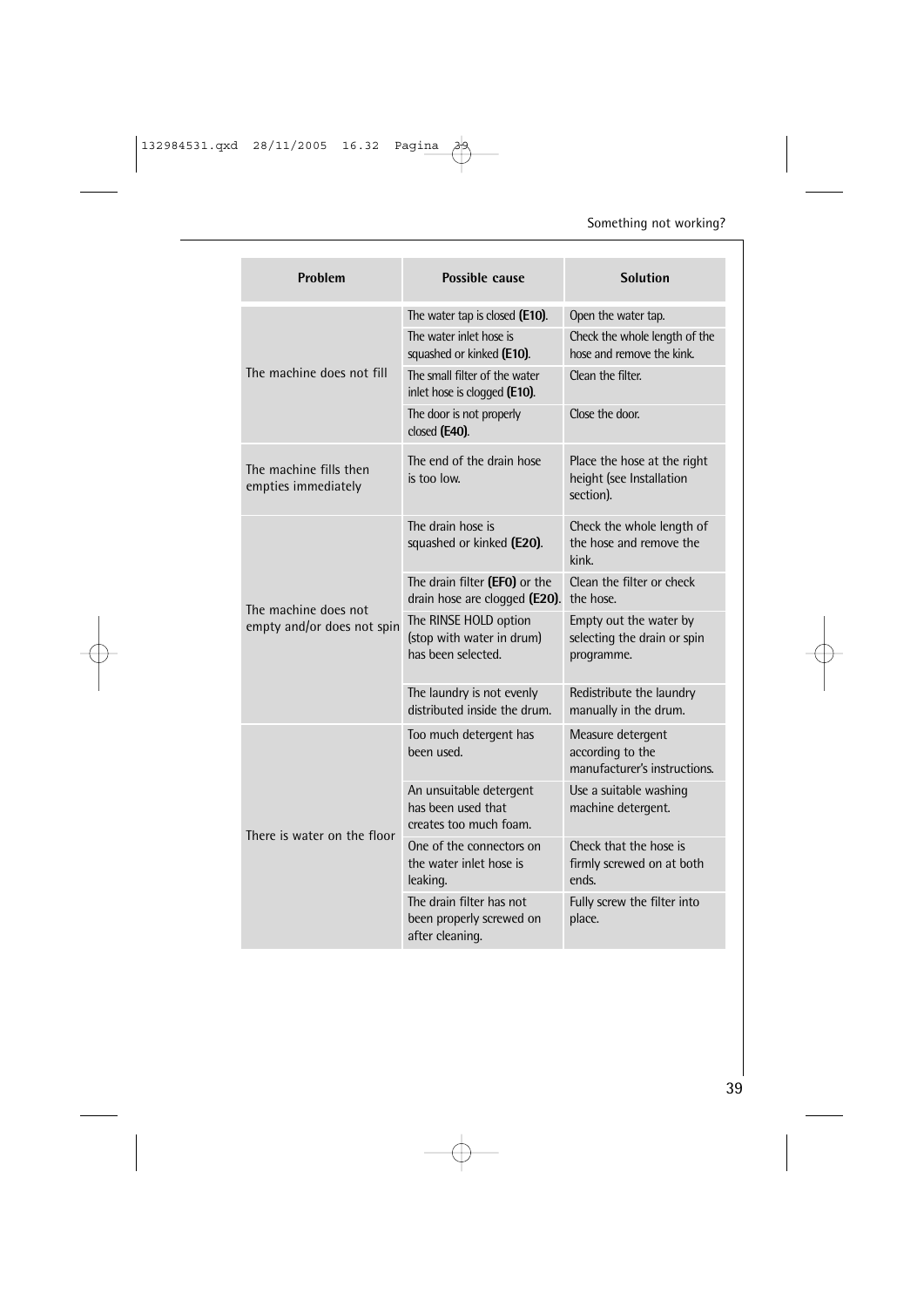| Problem                    | Possible cause                                                | <b>Solution</b>                                                                             |
|----------------------------|---------------------------------------------------------------|---------------------------------------------------------------------------------------------|
| The machine vibrates or is | The transit bolts have<br>not been removed.                   | Check that the machine<br>has been unpacked as<br>described in the Installation<br>section. |
| noisy                      | The feet have not been<br>adjusted.                           | Carefully level the machine.                                                                |
|                            | There is little laundry in<br>the drum.                       | Correct operation of the<br>machine is not affected.                                        |
|                            | The programme is still<br>running.                            | Wait until the end of the<br>programme before opening<br>the door.                          |
| The door will not open     | The water level is above the<br>bottom edge of the door.      | Before opening the door,<br>the water must be emptied<br>out.                               |
|                            | The machine is heating the<br>water or drying the<br>clothes. | Wait until the end of the<br>heating or drying phase.                                       |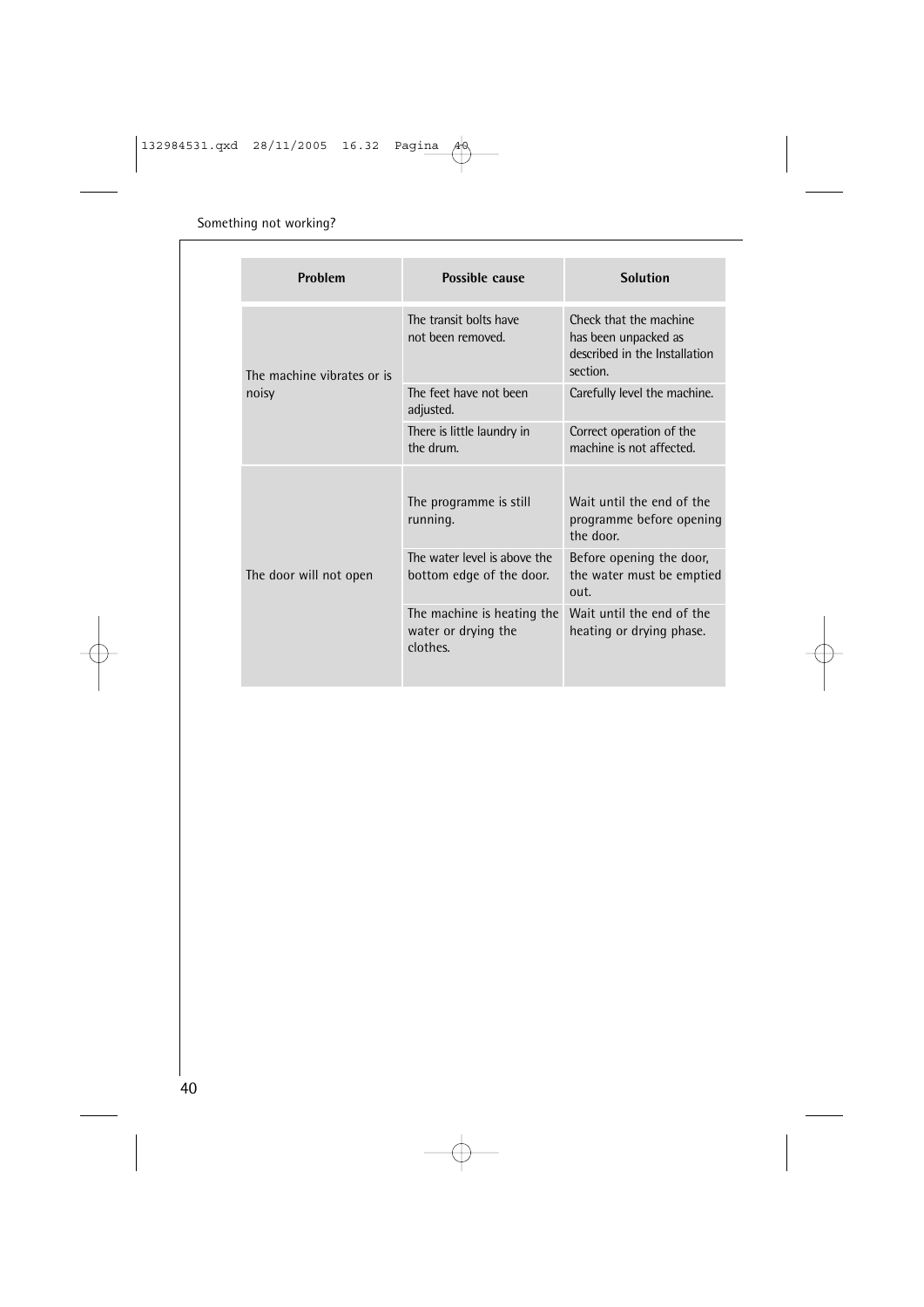| Problem                                                         | Possible cause                                                                                        | <b>Solution</b>                                                                                                                                                                                                                                                                                                                                                                                                                                                                                                                                                                                                                                                              |
|-----------------------------------------------------------------|-------------------------------------------------------------------------------------------------------|------------------------------------------------------------------------------------------------------------------------------------------------------------------------------------------------------------------------------------------------------------------------------------------------------------------------------------------------------------------------------------------------------------------------------------------------------------------------------------------------------------------------------------------------------------------------------------------------------------------------------------------------------------------------------|
| Spinning starts late or the<br>machine does not spin            | The unbalance detection<br>device that prevents<br>excessive vibration during<br>spinning has cut in. | If the laundry is not evenly<br>distributed inside the drum<br>at the beginning of the<br>spin cycle, the machine<br>detects this and tries to<br>redistribute it more evenly<br>by means of a few drum<br>rotations.<br>Only when the laundry is<br>more evenly distributed<br>will the spin cycle be<br>performed, at a lower speed,<br>if the laundry is not evenly<br>distributed.<br>If, after about 6 minutes,<br>the laundry is still tangled,<br>the machine will not spin.<br>Therefore, if the laundry is<br>still wet at the end of the<br>cycle, it is advisable to<br>redistribute it manually<br>inside the drum and to<br>select the spin programme<br>again. |
| The machine will not dry or<br>the laundry is not dry<br>enough | The water tap is not open<br>$(E10)$ .                                                                | Open the water tap.                                                                                                                                                                                                                                                                                                                                                                                                                                                                                                                                                                                                                                                          |
|                                                                 | The drying time has not<br>been selected.                                                             | Select the drying time.                                                                                                                                                                                                                                                                                                                                                                                                                                                                                                                                                                                                                                                      |
|                                                                 | An appropriate drying pro-<br>gramme or drying time<br>have not been chosen.                          | Select the appropriate<br>drying time suitable for the<br>required degree of drying,<br>according to the type of<br>fabric (cottons or easy-cares).                                                                                                                                                                                                                                                                                                                                                                                                                                                                                                                          |
|                                                                 | There is too much laundry<br>inside the appliance.                                                    | Reduce the load.                                                                                                                                                                                                                                                                                                                                                                                                                                                                                                                                                                                                                                                             |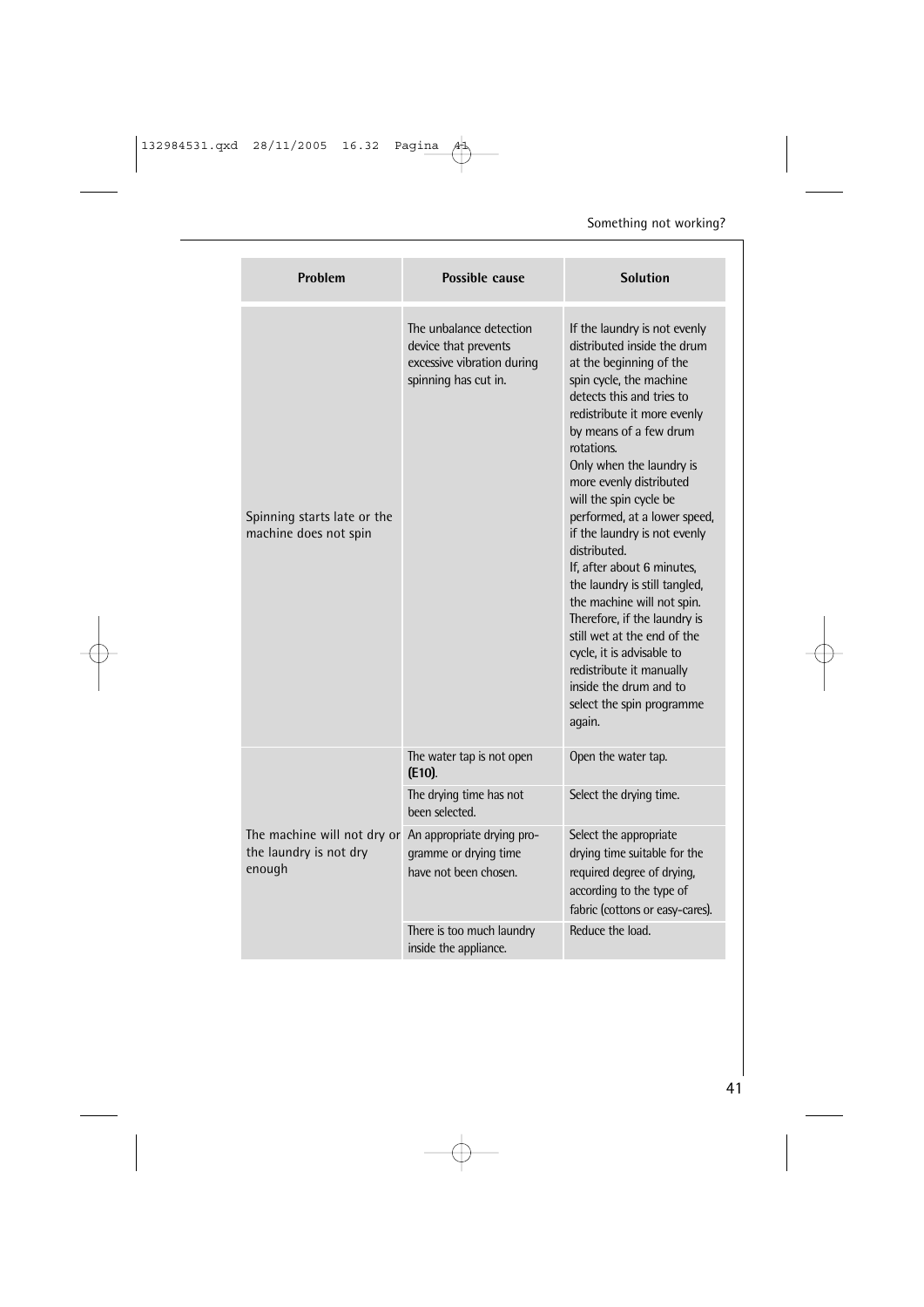### **Unsatisfactory washing results**

#### **If the laundry looks grey and lime scale is found in the drum**

- Too little detergent has been used.
- An unsuitable detergent has been used.
- Stubborn stains have not been treated prior to washing.
- The programme/temperature has not been correctly selected.

#### **If grey stains remain on the laundry**

- Laundry stained with ointments, grease or oil has been washed with an insufficient amount of detergent.
- The temperature selected for the wash programme was too low.
- Fabric softener especially the concentrated type has come into direct contact with the laundry. Wash these stains immediately and pour fabric softener carefully.

#### **Foam is still visible even after the last rinse**

• Modern detergents often produce foam, even in the last rinse. However the laundry has been completely rinsed.

#### **White residue is left on the laundry**

• This is due to insoluble components in modern detergents and is therefore not the result of insufficient rinsing. Shake or brush the laundry. In future, it may be better to turn garments inside out before washing them. Check the choice of detergent; try using liquid detergents.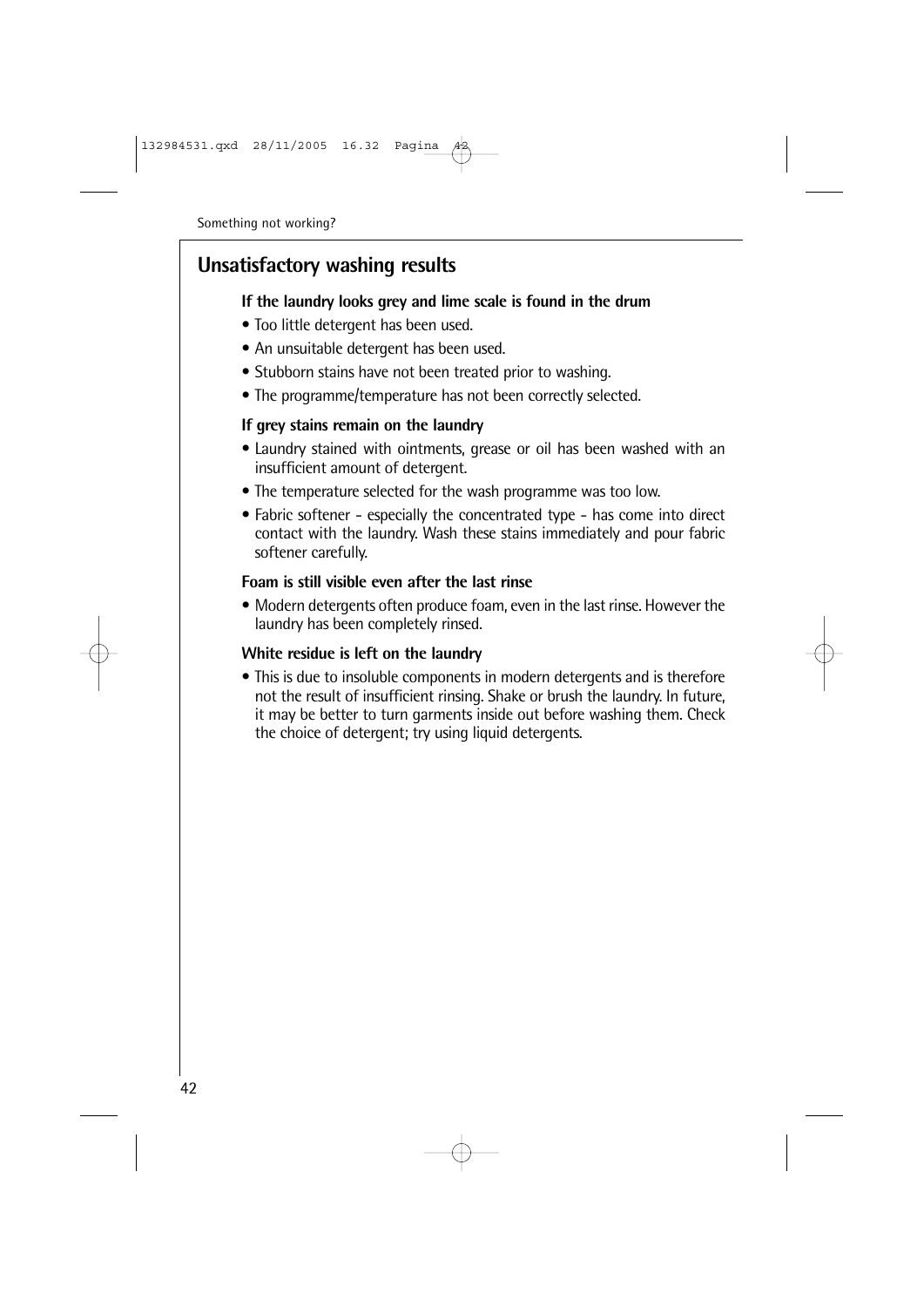# **Technical data**

Height x Width x Depth 82x60x54.5 cm Depth with door opened 95 cm Height adjustment  $\pm$  13 mm approx. Load (depending on programme) 5 kg max. Use domestic Drum speed during washing max. 55 rpm Drum speed during spinning 1200/900/700/500 rpm (L12710VIT) 1400/900/700/500 rpm (L14710VIT) Water pressure 0.05 - 0.8 MPa

**This appliance complies with the following EC directives:**

- 73/23/EEC of 19.2.1973 "Low voltage directive", including directive 93 / 68 / EEC
- 89/336/EEC of 3.5.1989 "Electromagnetic Compatibility Directive".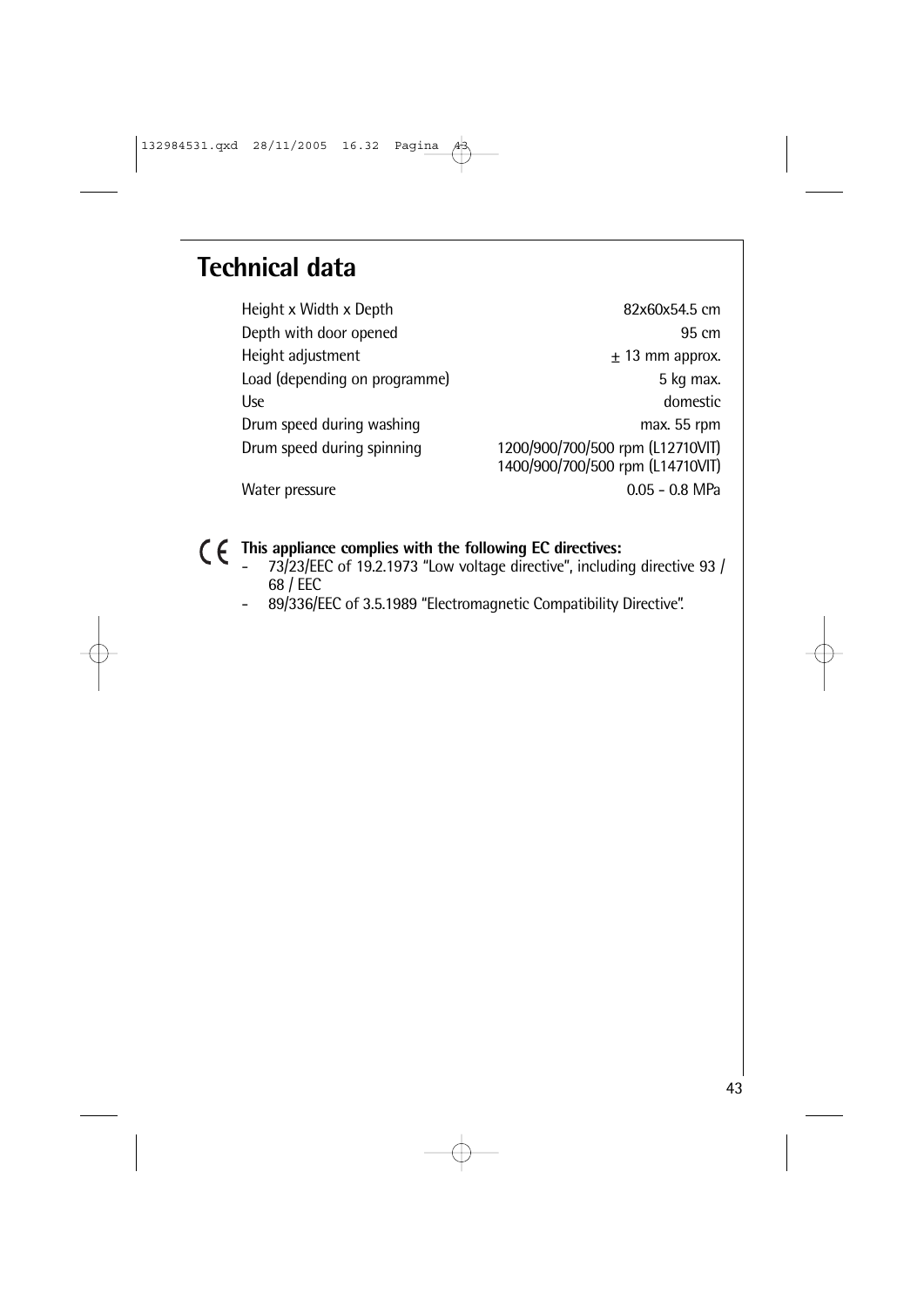# **Service & Spare Parts**

If after carrying out the necessary checks there is still a fault with your appliance please contact your local AEG/ELECTROLUX Service Force Centre.

**In guarantee customers should ensure that the suggested checks in the "Troubleshooting" section have been made as the engineer will make a charge if the fault is not a mechanical or electrical breakdown.**

Please note that proof of purchase is required for in-guarantee service calls.

#### **Service & Spare Parts**

If you require a service engineer or wish to purchase spare parts, contact your local AEG/ELECTROLUX Service Force Centre, by telephoning:

### **08705 929 929**

#### **Help us to help you**

Please determine your type of enquiry before telephoning. When you contact us we need to know:

- 1.Your name, address and post code.
- 2.Your telephone number.
- 3.Clear and concise details of the fault.
	- -What is the fault?
	- -When does the fault occur?
	- -Does the multi-display issue an error-message (E and a number)?
- 4.The model, production number and production identification number.

5.Date of purchase.



This information can be found on the rating plate, so you have these numbers to hand we recommed you write them below.

Prod. No. . . . . . . . . . . . . . . . . . . . . . . . . . .

Ser. No. . . . . . . . . . . . . . . . . . . . . . . . . . . .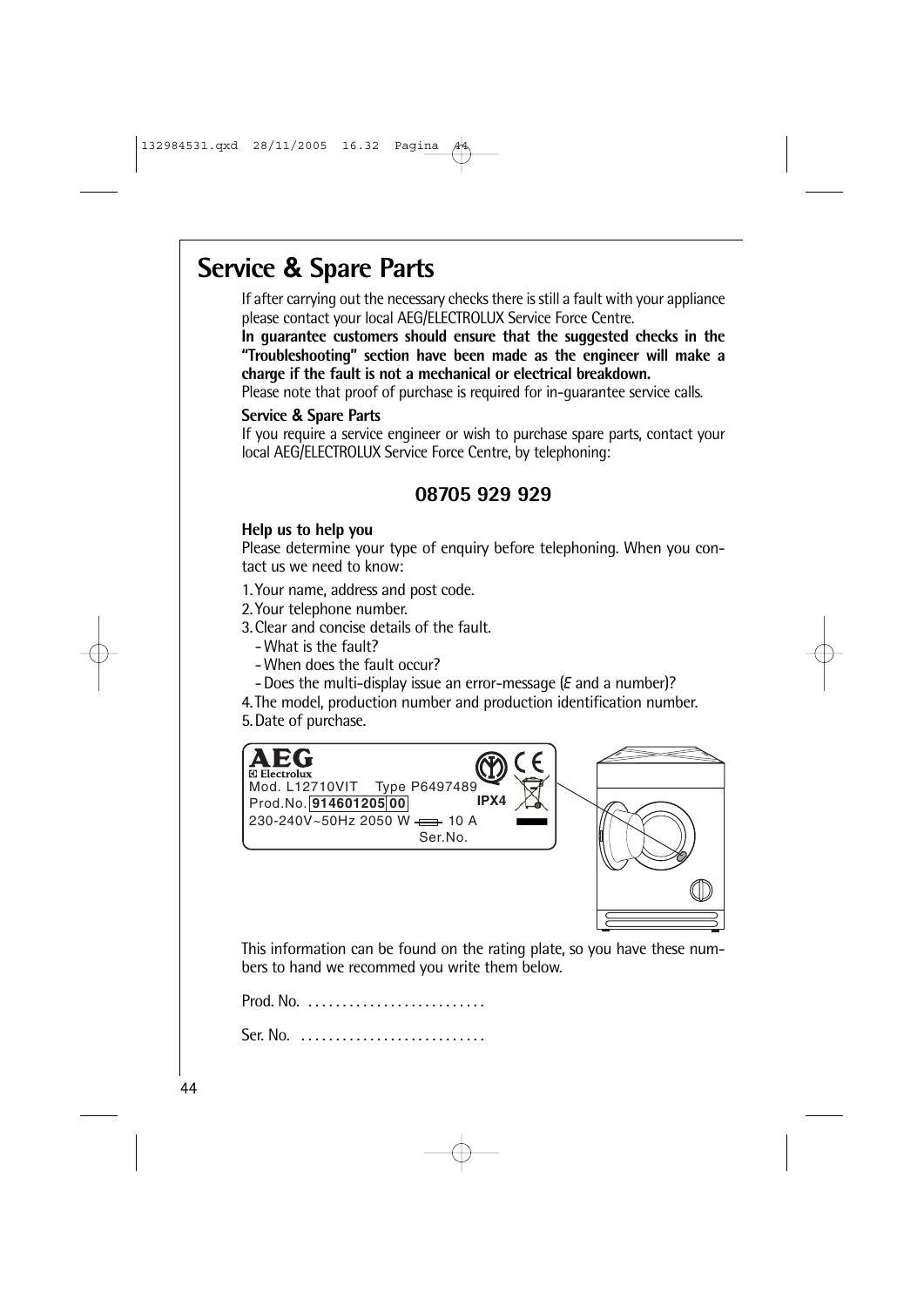#### **Customer care**

For general enquiries regarding your AEG/ELECTROLUX appliance, or further information on AEG/ELECTROLUX products please contact our Customer Care Department at the address below or visit our website at www.aeg-electrolux.co.uk

> Customer Care Department AEG/ELECTROLUX Major Appliances Addington Way Luton Bedfordshire LU4 900<br>Tel: 08705 350350\* 08705 350350\*

\*Calls to this number may be recorded for training purposes.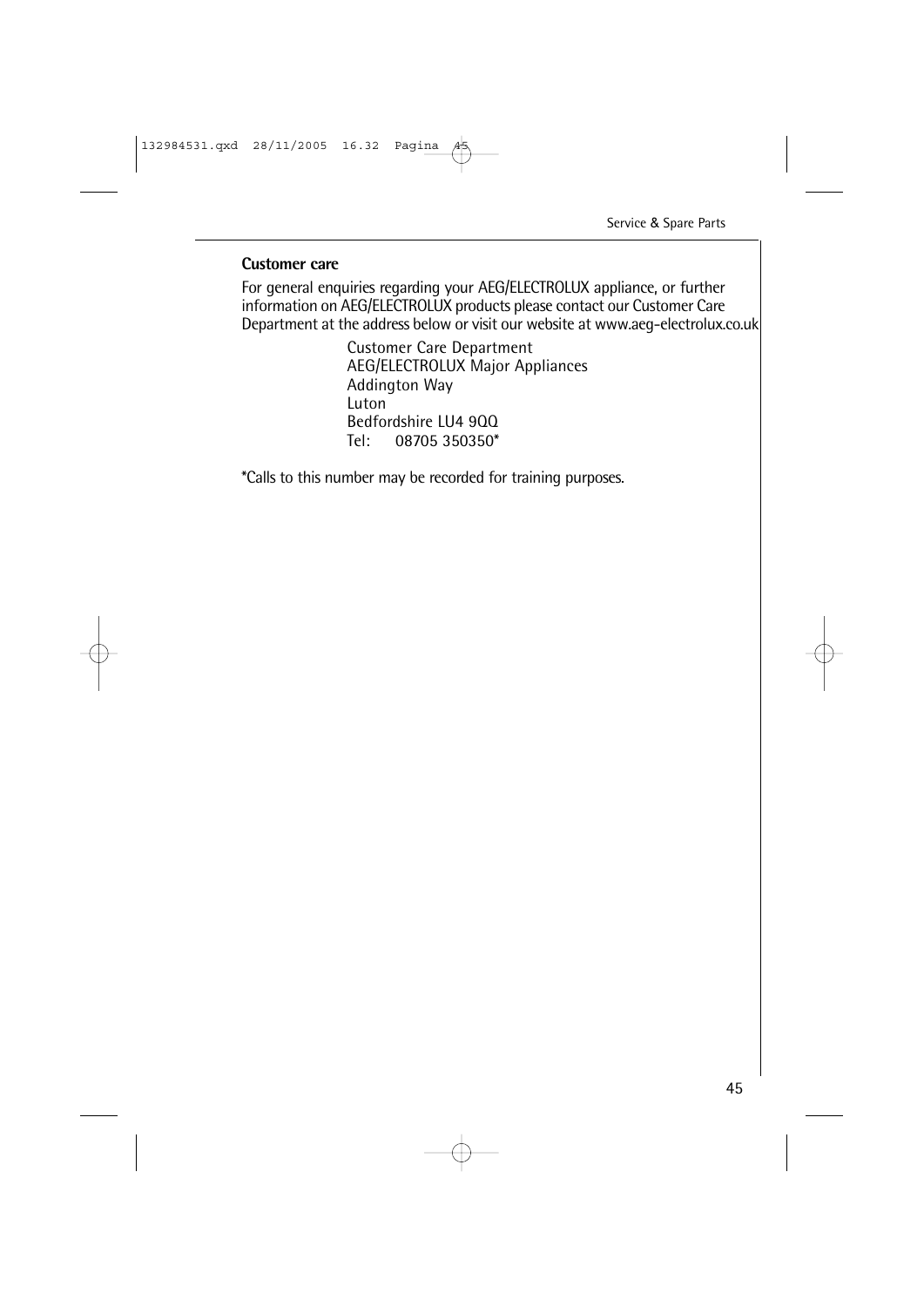# **Guarantee Conditions**

AEG/ELECTROLUX offer the following guarantee to the first purchaser of this appliance.

1.The guarantee is valid for 12 months commencing when the appliance is handed over to the first retail purchaser, which must be verified by purchase invoice or similar documentation.

The guarantee does not cover commercial use.

2.The guarantee covers all parts or components which fail due to faulty workmanship or faulty materials. The guarantee does not cover appliances where defects or poor performance are due to misuse, accidental damage, neglect, faulty installation, unauthorised modification or attempted repair, commercial use or failure to observe requirements and recommendations set out in the instruction book.

This guarantee does not cover such parts as light bulbs, removable glassware or plastic, dust bags or filters.

- 3.Should guarantee repairs be necessary the purchaser must inform the nearest customer service office (AEG/ELECTROLUX's service or authorised agent). AEG/ELECTROLUX reserves the right to stipulate the place of the repair (i. e. the customer's home, place of installation or AEG/ELECTROLUX workshop).
- 4.The guarantee or free replacement includes both labour and materials.
- 5.Repairs carried out under guarantee do not extend the guarantee period for the appliance. Parts removed during guarantee repairs become the property of AEG/ELECTROLUX.
- 6.The purchaser's statutory rights are not affected by this guarantee.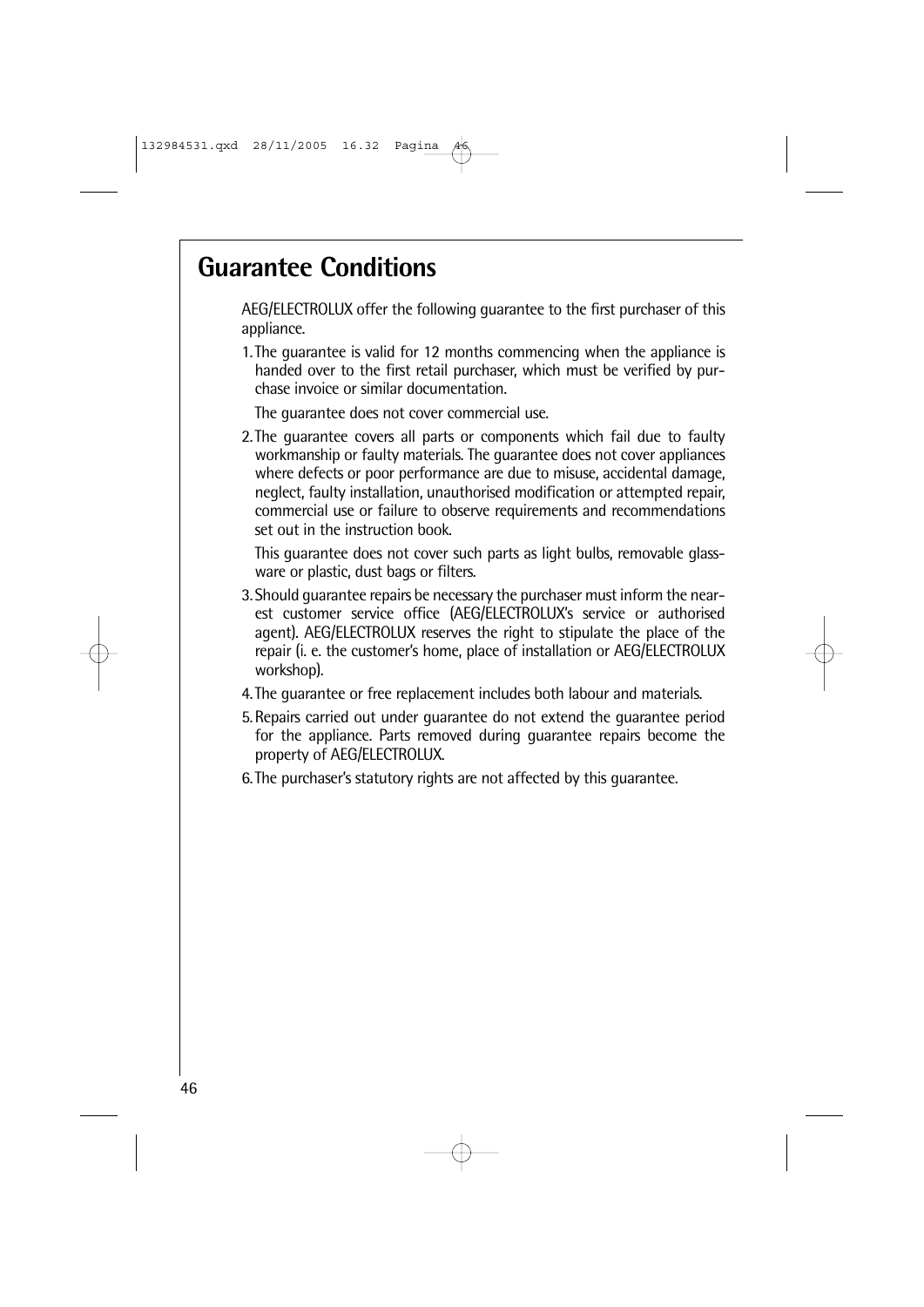### **European Guarantee**

If you should move to another country within Europe then your guarantee moves with you to your new home subject to the following qualifications:

- The quarantee starts from the date you first purchased your product.
- The guarantee is for the same period and to the same extent for labour and parts as exist in the new country of use for this brand or range of products.
- This guarantee relates to you and cannot be transferred to another user.
- Your new home is within the European Community (EC) or European Free Trade Area.
- The product is installed and used in accordance with our instructions and is only used domestically, i.e. a normal household.
- The product is installed taking into account regulations in your new country.

Before you move please contact your nearest Customer Care Centre, listed below, to give them details of your new home. They will then ensure that the local Service Organisation is aware of your move and able to look after you and your appliance.

| France  | <b>Senlis</b> | +33 (0) 44 62 29 29  |
|---------|---------------|----------------------|
| Germany | Nürnberg      | +49 (0) 911 323 2600 |
| Italy   | Pordenone     | +39 (0) 1678 47053   |
| Sweden  | Stockholm     | +46 (0) 8 738 7910   |
| UК      | Luton         | +44 (0)8705 350350   |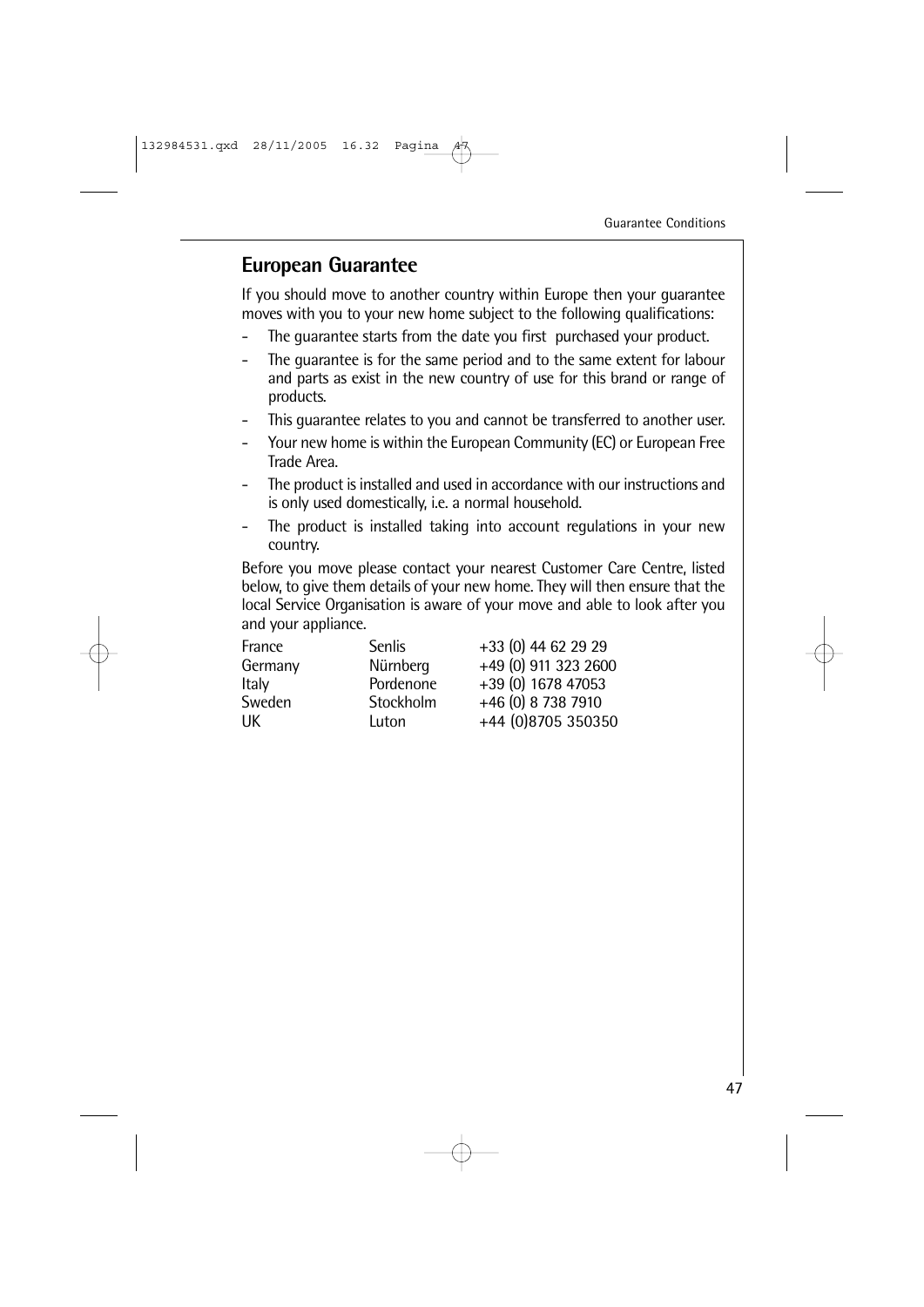# **Instructions for installation and electrical connection**

 $\bigwedge$ 

# **Safety instructions for the installer**

- This appliance is heavy, care should be taken when moving it.
- When unpacking the appliance, check that it is not damaged. If in doubt, do not use it and contact the retailer.
- All internal packing must be removed before using the appliance. Serious damage may be caused to the machine or adjacent furniture if the protective transit devices are not removed or are not completely removed. Refer to the relevant paragraph.
- Any electrical work required to install this appliance must be carried out by a qualified electrician or competent person.
- Any plumbing work required to install this appliance must be carried out by a qualified plumber or competent person.
- After having installed the machine, check that it is not standing on its electrical supply cable.
- If the appliance is placed on a carpeted floor, ensure that air can circulate freely between the adjustable feet and the floor.
- The installation should comply with local water authority and building regulations requirements.
- Should the appliance power supply cable need to be replaced, this should be carried out by our Service Force Centre.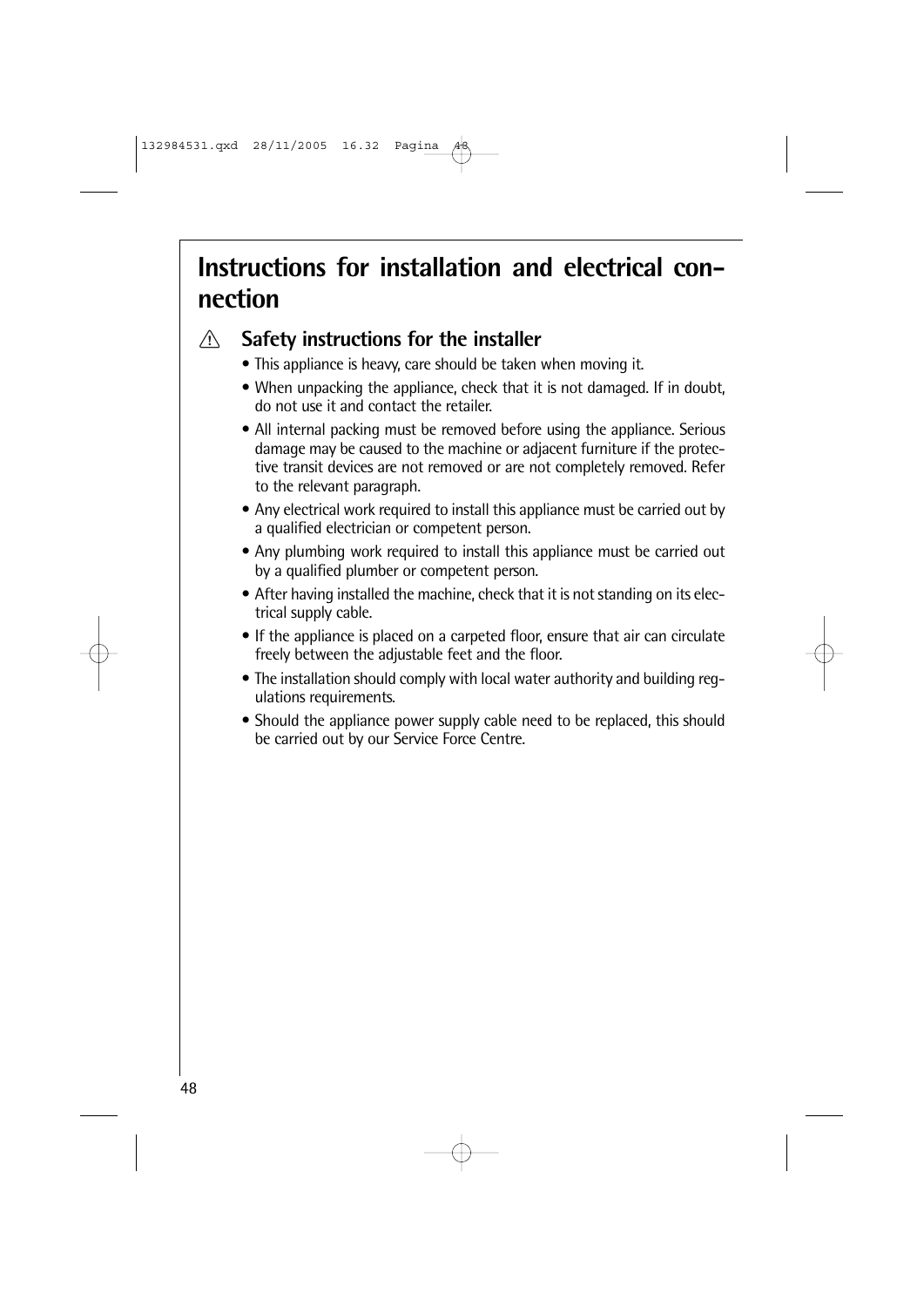# **Dimensions of the appliance**

# **Front view and side view**



**Rear view**

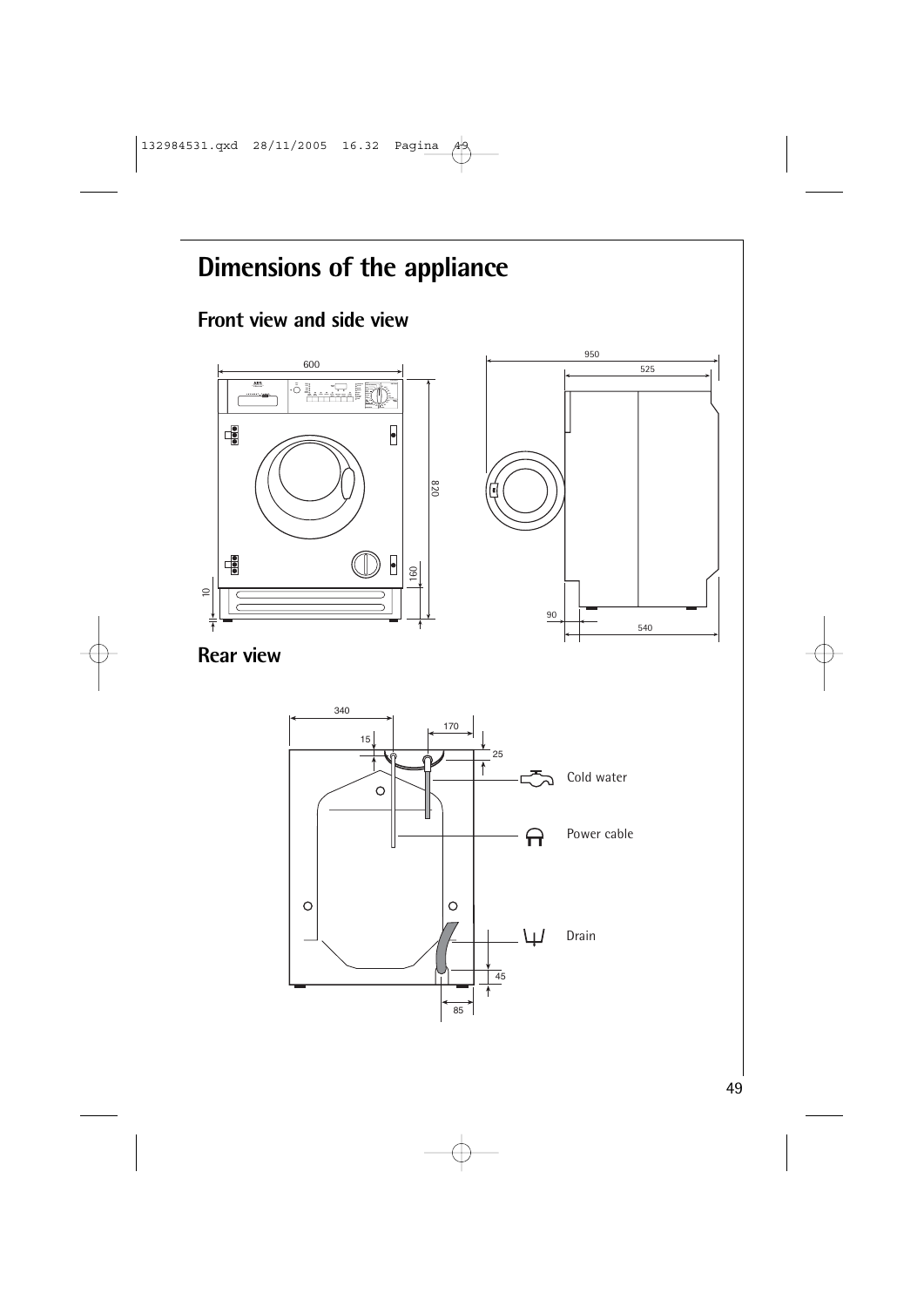# **Installation**

# **Unpacking**

 $\bigwedge$ All transit bolts and packing must be removed before using the appliance.

**I**s Using the supplied spanner, unscrew and remove the rear right-hand bolt and lay the machine on its back, taking care not to squash the hoses. This can be avoided by placing one of the corner packing pieces between the machine and the floor.



- $\mathbb{R}$ Remove the polystyrene base and take off the bottom panel by unscrewing the central screw.
- $\mathbb{R}$ Carefully slide out the right polythene bag.
- Repeat the opera- $\mathbb{R}$ tion for the left and central polythene bags.
- $\mathbb{R}$ Re-fit the bottom panel using the 4 screws supplied with the door hinges (in the plastic bag) and the previously removed screw.







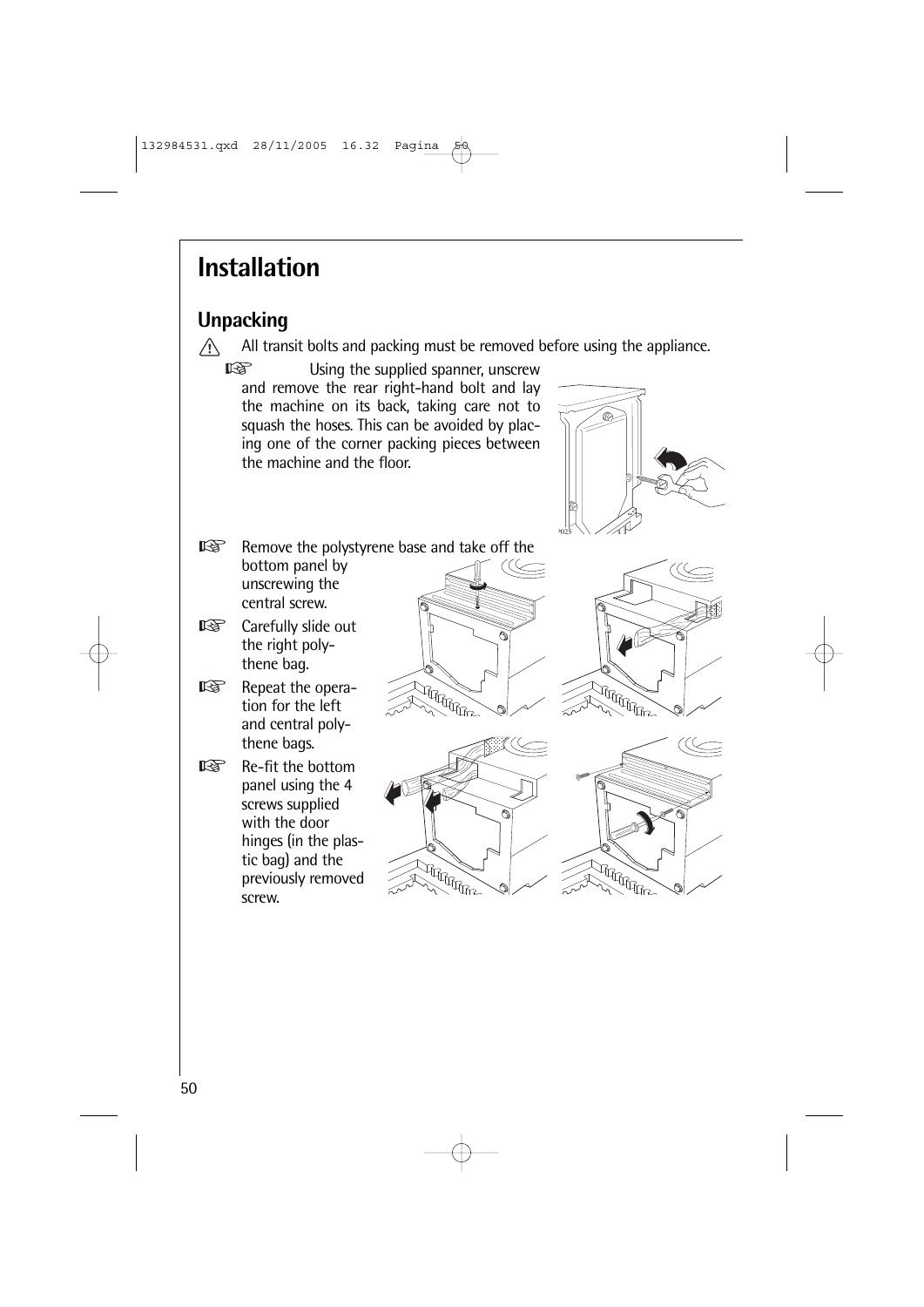- KQ. Set the machine upright and remove the two remaining bolts from the back.
- KS. Pull out the three plastic spacers from the holes into which the bolts were fitted.





You are advised to keep all transit devices so that they can be refitted if the machine ever has to be transported again.

### **Positioning**

Install the machine on a flat hard floor.

Make sure that air circulation around the machine is not impeded by carpets, rugs etc.

- Before placing it on small tiles, apply a rubber coating.
- Never try to correct any unevenness in the floor by putting pieces of wood, cardboard or similar materials under the machine.
- If it is impossible to avoid positioning the machine next to a gas cooker or coal-burning stove, an insulating panel (85x57 cm) covered with aluminium foil on the side facing the cooker or stove, must be inserted between the two appliances;
- The machine must not be installed in rooms where the temperature can drop below 0°C.
- The water inlet hose and the drain hose must not be kinked.
- Please ensure that when the appliance is installed, it is easily accessible for the engineer in the event of a breakdown.

# **Levelling**

Carefully level by screwing the adjustable feet in or out. Never place cardboard, wood or similar materials under the machine to compensate for any unevenness in the floor.

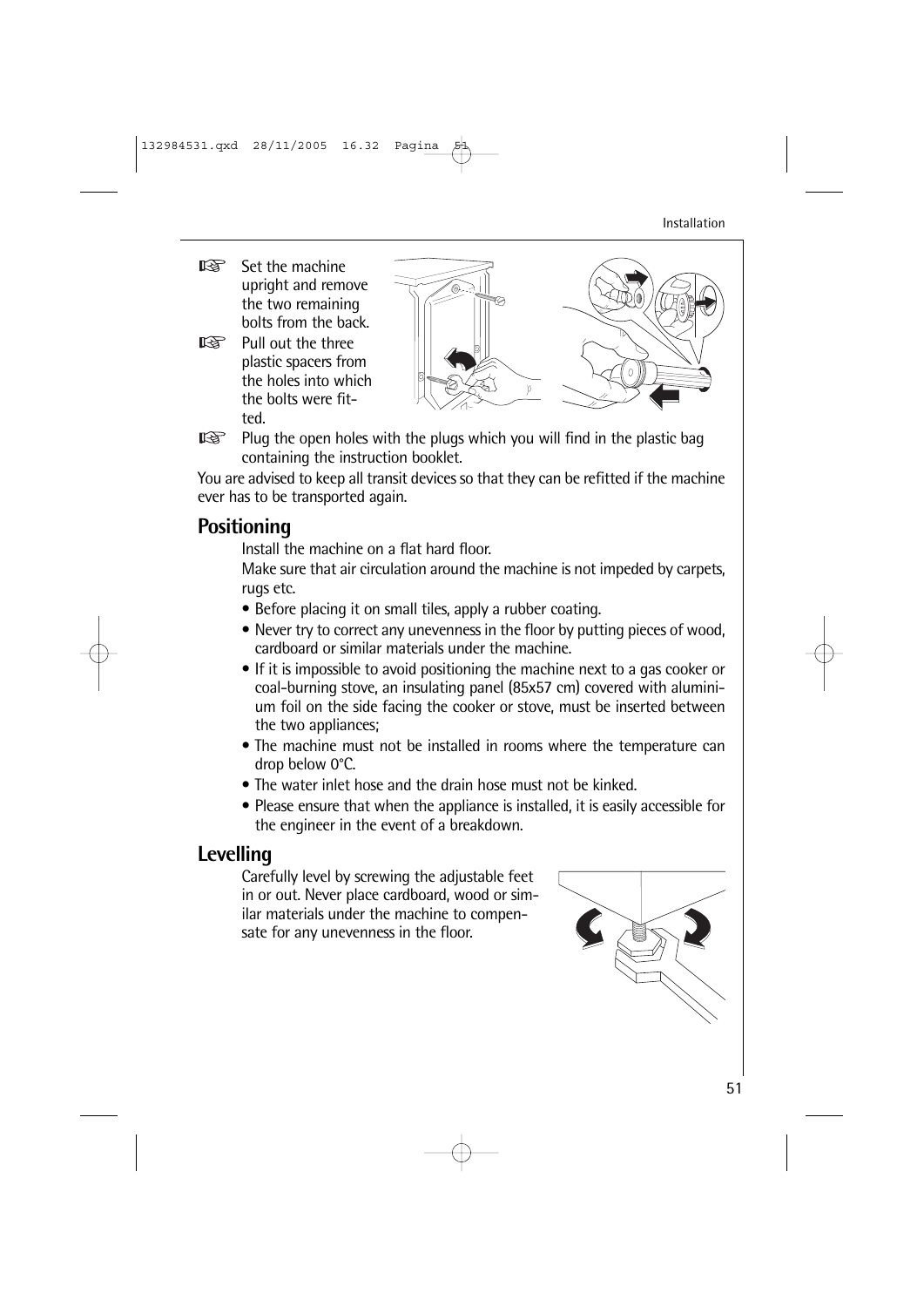# **Water inlet (cold water connection only)**

Connect the hose to a tap with a 3/4" thread.

Installation should comply with local water authority and building regulations' requirements.

Set the hose correctly by loosening the ring

nut. After positioning the inlet hose, be sure to tighten the ring nut again to prevent leaks.

#### **Do not connect to a hot water supply.**

The inlet hose is provided with a water stop device, which protects against damage caused by water leaks in the hose which could develop due to natural ageing of the hose. This fault is shown by a red sector in the window "A". Should this occur, turn the water tap off and refer to your Service Force Centre to replace the hose.

### **Water drainage**

TThis appliance is designed to be permanently plumbed into your home's drainage system using one of the following methods.

#### **1. Into a drainage standpipe.**

Firstly form a hook in the end of the drain hose using the "U" piece" supplied.

Place the drain hose into your standpipe, which should have an internal diameter of approximately 38mm thus ensuring there is an air break between the drain hose and standpipe.







**-**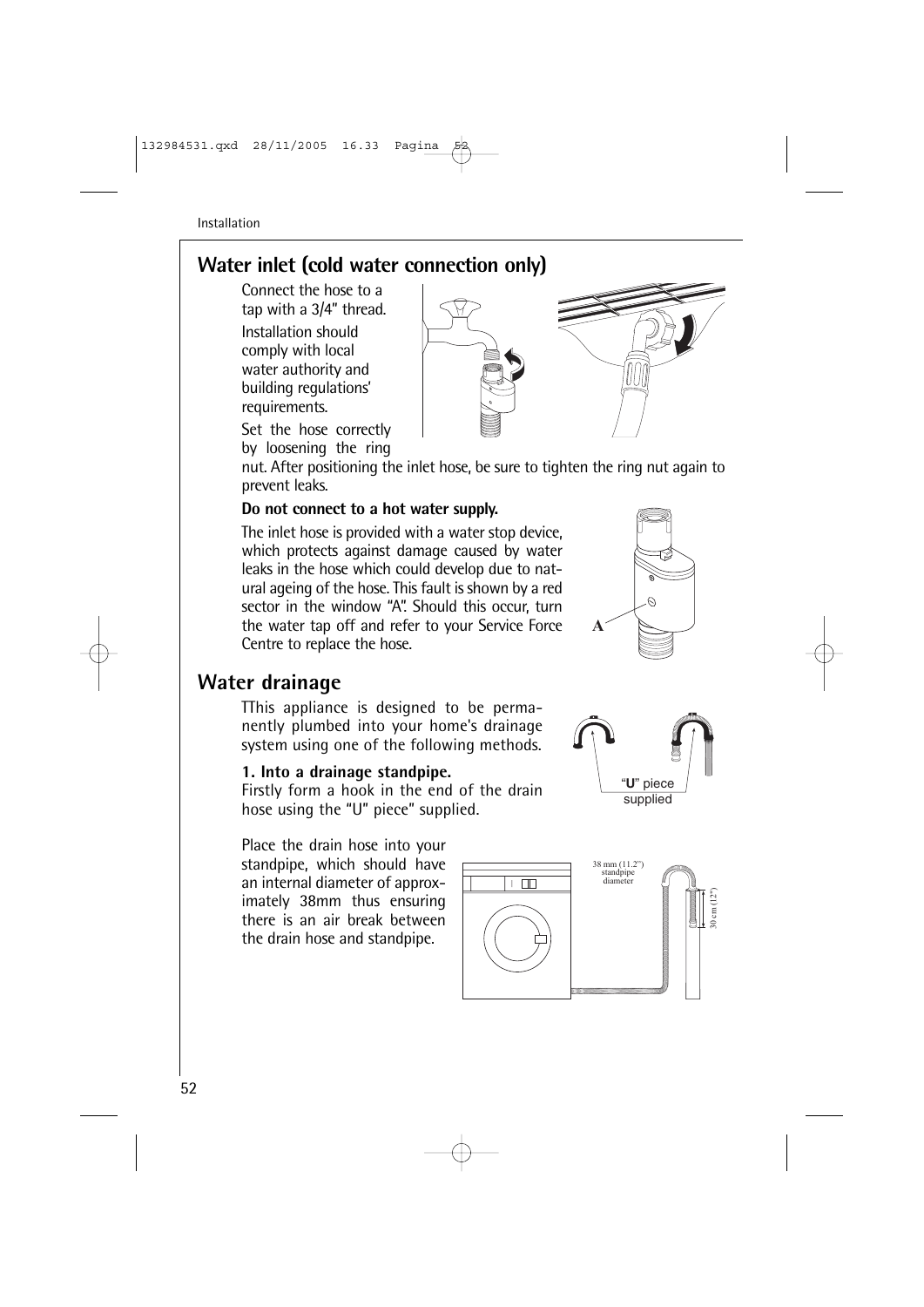53

Installation

When discharging into a standpipe ensure that the top of the standpipe is no more than 90 cm (35.4'') and no less than 60 cm (23.6'') above floor level.

The drain hose may be extended to a maximum of 4 metres. An additional drain hose and joining piece is available from

your local Service Force Centre. The joining piece must have an internal diameter of 18 mm.

#### **2. Onto a sink outlet spigot.**

If the outlet spigot has not been used before, remove any blanking plug that may be in place.

Push the drain hose onto the spigot and secure with a clip if required, ensure a

loop is formed in the drain hose (see diagram) to prevent waste from the sink entering the washing machine.

The drain hose may be extended to a maximum of 4 metres. An additional drain hose and joining piece is available from your local Service Force Centre. The joining piece must have an internal diameter of 18 mm.

If you intend the drain hose from the machine to empty into a sink, make sure that the sink is empty and the plug hole is not blocked. Use the plastic "U -Piece" supplied.



Before connecting up the machine to new

pipework or to pipework that has not been used for some time, run off a reasonable amount of water to flush out any debris that may have collected in the pipes.





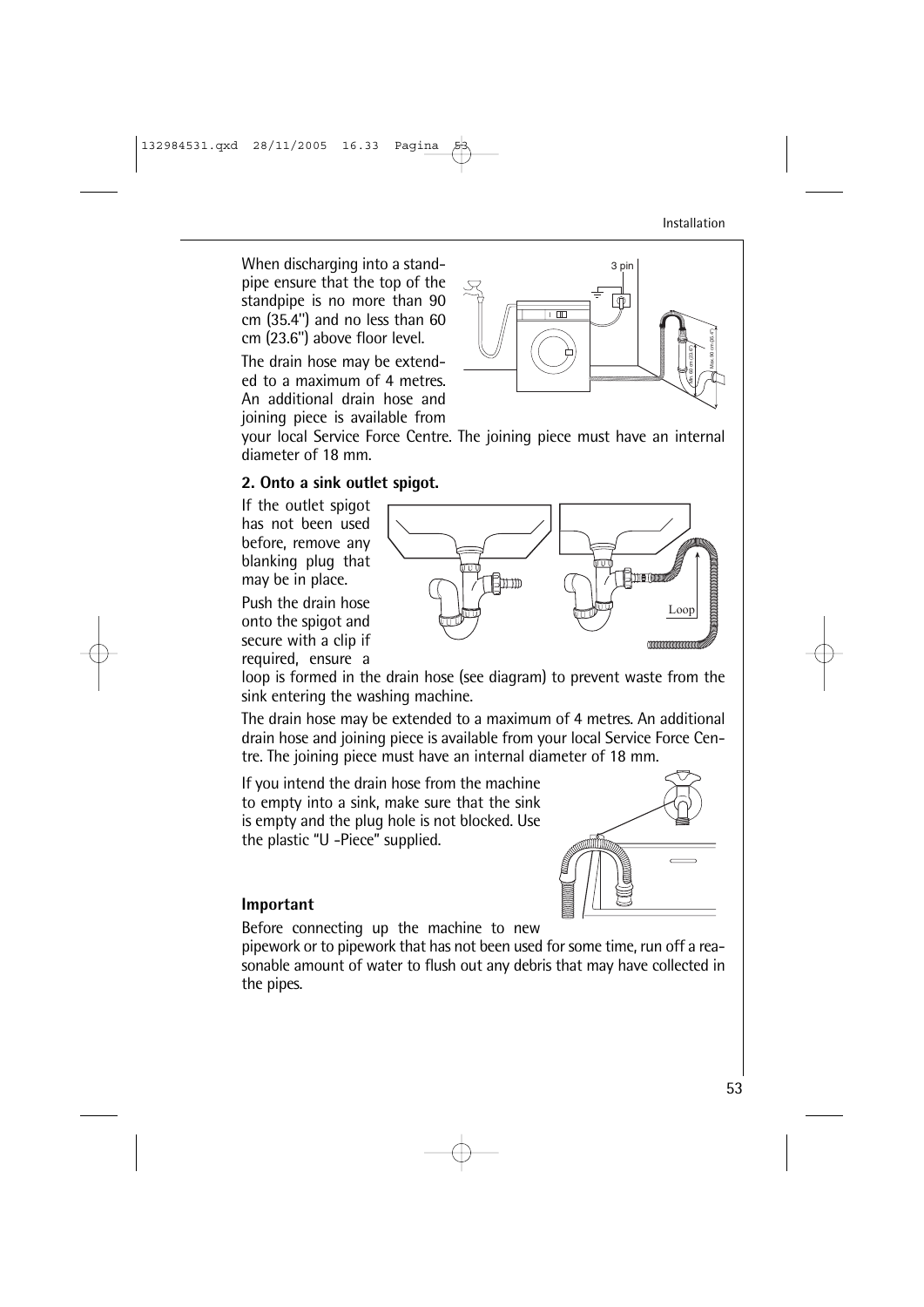# **In the interest of the environment**

Washing machines and dishwashers should be connected to the FOUL drainage system, the water will then be taken to a sewage works for treatment before being discharged safely into a river. Installation<br> **In the interest of the environment**<br>
Washing machines and dish-<br>
washers should be connected<br>
to the FOUL drainage system,<br>
the water will then be taken<br>
to a sewage works for treat-<br>
ment before being disc

It is essential that these appliances are not connected to the surface water drainage system as this water is discharged directly into a river or stream and may cause pollution.

If you require any further advice please contact your local water authority.



# **Electrical connections**

#### **WARNING: THIS APPLIANCE MUST BE EARTHED.**  $\bigwedge$

#### **The manufacturer declines any liability should this safety measure not be observed.**

If the plug that is fitted to your appliance is not suitable for your socket outlet, it must be cut off and the appropriate plug fitted.

Remove the fuse from the cut off plug.

The cut off plug should then be disposed of to prevent the hazard of shocks in case it should be plugged into a 13 Amp socket in another part of your home.



#### **Important**

The wires in the mains lead are coloured in accordance with the following code:

| Green and Yellow | - Farth   |
|------------------|-----------|
| Blue             | - Neutral |
| Brown            | – Live    |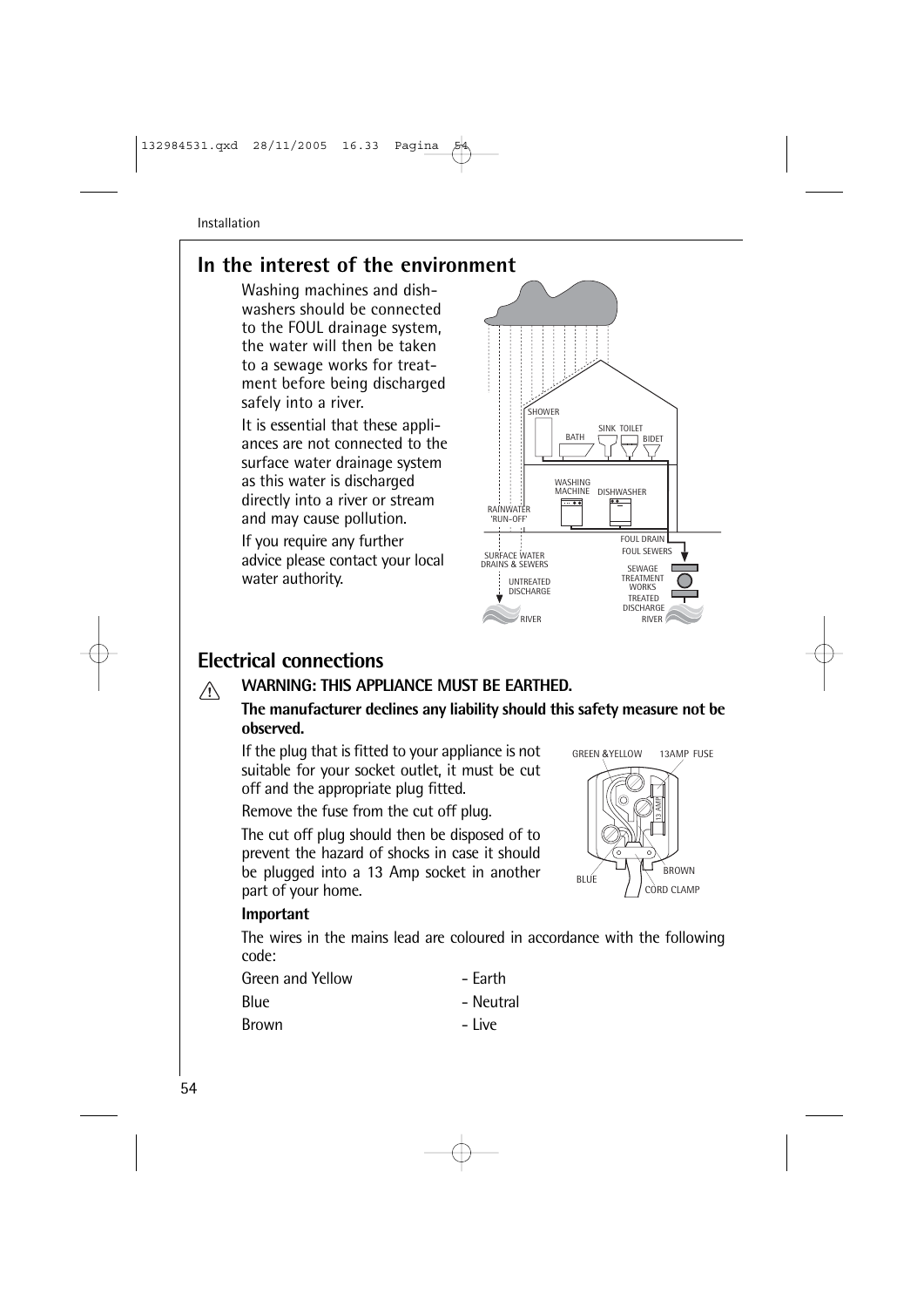If you fit your own plug, the colours of the wires in the mains lead of your appliance may not correspond with the markings identifying the terminals in your plug, proceed as follows:

Connect the green and yellow (earth) wire to the terminal in the plug which is marked with the letter «E» or the earth symbol  $\frac{1}{x}$  or coloured green and yellow.

Connect the blue (neutral) wire to the terminal in the plug which is marked with the letter «N» or coloured black.

Connect the brown (live) wire to the terminal in the plug which is marked with the letter «L» or coloured red.

The plug moulded on to the lead incorporates a fuse. For replacement, use a 13 Amp BS1362 fuse. Only ASTA or BSI approved fuses should be used.

The plug must not be used if the fuse cover/carrier is lost. The cover/carrier is indicated by the coloured insert at the base of the plug.

A replacement cover/carrier must be obtained from your local AEG/ELEC-TROLUX Service Centre.

### **Permanent connection**

In the case of a permanent connection it is necessary that you install a double pole switch between the appliance and the electricity supply (mains), with a minimum gap of 3 mm between the switch contacts and of a type suitable for the required load in compliance with the current electrical regulations.

The switch must not break the yellow and green earth cable at any point.

This operation should only be performed by a qualified electrician.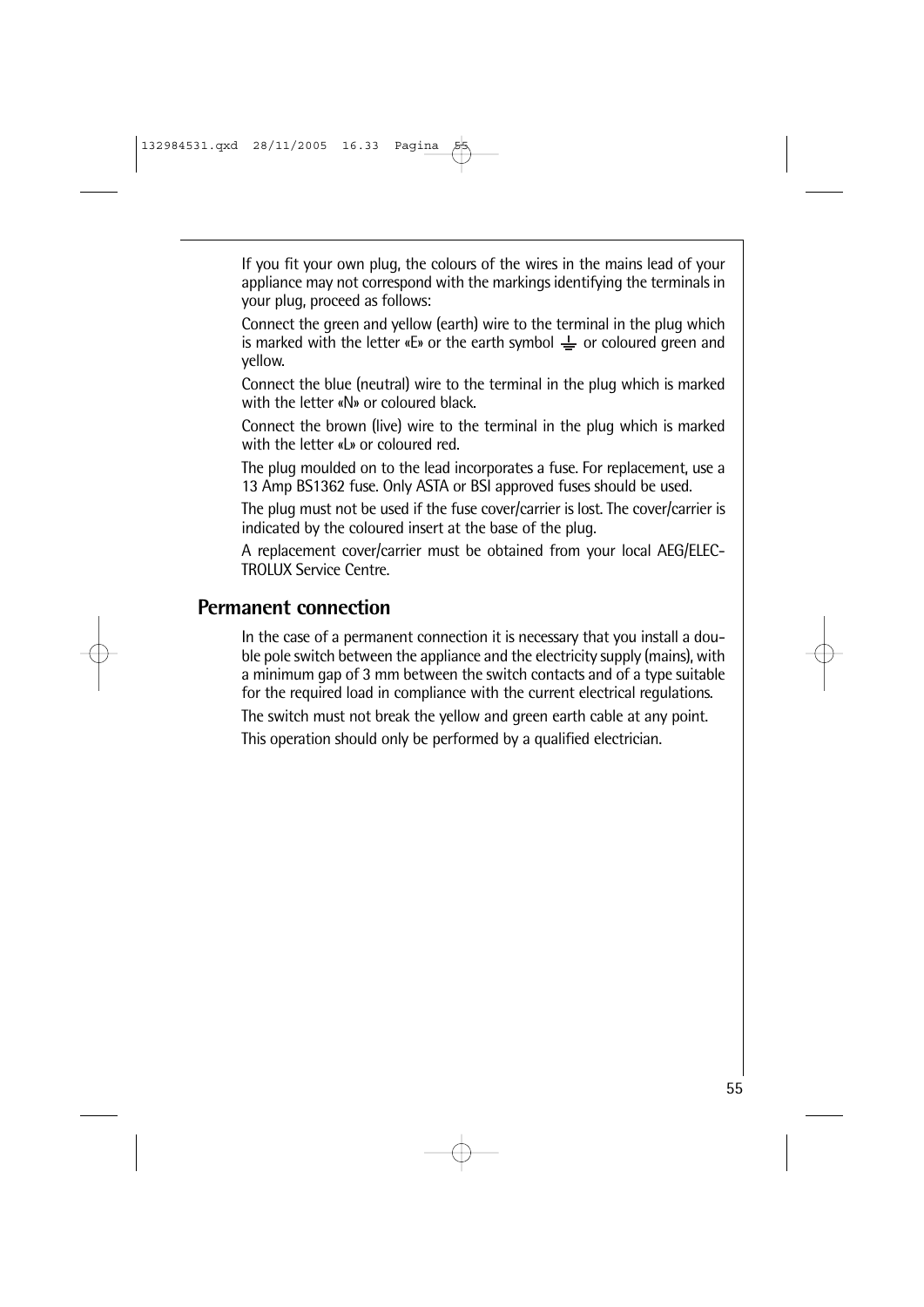# **Building-in**

This appliance has been designed to be built into the kitchen furniture. The recess should have the dimensions shown in picture A.



When installing the appliance into the kitchen furniture ensure, if possible, the hoses are placed in either of the two recesses on the back of the appliance. This will help to prevent the hoses from becoming kinked or trapped. Picture AB.



 $\overline{\mathbb{R}}$ 

+

 $\overline{8}$ 

 $7 / 5$ 

1

 $\mathbf{r}$ 

**-**

6

 $\overline{\mathcal{L}}$ 

# **Preparation and assembly of the door**

The machine is originally prearranged for the assembly of a door opening from right to left. In this case it is sufficient to screw in the hinges (1) and the counter-magnet (6) provided with the appliance, at the right level (Fig. B).

#### **a) Door**

The dimensions of the door should be:<br>- width

- 595-598 mm
- thickness 16-22 mm

The height (C-Fig. C) depends on the height of the adjacent furniture's base.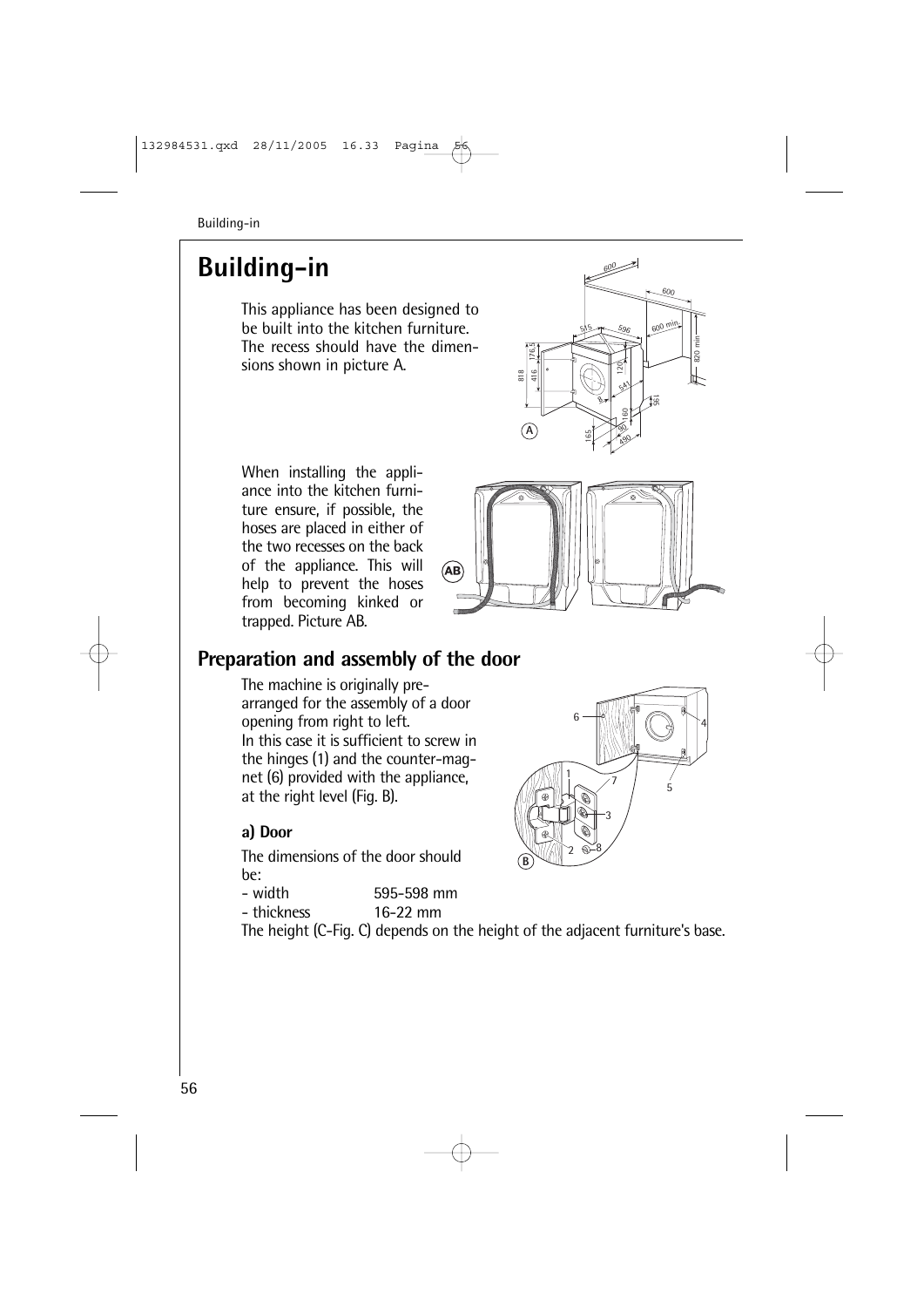#### **b) Hinges**

To mount the hinges it is necessary to drill two holes (dia. 35 mm, depth 12.5-14 mm) on the inner side of the door. The distance between the holes hobs fixing centres must be 416 mm.

The distance (B) from upper edge of the door to the centre of the hole depends on the adjacent furniture's dimensions.

The required dimensions are given in the picture C.

The hinges will be fixed to the door by means of screws for wood (2-Fig. B) supplied with the appliance.

#### **c) Mounting the door**

Fix the hinges (1) to the machine by means of the M5x15 screws (3-Fig. B). The hinges can be adjusted to compensate for possible uneven thickness of the door.

To align the door perfectly it is necessary to loosen the screw (3-Fig. B), adjust the door and tighten the screw again.

#### **d) Counter-magnet (6)**

The appliance is pre-arranged for a magnetic closure of the door. To enable a correct operation of this device, it is necessary to screw the counter-magnet (6) (steel disk + rubber ring) into the inner side of the door.

Its position must correspond to the magnet (4) on the appliance (see picture D).

If the door has to be opened from left to right, invert the position of the plates (7), the magnet (4) and the plate (5) (Fig. B and E). Mount the countermagnet (6) and the hinges (1) as previously described.

**Important:** the plastic screw (8) should **never** be loosened (Fig. B and E).



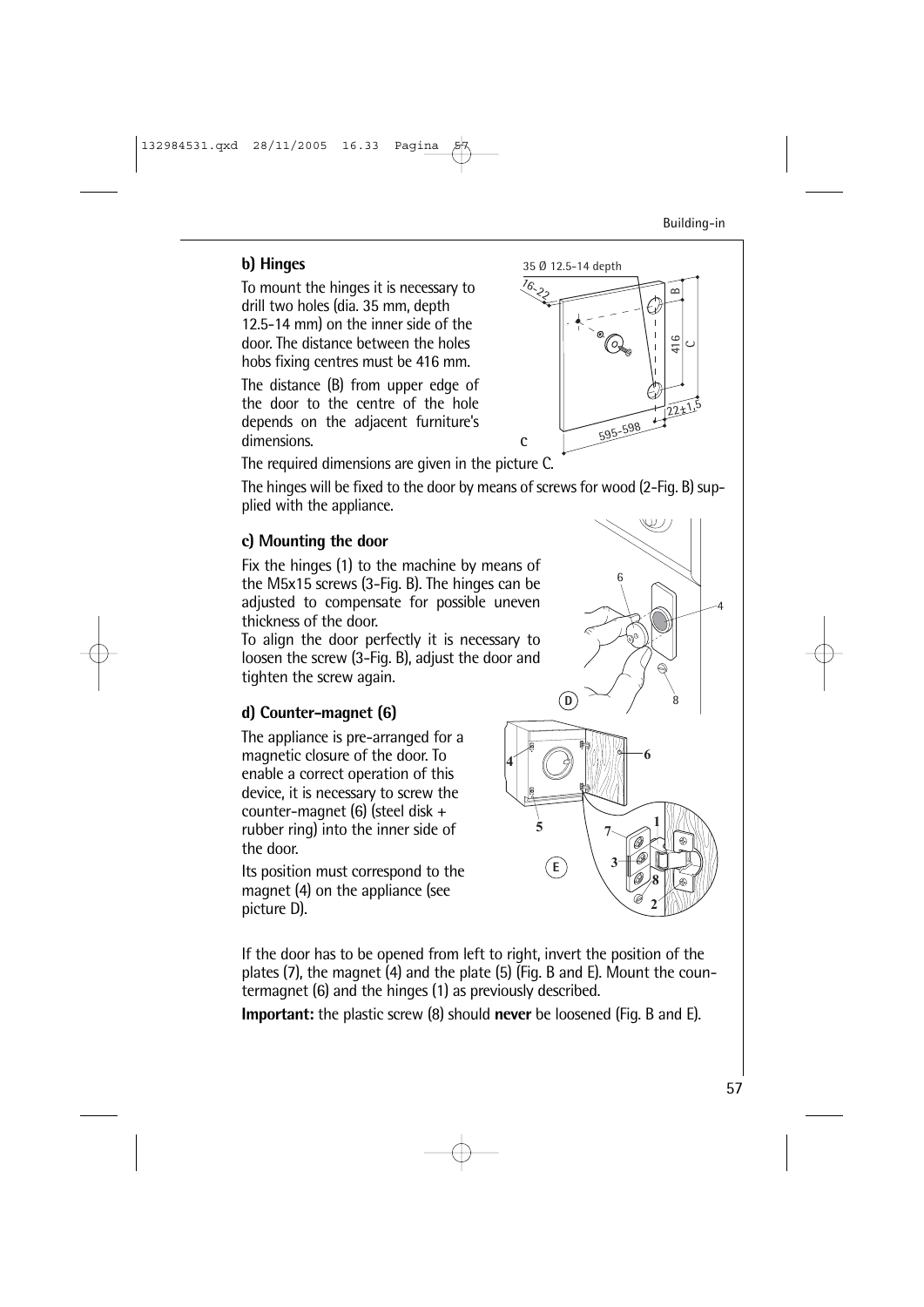### **Recommendations regarding the construction and fitting of a base when the installation requires an integrated appliance to be raised**

Where the appliance has been raised by mounting onto a wooden base provided by the installer. The material used to construct the base should have a non slip surface, be water repellent and if possible be one solid piece.

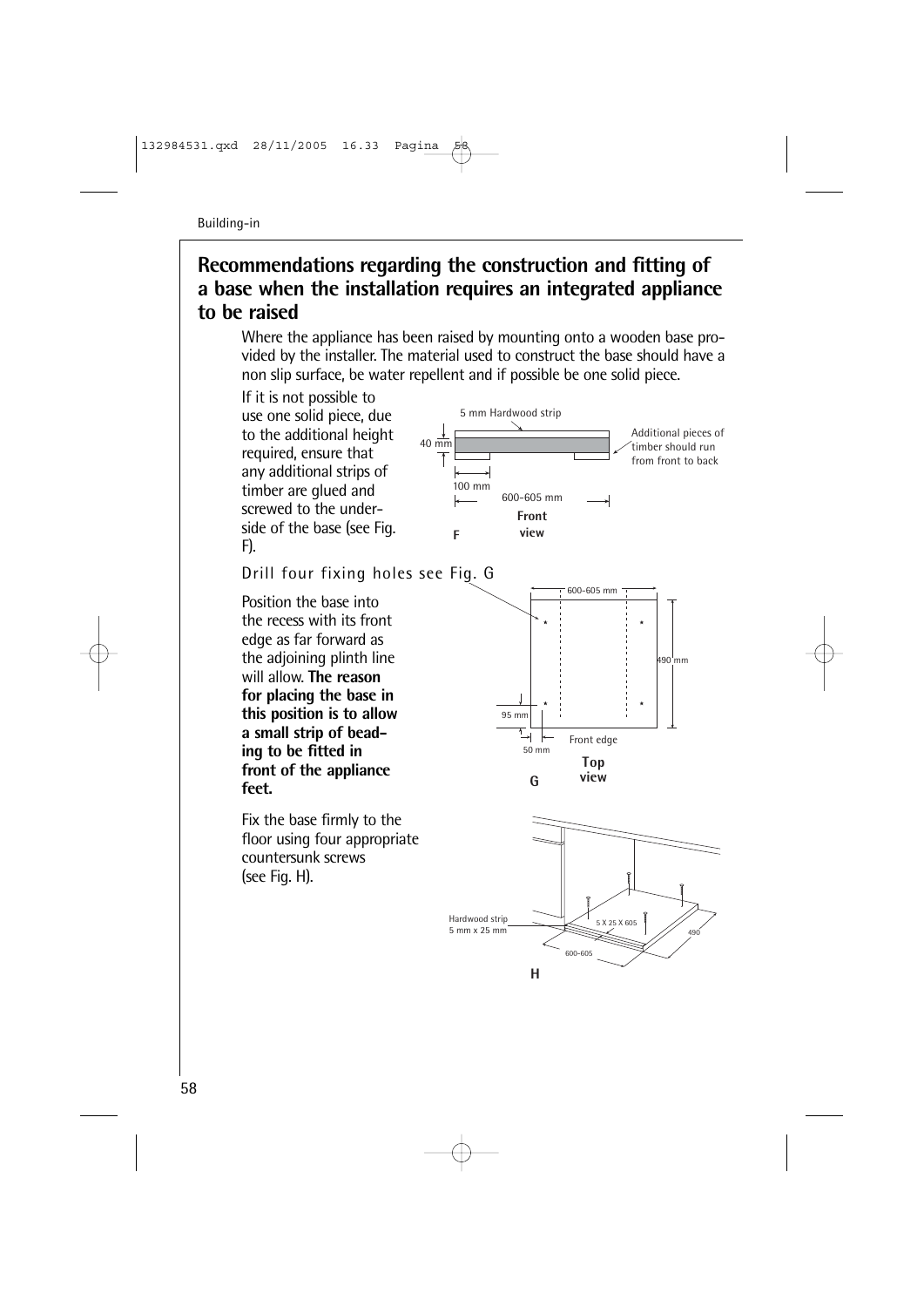With the appliance installed adjust all four feet ensuring the machine is stable, and a clearance of approximately 5 mm is left between the top of the machine and the underside of the worktop.

A final check for stability should be carried out with the machine on spin with a load, this will identify the need for any further fine adjustment to the feet.

A strip of beading approximately 605 mm W, x 5 mm H, x 25 mm D must be screwed down into the base directly in front of the machine's feet, this will provide additional security.

If required an additional door magnet, part number 1242394-00/3 and disc, part number 1242393-00/5 are available from spare parts.